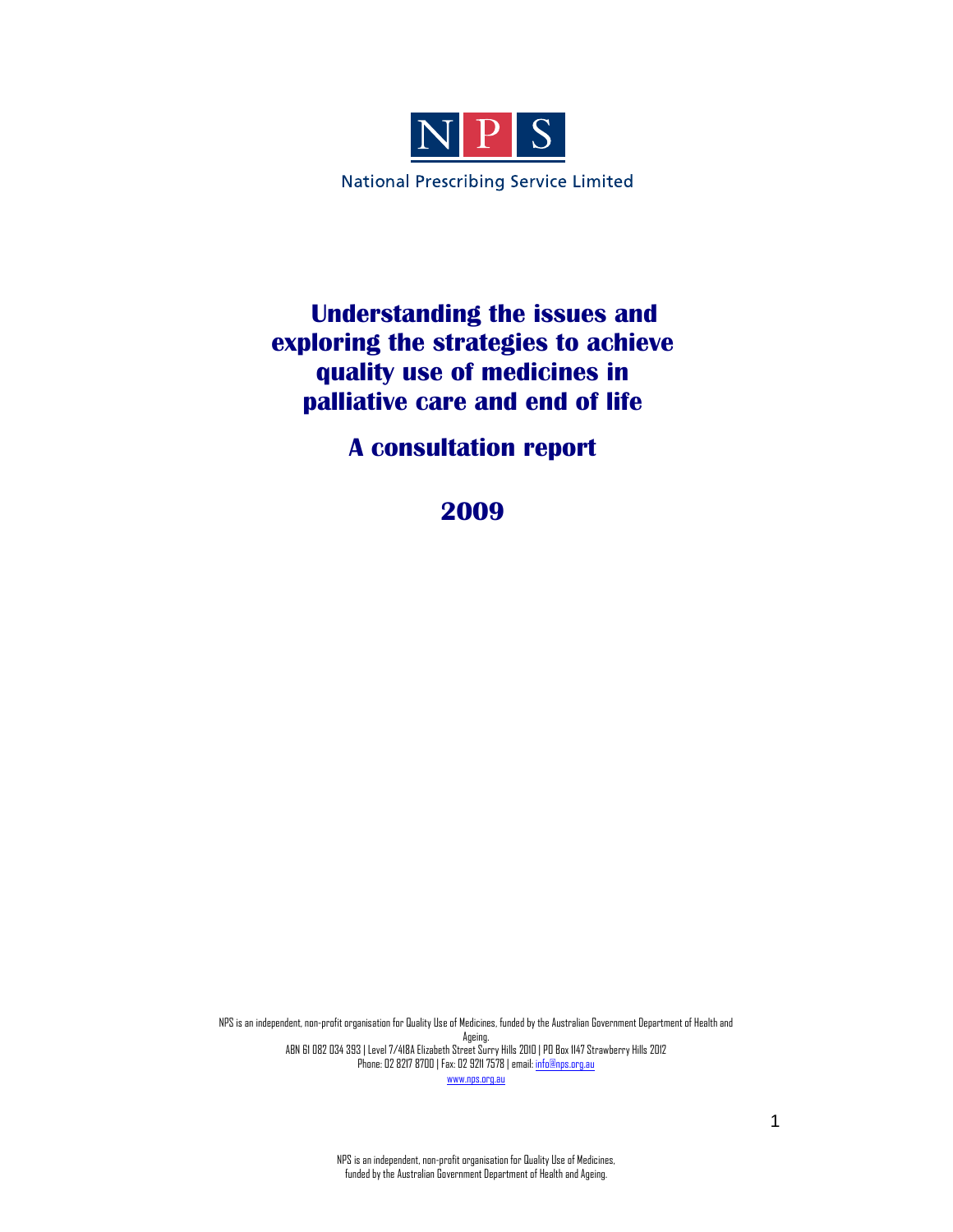

## **Please complete the following information:**

| Name:                 | Gerardine Kearney                              |
|-----------------------|------------------------------------------------|
| Title:                | National Secretary                             |
| Company/organisation: | Australian Nursing Federation                  |
| Postal address:       | Level 1, 365 Queen Street, Melbourne, Vic 3000 |
| Email:                | ged@anf.org.au                                 |

#### **To provide NPS with your submission please send to:**

| Email:             | Mail:                                |
|--------------------|--------------------------------------|
| aheaney@nps.org.au | Att: Aine Heaney                     |
|                    | National Prescribing Service Limited |
|                    | PO Box 1147                          |
|                    | STRAWBERRY HILLS NSW 2012            |

Your submission should include:

- A completed consultation submission form (as above)
- Comment/feedback on sections and questions in the Consultation Report that are of interest to you
- If applicable, any other relevant information, comments or suggestions you may wish to provide to NPS.

Enquiries regarding submissions should be directed to:

Aine Heaney (02) 8217 8700 or email **aheaney@nps.org.au**

Deadline for submissions: **Wednesday 20 May 2009**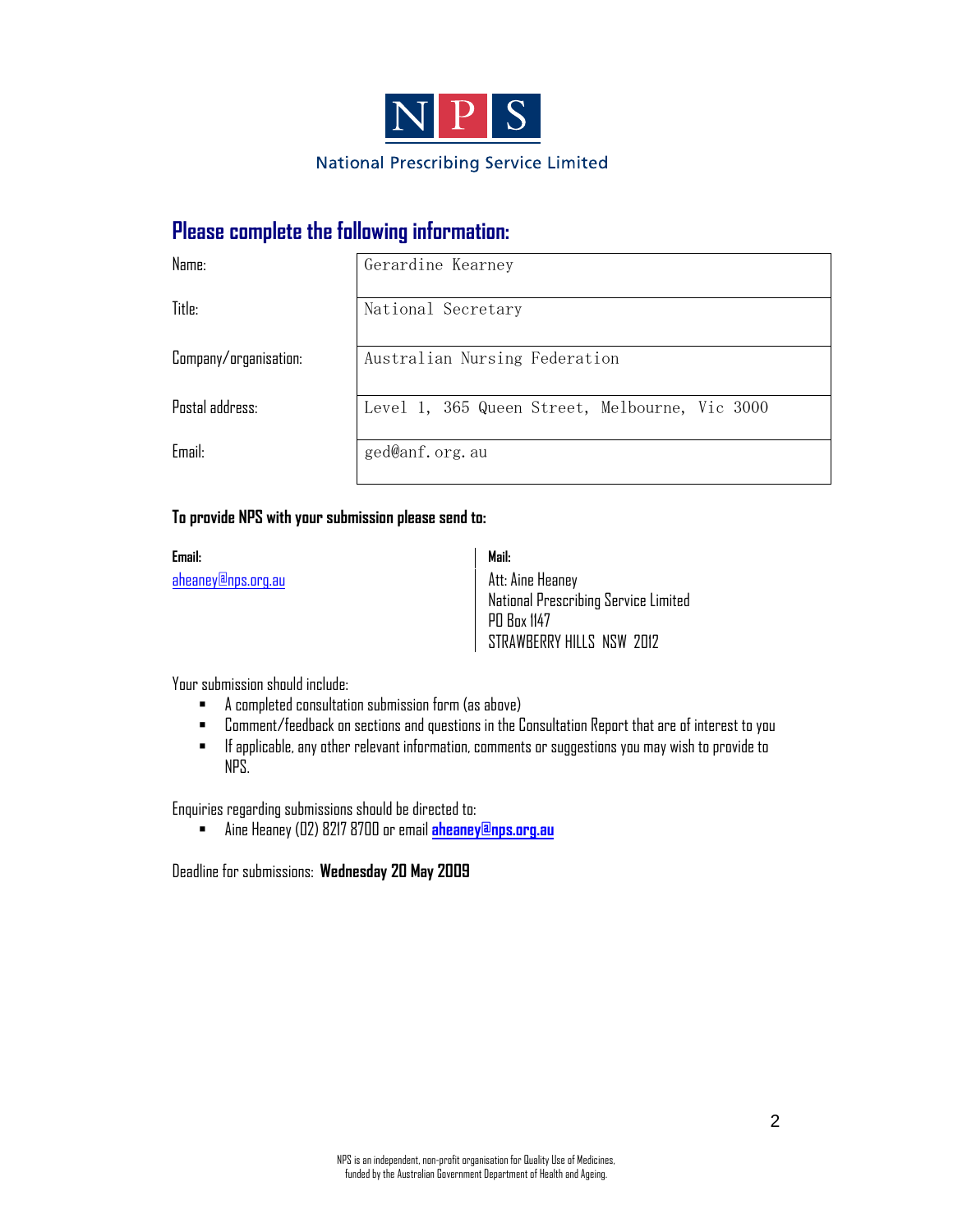# **Contents**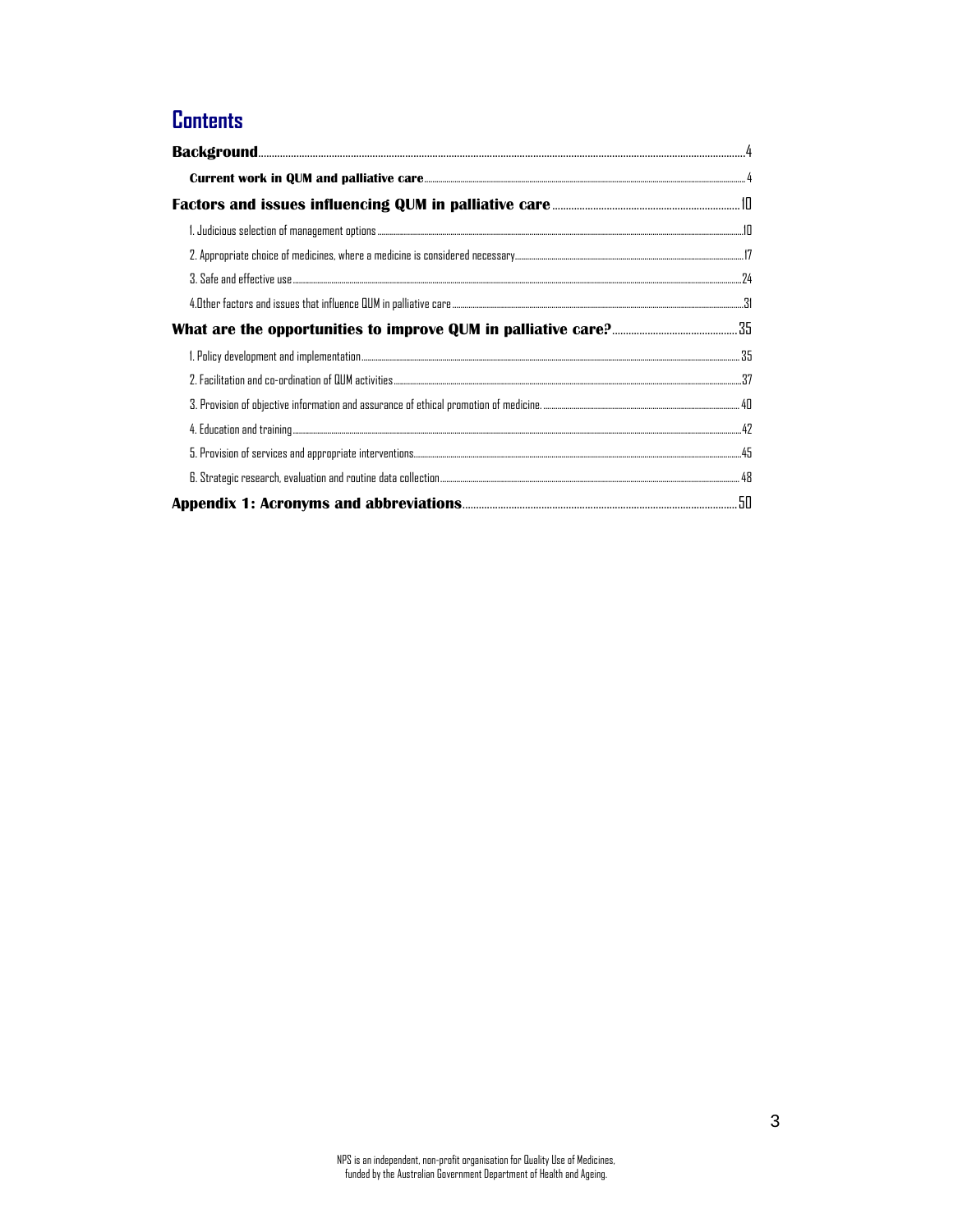# **Background**

This report has been prepared by National Prescribing Service (NPS) in collaboration with Palliative Care Australia (PCA). It describes the key factors and issues affecting the achievement of quality use of medicines (QUM) in palliative care in Australia and makes recommendations for developing strategies to improve QUM in palliative care.

Consultation with key stakeholders has been sought in both the identification of the key QUM issues and also the proposed actions required. This report aims to summarise the "state of the nation" with respect to QUM in palliative care and guide the direction of future activities to improve this.

In this report, the key factors and issues influencing the QUM in palliative care are based on the elements of the definition of QUM<sup>I</sup>. These are:

- 1. the judicious choice of management options
- 2. the appropriate choice of medicines, where a medicine is considered necessary
- 3. safe and effective use

The recommendations for action and further work have been framed using the building blocks necessary to achieve QUM as outlined in the National Strategy for Quality Use of Medicines. These are:

- 1. policy development and implementation
- 2. facilitation and co-ordination of QUM activities
- 3. provision of objective information and assurance of ethical promotion of medicines
- 4. education and training
- 5. provision of services and appropriate interventions
- 6. strategic research, evaluation and routine data collection

#### **Terminology**

 $\overline{a}$ 

Palliative care services, predominately established to provide care to cancer patients who were dying, now find that they need to respond to the needs of patients with different diagnoses. Service delivery models have needed to be developed or modified to accommodate this increasing demand for care and new ways of describing the patients, their needs and the care provided have been introduced. This new language has included terms such as 'end of life', 'palliative approach' and 'primary palliative care provider'. The introduction of some of these terms has had some unintended consequences. There are now a variety of ways that the same type and level of care or need can be described. Palliative Care Australia (PCA) has developed a Glossary $^2$  to encourage the consistent use of terminology and improve clarity in communication about palliative and end of life care. Over time consistent use of language will help to reduce confusion and ensure clear and unambiguous communication between levels of service providers and between services, patients and the wider community. Throughout this consultation document the terms palliative care and end of life have been used interchangeably, reflecting the current language used by the stakeholders involved. It is recognised that this is an important issue for discussion and consolidation through future work.

#### **Current work in QUM and palliative care**

It is recognised that there are many stakeholders at the national, state, local and professional level, that are active and interested in medicine use in palliative care. It is also acknowledged that there have been considerable resources invested over the past 8 years in particular, to improve palliative care services in Australia.

<sup>&</sup>lt;sup>1</sup> Commonwealth Department of Health and Ageing, 2002. *National Strategy for Quality Use of Medicines* 

<sup>&</sup>lt;sup>2</sup> Palliative Care Australia, 2008. Palliative Care- Glossary of Terms-Edition | 2008.

http://www.palliativecare.org.au/Portals/46/resources/PCA%20Glossary%20Final%20July%2008%20LR.PDF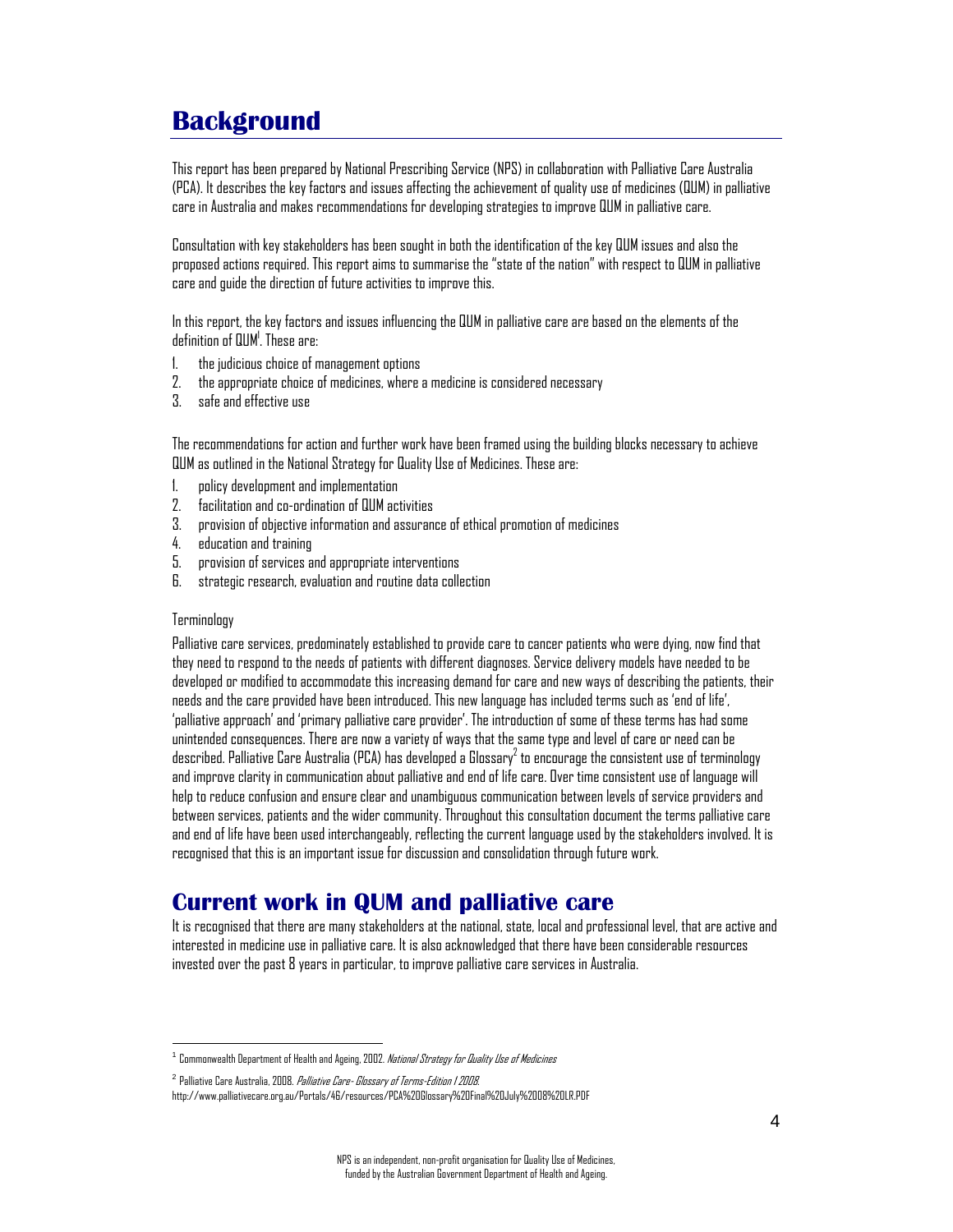#### **The National Palliative Care Program**

Funded by the Department of Health and Ageing (DoHA), the National Palliative Care Program has been instrumental in significantly influencing the landscape for improving QUM. Three of the four broad priority areas identified in the program have direct relevance to QUM:

- **1. Increased access to medicines in the community** through the work of the Palliative Care Medicines Working Group (PCMWG), particularly the development of the palliative care section of the Pharmaceutical Benefit Scheme (PBS) and the ongoing work of the Palliative Care Clinical Studies Collaborative (PaCCSC) which manages multisite clinical drug trials in order to gather the scientific evidence required to register palliative care medicines on the Australian Register of Therapeutic Goods and to list them on the PBS.
- **2. Research and quality improvement for palliative care services** including the development of the CareSearch Palliative Care Knowledge Network providing evidence-based information and practical resources that will serve the needs of clinicians, other health care professionals providing palliative care, researchers and the National Health and Medical Research Council (NHMRC) Palliative Care Research Program. The NHMRC program comprises of priority-driven research grants, small development grants and a range of scholarships and fellowships to attract new researchers and provide a career path for existing researchers. The Palliative Care Australia National Standards Assessment Program (NSAP) provides a systematic quality improvement program targeted initially at specialist palliative care services but eventually incorporating all providers of care at the end of life. Data and information to support quality improvement are now being routinely collected by specialist palliative care services through the Palliative Care Outcomes Collaboration (PCOC).
- **3. Education, training and support for the workforce** through the development of programs such as the Program of Experience in Palliative Care Approach (PEPA), a sustainable hands-on work placement training program for health professionals in a specialist palliative care service of their choice and the Palliative Care Curriculum for Undergraduates (PCC4U) which aims to promote the inclusion of all health care training in the role of palliative care and its principles and practice in the care of dying people. PCC4U also supports the inclusion of palliative care education as an integral part of all medical, nursing, allied health undergraduate training, and ongoing professional development. The Guidelines for a Palliative Approach in Residential Aged Care (APRAC), and the Guidelines for a Palliative Approach in the Community (ComPAC) both outline the medication management of common symptoms and refer to relevant information resources.

The transfer of the National Palliative Care Program into the Ageing and Aged Care Division of DoHA is important and relevant. Population projections for increased incidence of chronic diseases and the associated expectations regarding the need for care at the end of life indicated an urgent need to broaden the focus of palliative care beyond its historical association with malignant disease to incorporate a broader vision of quality of care for all at the end of life. This will necessitate a rethinking of the relationship between specialist palliative care and primary care services and each of their roles in ensuring that all patients receive the right care, at the right time, in the right place. However it needs to be acknowledged that palliative care is also required in conditions not related to age such as HIV/AIDS, neurodegenerative disorders and conditions affecting children.

#### **Palliative Care Australia (PCA)**

PCA is the national peak body established by the collective membership of eight state and territory palliative care organisations, plus the Australia and New Zealand Society of Palliative Medicine (ANZSPM). The membership of these organisations includes palliative care service providers, clinicians, academics, consumers and members of the general community. PCA works to support the principles of quality care at the end of life, raise awareness of palliative care (as a speciality), improve understanding and promote need for better access.

PCA has authored a number of policy documents that influence the framework within which improvements in QUM at the end of life will occur. The documents include:

Standards for Providing Quality Palliative Care for All Australians – key governing documents that influence both primary and specialist palliative care service providers in the way they plan and deliver palliative care.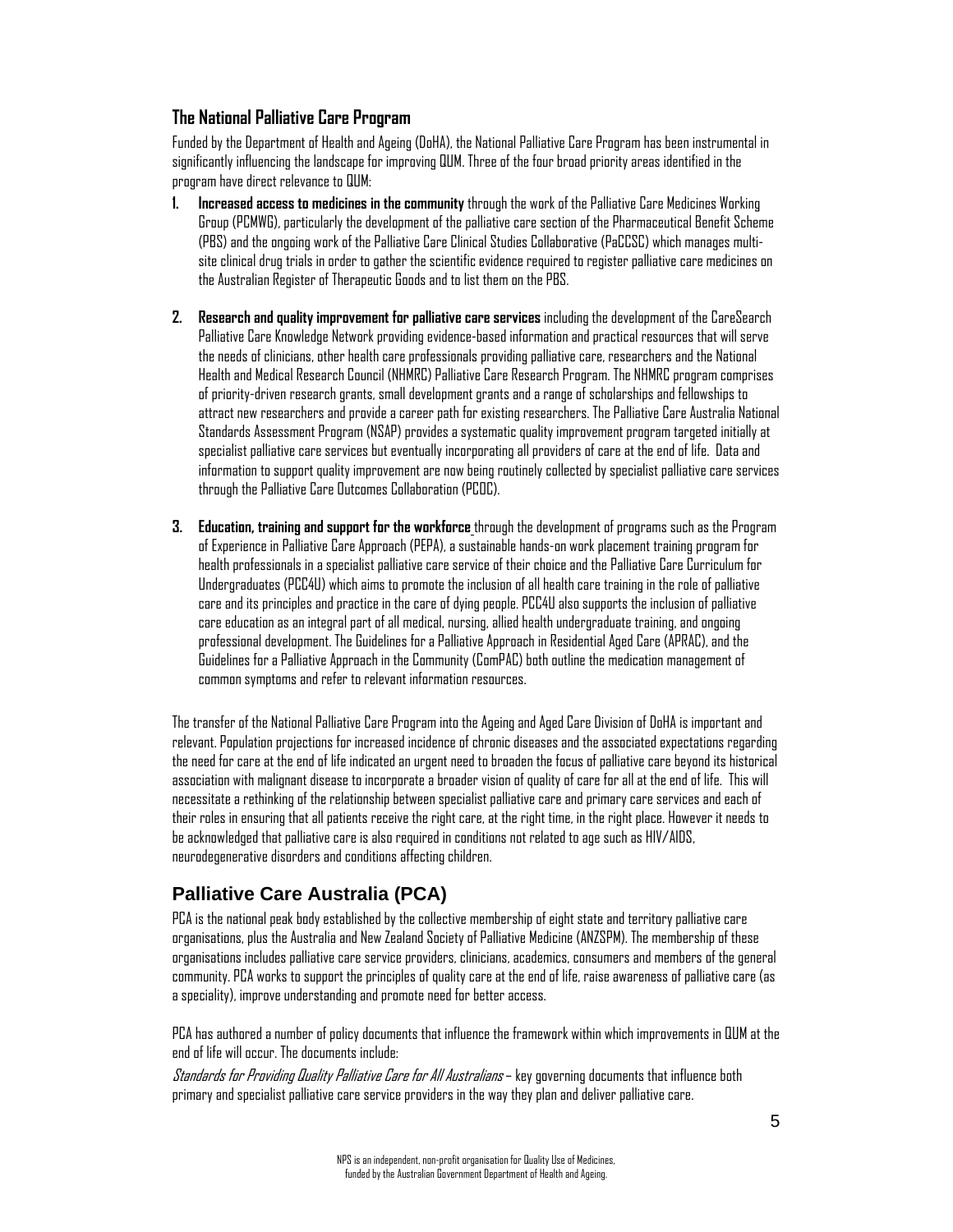The standards set out the relationship between primary care providers and specialist palliative care services. They also articulate the level of expectations for all services involved in the provision of care to people with a life-limiting illness.

Service Provision Guide: A planning quide – provides quidance on palliative care service delivery with the aim that all Australians should have equitable access to quality care at the end of life, regardless of where they live, their age, diagnosis or social or cultural background. The guide outlines the minimum professional staffing needs required to ensure specialist palliative care is provided to all who need it.

The Guide to Palliative Care Service Development: A population-based approach – provides the context within which the Standards and the Service Provision Guide can be interpreted and applied. This policy document articulates a needsbased approach to palliative care and implications for service development.

National Palliative Care Core Continuing Professional Education Framework –defines the framework around which continuing education should be developed.

Interim Position Statements on Primary Care, and Residential Aged Care and End-of-Life – outline the expectations that the provision of care at the end of life is within the normal scope of practice in these areas and should be a core competency for staff working in these areas.

Workforce Mapping Report – identifies skill mix and capacity issues in the healthcare workforce.

PCA has recently been involved with a number of medication related issues including the co-ordination of a national review regarding alternative subcutaneous infusion devices following the withdrawal of the Graseby syringe driver, provided submissions regarding the PBS "Cost Recovery" proposal in the 2008 Federal Budget to charge for submissions to Pharmaceutical Benefits Advisory Committee.

The Joint Therapeutics Committee is a forum for clinicians to advise PCA and support significant policy work to improve access to medicines. This committee links with the federal government's advisory panel: the Palliative Care Medicines Working Group (PCMWG).

#### **National Prescribing Service (NPS)**

With the key role of facilitation and implementation of strategies to improve QUM, NPS has worked in many therapeutic areas over the past 10 years. While there have been no palliative care specific interventions thus far, NPS has long recognised QUM in palliative care as an important area and has conducted some initial work to better identify the information needs of general practitioners (GP) and pharmacists, and seek feedback from selected stakeholders regarding the key issues influencing QUM in palliative care.

NPS has been a member of PCMWG from the beginning (2004) to ensure that QUM principles were embedded in the changes to the palliative care section of the PBS.

Work currently undertaken by the NPS around QUM includes:

- independent, balanced, evidence-based publications such as Australian Prescriber, NPS News, Prescribing Practice Review (PPR) and Rational Assessment of Drugs and Research
- telephone services such as the Therapeutic Advice and Information Service (TAIS)
- educational and quality assurance programs whereby health professionals are given opportunities to participate in educational activities and use quality assurance tools to reflect on their own practice and explore and apply best practice activities e.g. educational visits, clinical audits, small group discussions and case studies
- supporting communications in the nursing sector including work with new emerging prescribers with a focus on nurse practitioners
- prescribing curriculum in partnership with medical, pharmacy and nursing schools, postgraduate training organisations and colleges for undergraduate and postgraduate students
- the NPS Research and Development program focusing on enhancing our understanding of strategies that support QUM. It aims to identify barriers to change, gaps in current evidence, and define innovative methods of delivering NPS services. The program also promotes QUM research capacity both within and outside the organisation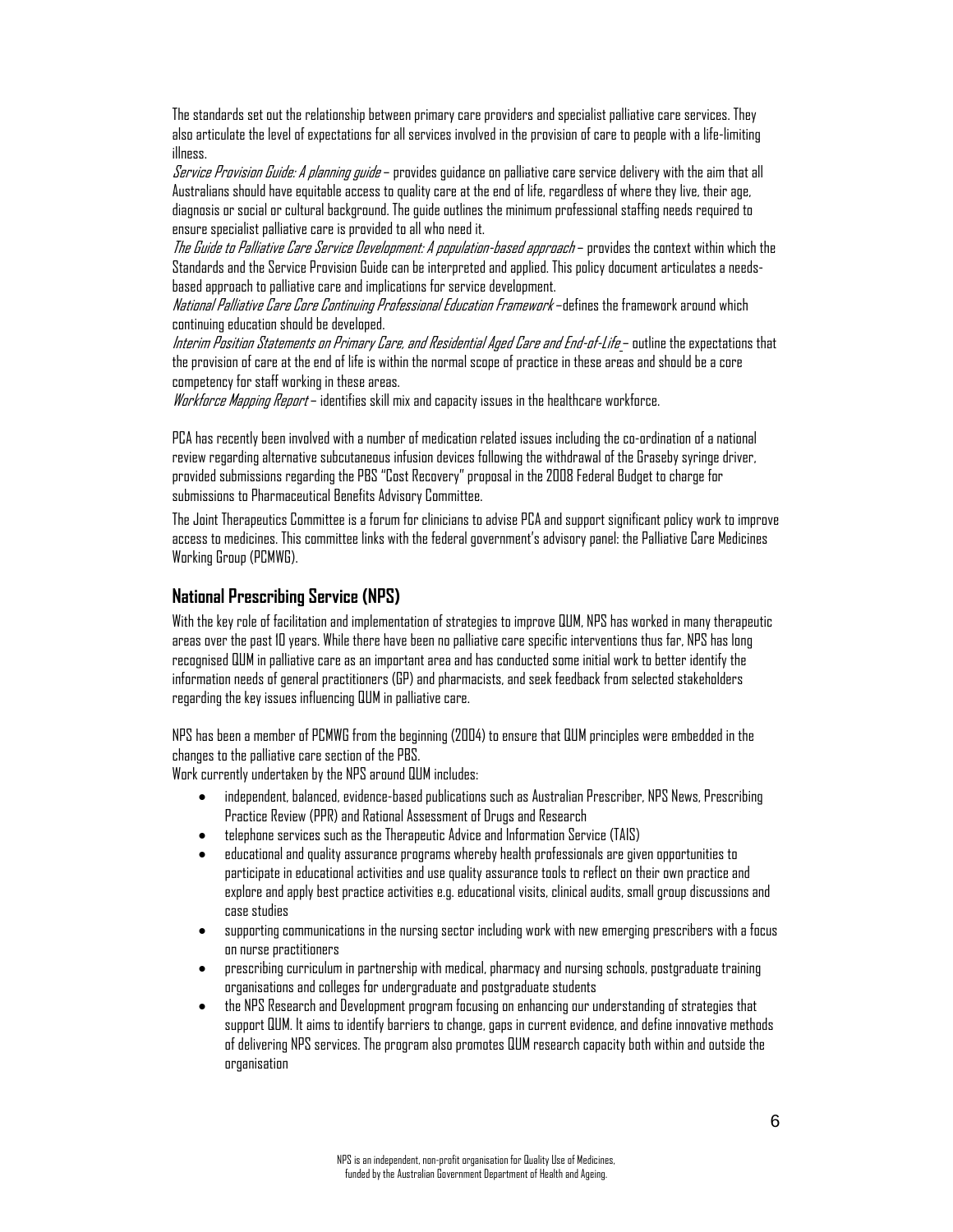#### **Palliative Care Medicines Working Group (PCMWG)**

The PCMWG meets twice a year and provides advice and guidance to the Department of Health and Ageing on improving access to palliative care medicines in the community. Membership of the PCMWG is multidisciplinary and includes representatives from a broad range of stakeholders who support the delivery of high quality palliative care across all settings. This includes representatives from industry, regulatory bodies, professional groups as well as clinicians. Through the Palliative Care Medicines Working Group (PCMWG) increased access to palliative care medicines in the community under the Pharmaceutical Benefits Scheme (PBS) has been achieved with the implementation and ongoing development of the palliative care section under the PBS.

#### **Palliative Care Clinical Studies Collaborative (PaCCSC)**

PaCCSC is a collaborative research group that consists of 10 sites around Australia. Between the sites, a number of Phase III and Phase IV clinical studies are underway or in the advanced stages of preparation.

The Phase III randomised controlled trials include the following medications and indications:

- Ketamine-uncontrolled complex cancer pain
- Resperidone-delirium
- Megesterol acetate-anorexia
- Octreotide-bowel obstruction
- Ketorolac-literature review

The Phase IV studies will focus on the symptoms being examined within the Phase III studies. They will describe current treatment practices, medication use and incidence of adverse drug reactions. Both the Phase III and Phase IV studies will build the evidence base for current practice within palliative care in Australia.

#### **Other relevant organisations**

Professional organisations representing healthcare professionals working in primary health care and palliative care are influential and important in developing and implementing strategies to improve QUM. ANZSPM and Palliative Care Nurses Association (PCNA) are the peak professional organisations representing medical specialists and nurses working in palliative care and provide opportunities for continuing professional development. The Society of Hospital Pharmacists of Australia (SHPA) has developed *Standards of Practice for the Provision of Palliative Care Pharmacy* Services in hospital settings. These outline the pharmacy services required to support a successful clinical pharmacy service including relevant resources required, staffing structure and levels, and training and education.

The Pharmacy Guild of Australia (Guild) has funded a research project as part of the Fourth Community Pharmacy Agreement Research and Development Program which aims to strengthen the role that community pharmacists can play in the provision of care to patients with terminal conditions. This study aims to raise awareness of community pharmacists and their team about the clinical and social needs of people living with a terminal condition and their families and carers. It will promote and strengthen the collaboration between community pharmacists and specialist palliative care service providers regarding patient care.

Organisations such as Cancer Australia and Carers Australia will be important stakeholders in activities to improve QUM in palliative care. Cancer Australia provides national leadership in cancer control by strengthening consumer participation, building cancer research capacity, enhancing the education of cancer health professionals, improving access to cancer services and improving cancer data.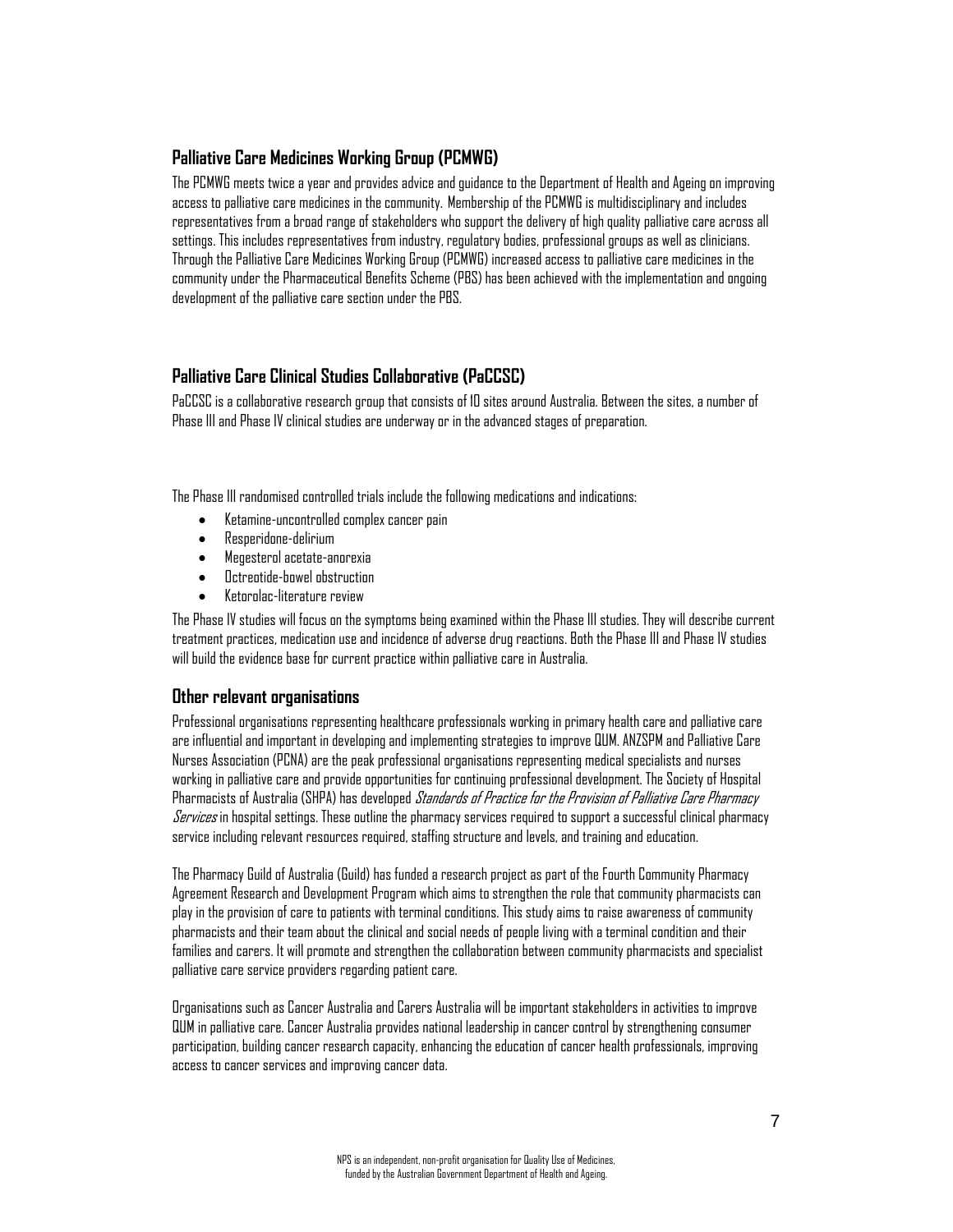Carers Australia and the network of carers associations in each state and territory promote the recognition of carers to governments, businesses and the wider public. Their services, including counselling, advice, advocacy, education and training, aim to improve the lives of carers.

#### **State based initiatives**

State-based guidelines have been developed outlining how medications should be managed within various healthcare settings, for example the *Guidelines for the handling of medication in community-based palliative care services in Queensland*, developed by the Brisbane South Palliative Care Collaborative. These documents need to reflect differences in state-based legislation with respect to how some aspects of medication must be handled particularly Schedule 8 medications.

Palliative Care Queensland (PCQ) has developed a new DVD education resource, *Understanding Palliative Care*. Two versions will be produced: a Queensland specific version, and a generic version that can be used outside Queensland to promote palliative care.

In Western Australia, the Palliative Care Network has received Federal funding through the National Palliative Care Program Palliative Care for 'People Living at Home'. This will fund project work to develop and implement medication protocols that are specific to palliative care across Western Australia. The aim is to standardise availability of palliative care medications across the State, establish links between regional community pharmacies and palliative care teams with additional support available from metropolitan specialists, and develop and implement strategies for medication management by terminally ill people and their family living in the community.

The Cancer Institute NSW facilitates the ongoing operation of the Palliative Care NSW Oncology Group to undertake the following activities:

- Provide advise on standard treatments, treatment pathways and protocols for site specific cancers, specifically symptomatology or palliative care issues . It promotes best practice in Palliative Care by assisting to collate Evidence Based Practice and to promote quality improvement activities. It also advises the Cancer Institute NSW on strategic and policy directions with regard to Palliative Care.
- Encourage an increased participation in clinical trials and other research.
- Develop the data requirements for palliative care in addition to the minimum data set.
- Develop educational programs and support the academic palliative care unit
- Develop educational programs to encourage some specialisation and exchange of knowledge relating to palliative care.
- Support the Palliative Care discipline groups, especially in social work, physiotherapy, occupational therapy, pharmacy, dietetics, bereavement, chaplaincy and nursing.

#### **Associated activities**

A number of initiatives have been introduced via Community Pharmacies to assist those consumers taking multiple medications and to assist at-risk patients with the

management of their medicines. These tools and programs are of particular relevance and value to palliative care patients who often have complex medication regimens.

Home Medicines Review (HMR) is a consumer-focused, structured and collaborative health care service provided in the community setting to optimise consumer understanding and quality use of medicines. It involves the consumer, their general practitioner, their pharmacy, and other relevant members of the health care team. Residential Medication Management Reviews (RMR) aim to provide a structured and collaborative review of a resident's medications to optimise the benefits from medicine use and enhance quality of life. Comprehensive information about the resident and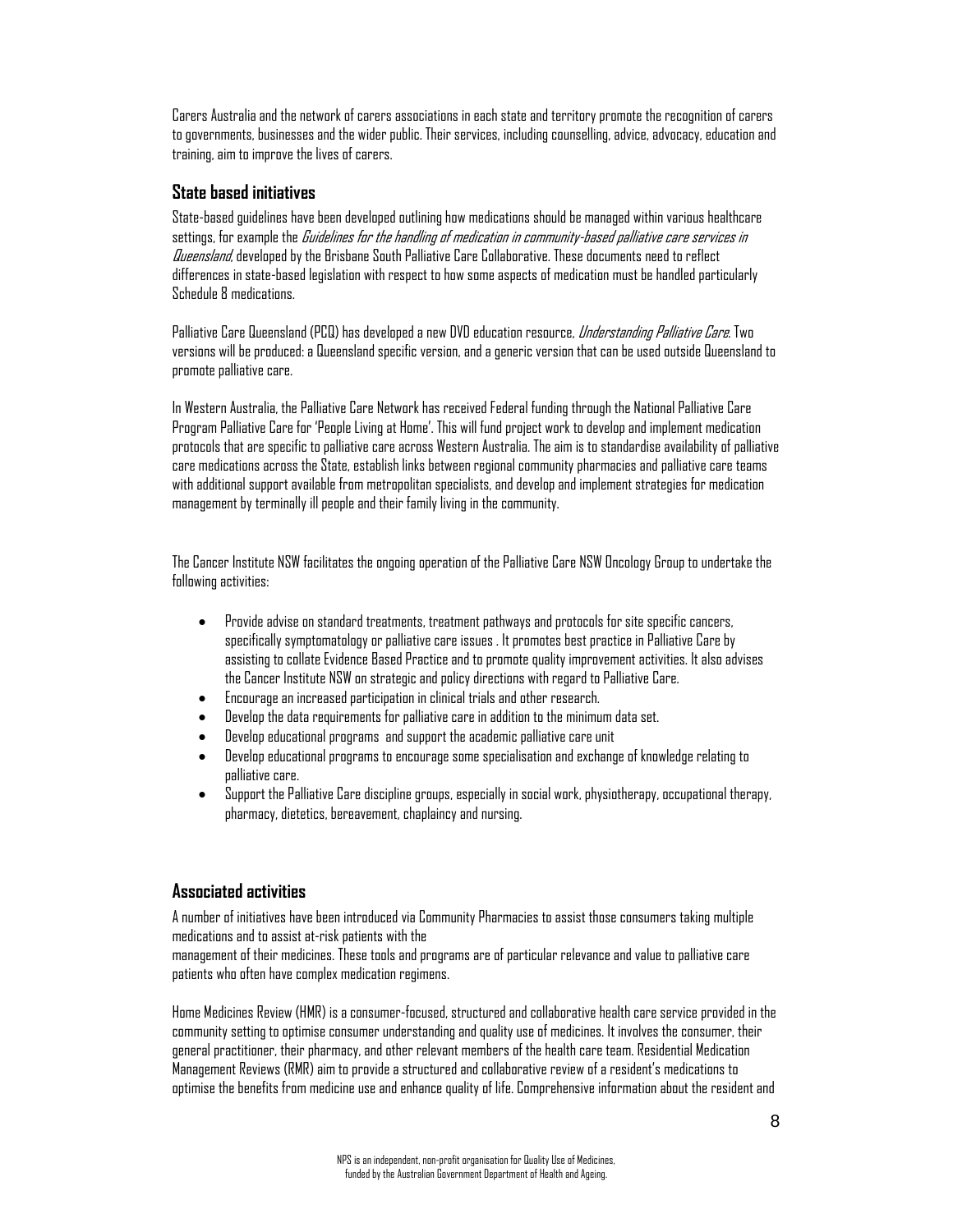their medicine use is collated and assessed in order to identify and meet medication-related needs and to identify, prevent and resolve medication-related problems. Dose Administration Aids (DAAs) and Patient Medication Profiling (PMP) are two programs currently funded under the Fourth Community Pharmacy Agreement. Dose Administration Aids (DAA) are recognised as an important tool to assist at-risk patients with the management of their medicines. Patient Medication Profiles (PMPs) are being recognised as an important tool to assist at-risk patients to better understand and manage their medicines. PMPs have not yet been widely implemented as a stand-alone service in community pharmacy, but their intrinsic value has been recognised for some time with the use of discharge summaries from hospital and the availability of general medicine lists from organisations such as the National Prescribing Service (NPS).

**Your feedback/comments?**  Is there other relevant work, state-based activities or key organisations of which you are aware?

Australian Pharmaceutical Advisory Council 2005 Guiding principles to achieve continuity in medication management. Available from website: http://www.health.gov.au/internet/main/publishing.nsf/Content/nmp-guiding - provides a useful framework for people moving between health care professionals and health care settings and establishing a continuum for the safe and effective use of their medications throughout this continuum (and so particularly relevant to people engaged in palliative care.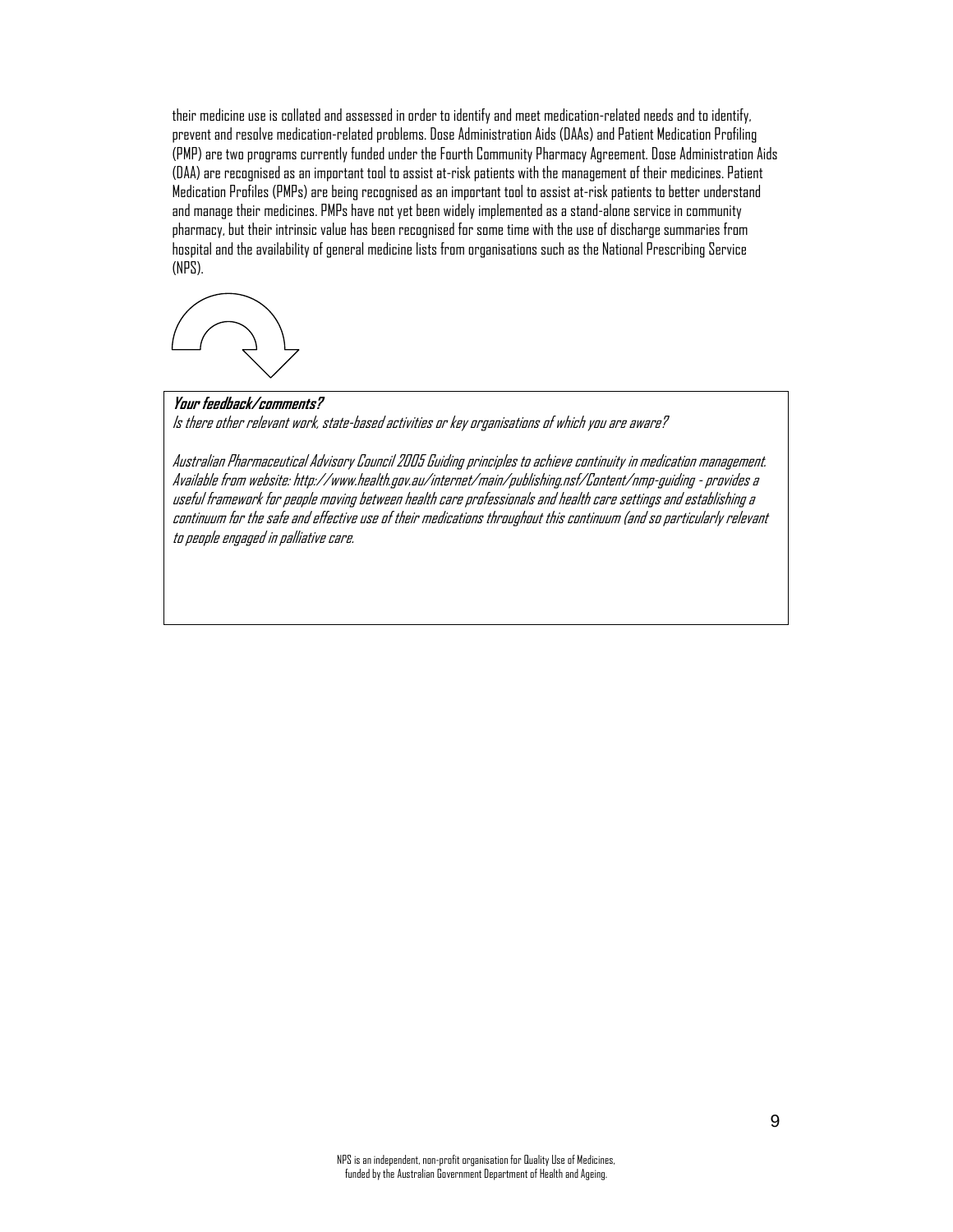# **Factors and issues influencing QUM in palliative care**

This section outlines the factors and issues identified through the NPS consultation and discussion with other stakeholders as important in influencing QUM in palliative care. They have been themed using the core definition of QUM:

- 1. the judicious choice of management options
- 2. the appropriate choice of medicines, where a medicine is considered necessary
- 3. safe and effective use of medicines

For each issue relevant work in progress is identified.



# **Issues summary**

There is little guidance for the use of medicines where the evidence is not clear or is still emerging, and where information is not readily available especially for medicines use off-license. Specialist prescribing practices can influence community prescribing and influencing some prescribing practices can be challenging.

There are knowledge gaps and fear of the use of opioids in consumers and some health professionals. There is a lack of guidance for prescribers in withdrawing medications as patients approach the end of their life..

There is a need to better engage GPs and other key health professionals in the provision of care at the end of life. The focus should be broadened to embrace the treatment of neurodegenerative disorders and end-stage symptoms of other chronic diseases and organ failure.

Awareness and utilisation of specialist referral services and the role of these services as teaching and training opportunities varies. There is a need to better utilise and extend existing relationships and networks to improve QUM and understand and further develop referral pathways. The opportunity for the teaching/mentoring role of palliative care networks needs to be further developed.

The use of Complementary Medicines (CMs) in palliative care is not well understood, reported or documented. Better quality information is required for many CMs.

## **1. Judicious selection of management options**

**Defined as: Consideration of the place of medicines in treating illness and maintaining health, recognising that for the management of many disorders non-drug therapies may be the best option.** 

#### **a. Practising with a grey evidence base:**

There is a lack of an evidence base for some aspects of medicine use in palliative care making it more challenging to promulgate clear guidelines and direction for non-palliative care prescribers, particularly GPs. Community and palliative care nurses often rely on their relationships with GPs to support their role in the team as a prescribing resource and strong feedback from them has indicated the need for clear guidelines.

Medicines used in palliative care have been used for off-licence indications or routes of administration by palliative care specialists for many years. The increased demand for palliative care patients to be cared for in the community will continue to make the initiation of appropriate medicines and ongoing management of these patients increasingly the responsibility of general practice. Support to general practice from specialist services will also be in greater demand. For many aspects of palliative care there is good and emerging evidence and the challenge is pulling this together in a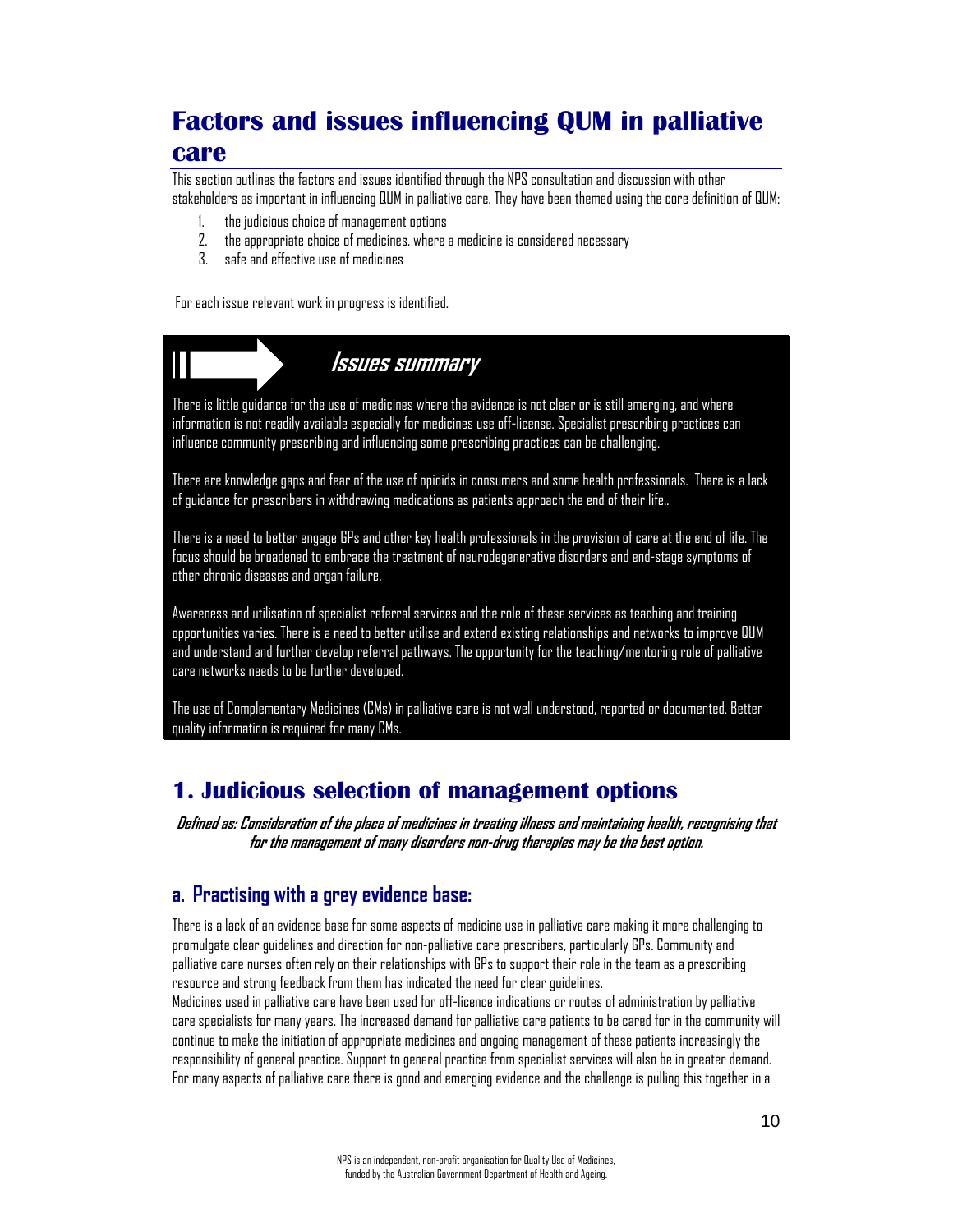comprehensive way, making it available through a credible source in a timely and accessible manner, and then updating it as new evidence emerges.

Most health professionals interviewed by NPS recognised that there were inter-hospital prescribing differences, driven by both the prescribing preferences of the specialists and hospital formulary policies. It was noted that while in some areas of treatment, variations in prescribing can be a matter of preference or "variations on a theme", in other areas there are quite different prescribing practices. Several comments indicated that, in the absence of hard evidence many palliative care medical specialists prescribe by experience and may be reluctant to change even when presented with emerging evidence.

#### **Related work:**

PaCCSC work will build the evidence base for a number of medications over time, but there are many more drugs currently in use for which the evidence is unlikely to be formally gathered.

Therapeutic Guidelines – Palliative Care is acknowledged as the most appropriate first line resource for practitioners prescribing for patients at the end of life, including consensus advice where the evidence is still unclear or emerging. Although most of the health professionals consulted in the NPS consultation said they had access to and/or used the Therapeutic Guidelines, most still identified a need for further support for off-licence drug use.

CareSearch has compiled a comprehensive list of information resources for practitioners and literature search templates, although awareness and utilisation among non-palliative care providers appears to be low.

Hospital specific guidelines and protocols often include medicines for off-licensed indications and are used in house and within local palliative care networks.



**Your comments/feedback?** 

Palliative care and end of life care are not necessarily the same thing - the document should therefore highlight the differences and subsequently the different medicines regimes over the continuum of care.

The document appears to medicalise palliative care whereas in reality nurses play a significant role as the caregivers in this area. Nurses specialising in this field have a credible body of knowledge which should be respected in the development of a 'best evidence at the time' base for practice.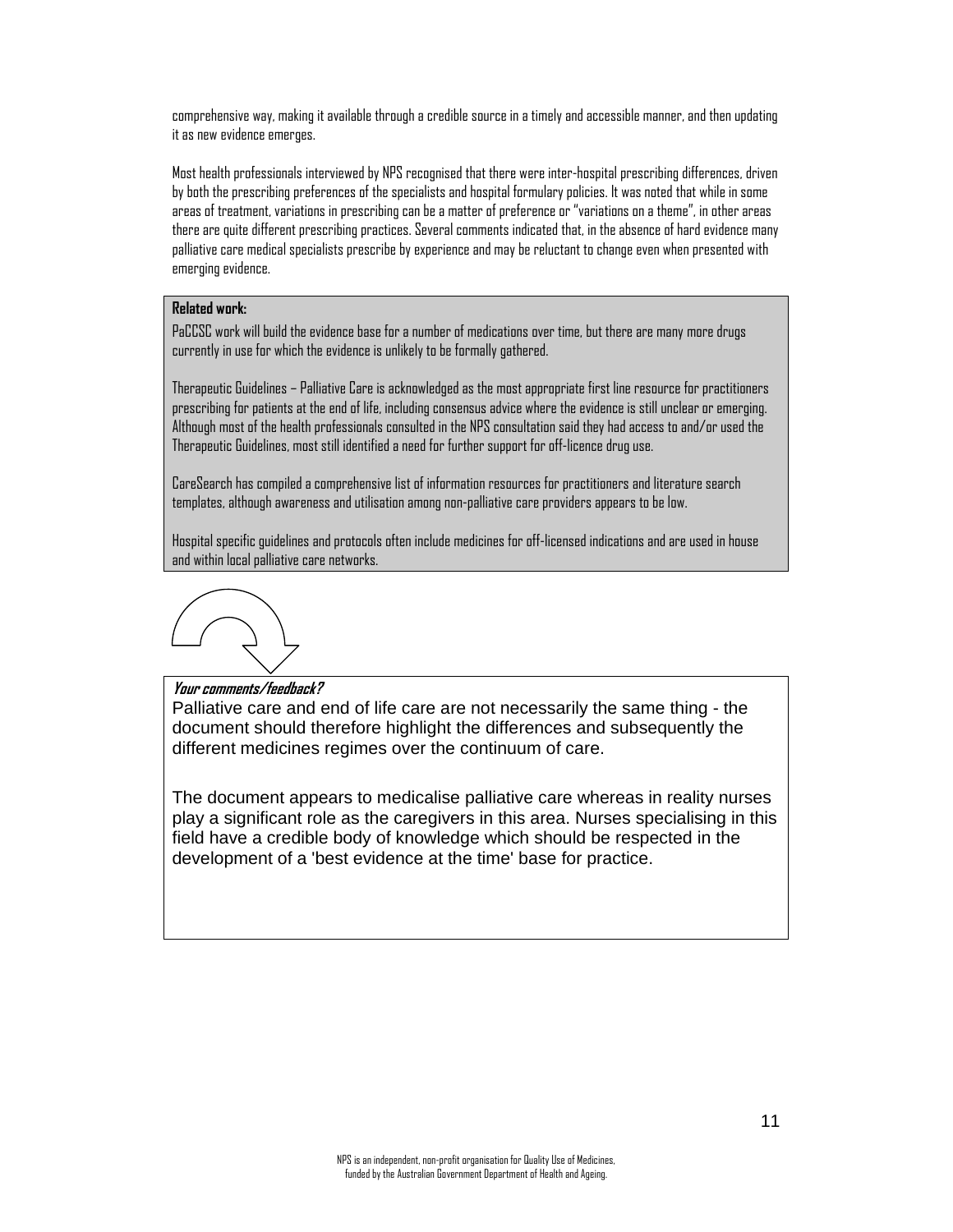## **b. Key knowledge gaps – opioids**

Opioids remain the important mainstay in the management of pain in palliative care yet feedback suggests that there are significant knowledge gaps in their use across all the professional groups. This includes knowing when and how to initiate opioids, dose conversion between opioids, dose escalation, management of breakthrough pain, and understanding the pharmacokinetics of new dosage formulations such as lozenges and patches. Opioid-phobia is an issue for both consumers and health professionals that can significantly impact the achievement of adequate pain management.

The promotion of a number of new products and new formulations over the past few years has made this even more challenging. Most specialist prescribers interviewed by NPS believed that all prescribers should have a good understanding of the pharmacology and pharmacokinetics of opioids and the various formulations in order to adequately manage pain. While there is a wealth of information resources about opioids and pain management available, this remains an area of practice that is often poorly managed and is a key area of concern that requires attention.

#### **Related work:**

NPS Therapeutics Program: Analgesic choices in persistent pain.

- Therapeutic Guidelines Analgesia and Palliative Care  $G<sup>rd</sup>$  edition currently in development).
- PCA brochure on opioids for consumers.

Locally developed materials e.g. at Neringah Hospital, Sydney NSW.

The Royal Australian College of General Practitioners (RACGP) and the Australian College of Remote and Rural Medicine (ACRRM) have developed online education for GPs on opioid medicines in palliative care.

Royal Australasian College of Physicians (RACP) Prescription Opioid Policy: Improving management of chronic nonmalignant pain and prevention of problems associated with prescription opioid use, Sydney 2008.

ANZSPM will be holding a series of educational forums for medical practitioners in cities around Australia in April/May 2009. The forums will include a presentation on "Confusion and consciousness at the end of life "and case based discussions on pain and symptom management.

ANZSPM runs a conference every two years to which many palliative care practitioners attend. It is a major source of CPD for palliative medicine specialists in Australia. At these conferences there are also sessions for GPs. Overseas resources e.g. EAPC opioid prescribing guidelines.

#### **Your comments/feedback?**

Nurses practising in palliative care have a significant knowledge base around the medicines regimes required for effective management of pain, especially use of opioids. The ANF takes the position that appropriately qualified nurses and nurse practitioners working in the field of palliative care should be able to prescribe such medicines.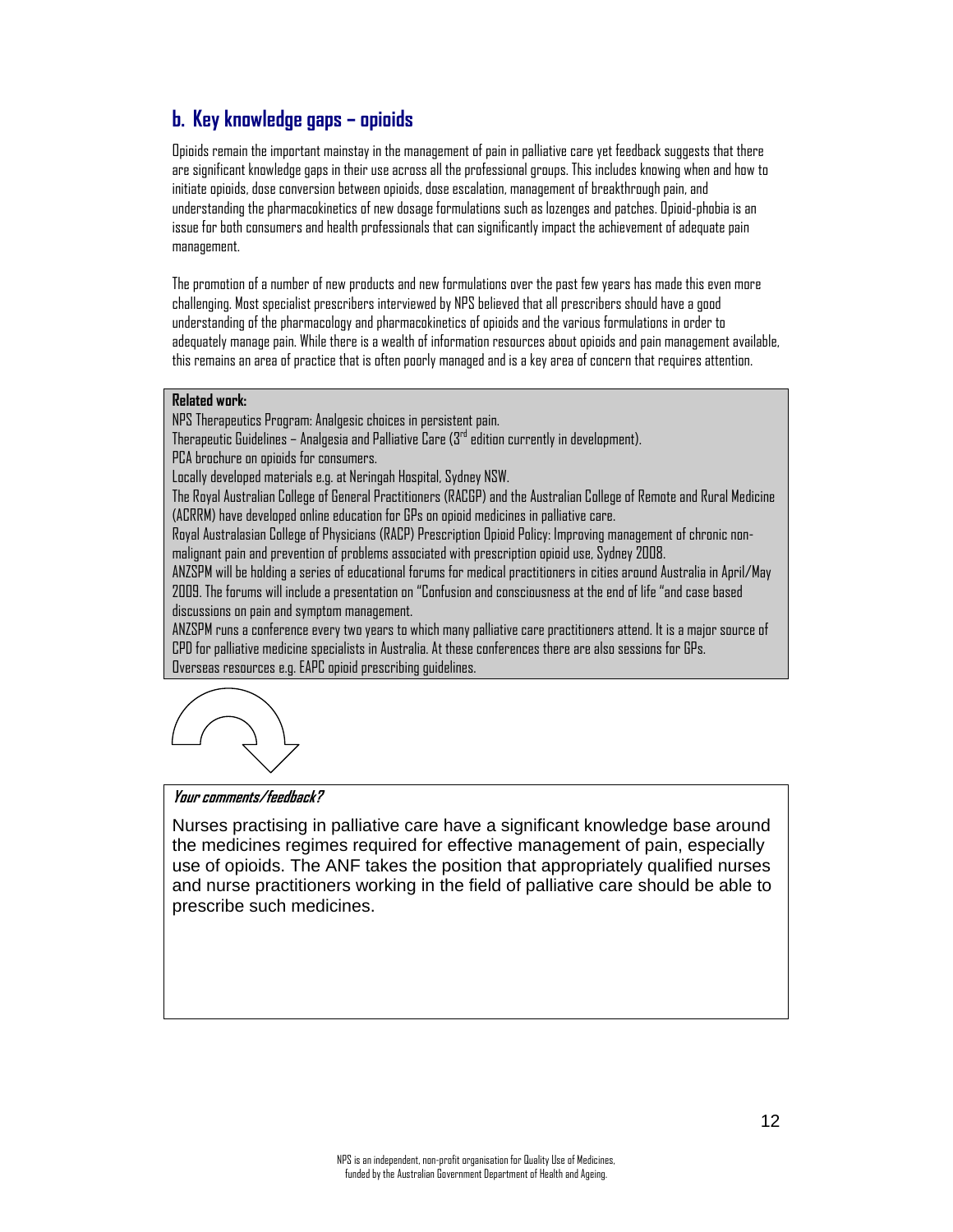## **c. Deprescribing**

There are issues for primary care and specialist prescribers in withdrawing medications in patients at end of life. There is limited information and guidance on ceasing regular preventive medications such as aspirin and statins, as well as the review of medications used to treat conditions that change as patients progress, for example, hypoglycaemics and antihypertensives.

This is a complex area that requires sensitive communication with consumers. Polypharmacy is a real risk for patients that can significantly affect quality of life and QUM through tablet burden, the risk of side effects and adverse drug reactions or interactions.

#### **Related work:**

ANZSPM Clinical Indicator Working Group is working with RACP and the Australian Council on Healthcare Standards (ACHS) to develop evidence based clinical indicators for end of life care.

ACOVE-3 Clinical Indicator work for older persons with poor prognosis and advanced dementia(J Am Geriatr Soc 55:S457-S463,2007)



**Your comments/feedback?** 

The monitoring and review of medicines for people undergoing palliative care, with a view to deprescribing, should be able to be undertaken by any of the range of health professionals involved in the care of a person. Nurses involved in this care are well acquainted with the issues around polypharmacy and the interaction of medicines including those which have the potential for adverse reactions (this is, of course, an issue of general importance and not just confined to end of life care).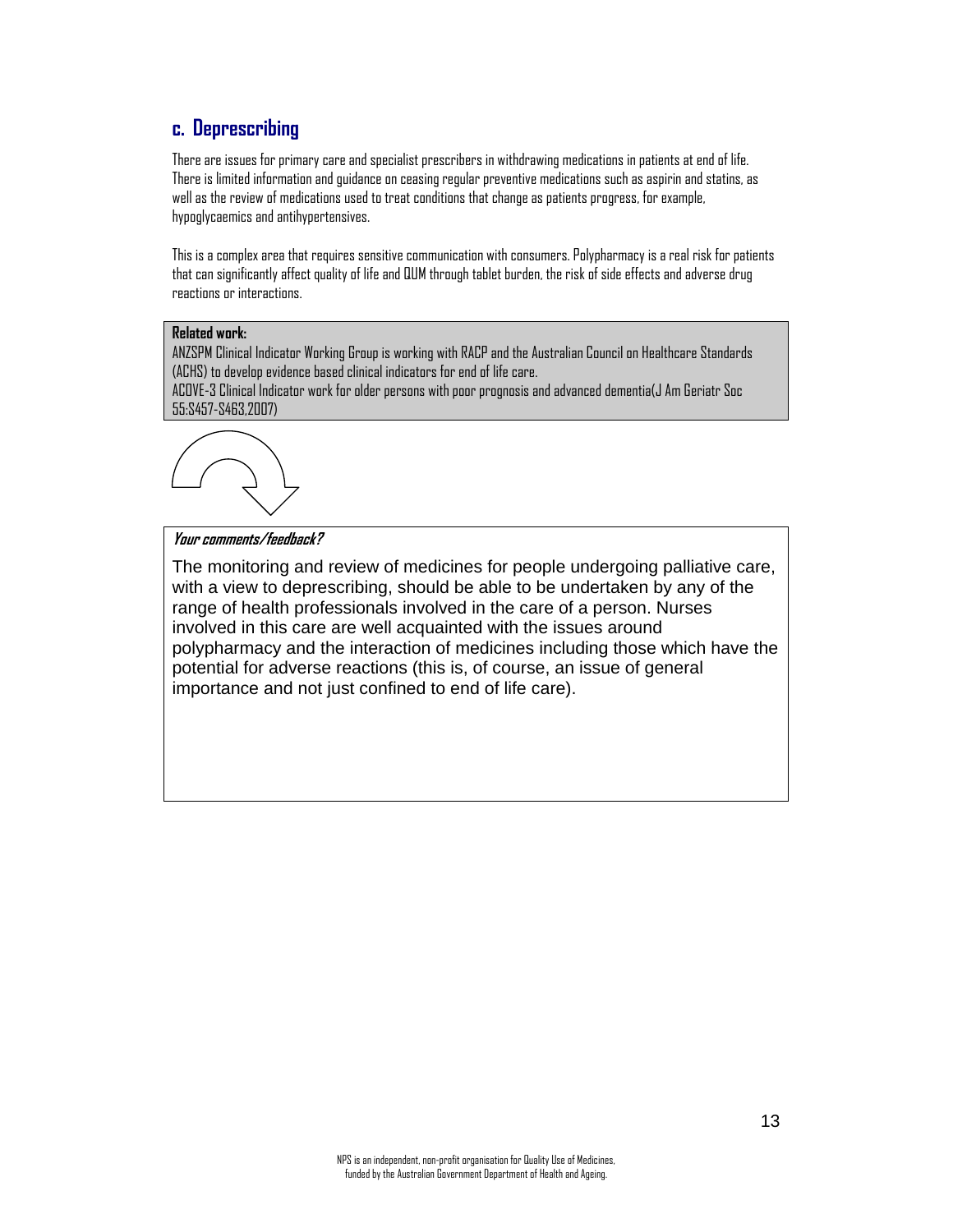## **d. Understanding the palliative approach**

Through the NPS stakeholder consultation, health professionals working in palliative care suggested that there is a need to improve the understanding of all health professionals involved in the provision of care to people at the end of life, in particular GPs who may have had limited experience or interest in this aspect of care. They felt that there is a need for a better understanding of the principles of palliative care, what they try to achieve and a better knowledge of the prescribing principles for medicines used at the end of life. This is sometimes referred to as a palliative approach. It has been suggested that there is a perception among some prescribers that QUM may not be as relevant for patients at the end of life because the patient is terminally ill. The imminent prospect of death can influence the choice of treatment of a particular symptom – or in fact whether to treat it at all.

It has also been suggested that by broadening the understanding of the palliative approach to the care of patients with multiple chronic disease or end-stage organ failure, the principles may have greater application and relevance in general practice. Most GPs only have a few palliative patients at any one time, but have many more patients with chronic and complex diseases. There are many myths, beliefs and attitudes around aspects of care at the end of life that need to change in order to ensure greater achievement of QUM.

Issues of terminology, such as the use of 'palliative care' as opposed to 'end of life' may influence the attitudes of those working in this area. There is anecdotal evidence to suggest that the palliative care 'label' may influence health care providers attitudes, but probably more work in this area is warranted.

#### **Related work:**

Guidelines for a palliative approach in residential aged care (APRAC). Guidelines for a palliative approach for aged care in the community setting (ComPAC) – in development. Program of Experience in a Palliative Approach (PEPA). Engaging GPs Support for the implementation of APRAC guidelines. RACGP and ACCRM also host an online module on *Palliative care in aged care homes* which was developed as part of the above project. Price Waterhouse Coopers consultation & review of the implementation of APRAC guidelines. Gold Standards Framework: Prognostics Indicator Guidance, developed by the Royal College of General Practitioners (www.goldstandardsframework.nhs.uk/gp\_contract.php)



**Your comments/feedback?** 

As is noted, a general practitioner may have minimal exposure to palliative care practices. Nurses working in this field have extensive knowledge of all care involved and in particular, the medicines regimes.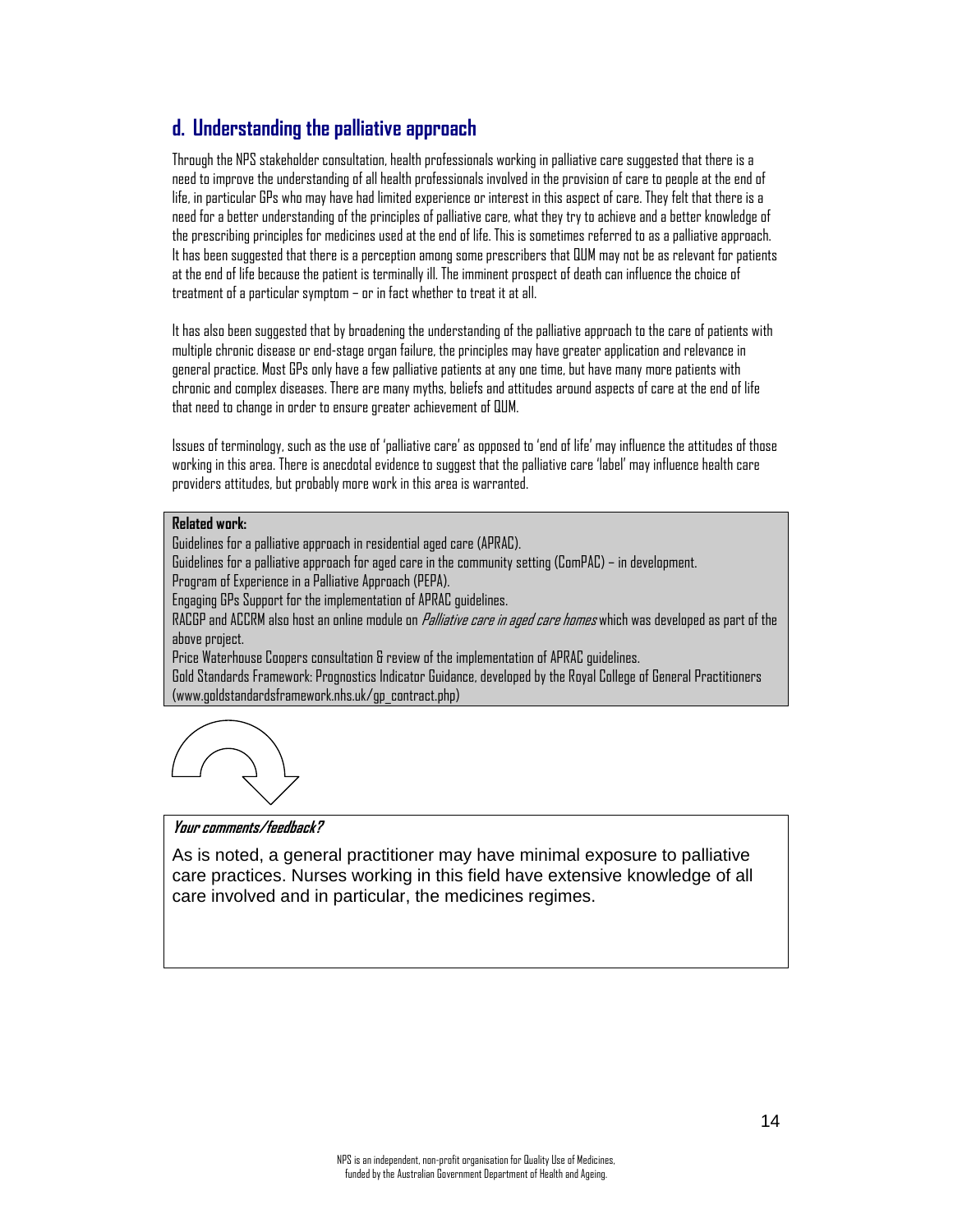#### **e. Complementary medicines**

Palliative care is an area where the use of complementary medicines (CM) as an alternative or adjuvant to conventional medicines is potentially high. Raising the awareness of this with both consumers and prescribers is important – the consumer's awareness of the importance to tell prescribers what they are taking, and the prescriber's awareness to actively seek this information. There are significant evidence gaps for many CMs and implications for interactions with existing regimens. The quality of information available for many CMs is an issue.

#### **Related work:**

NPS research re Complementary Medicines:

Complementary Medicines: Information Use and Needs of Australian Consumers Complementary Medicines: Information Use and Needs of Australian Health Professionals.



**Your comments/feedback?** 

The important issue here will be for the health professional prescriber not to appear to be judgemental in discussing complementary medicines with the person who is using this form of therapy.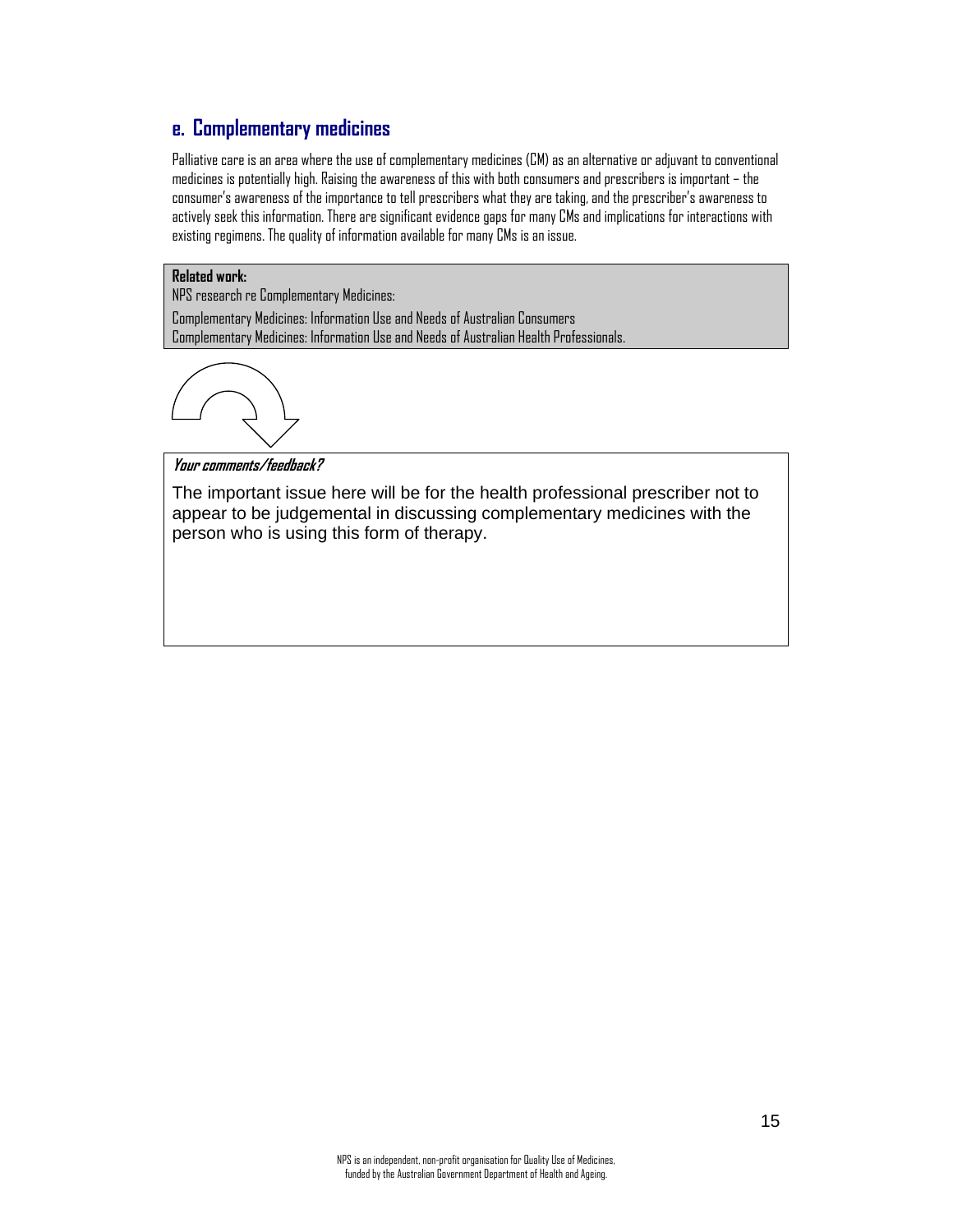## **f. Referral patterns/ use of networks and relationships**

In an area as complex as the provision of care at the end of life, there is a balance between under and over referral to specialist services. Knowledge and experience is in part, a function of how many patients a GP has treated. It was suggested that GPs should learn practically to gain experience and that some current referral processes may remove this opportunity. In some cases these networks are not used as frequently or effectively as they could be by prescribers and there needs to be a better understanding of when and how to access these services for advice and support. The role of these networks as teaching and mentoring opportunities varies between services. The relationships and networks developed, particularly in rural and regional areas, can be very strong and productive and may provide a valuable framework for activities to improve QUM in palliative care.

Through palliative care networks and outreach services, palliative care specialists supported by palliative care nurses, usually working with community nurses, provide practical support to GPs for specific patients. Nurses are a key source of information and education regarding palliative care medicines, particularly in rural areas. They are influential in supporting prescribing practices in the management of symptoms and medication management.

There is an opportunity to utilise and extend the existing relationships and networks (for example, NPS, Australian General Practice Network [AGPN] and palliative care networks) to improve QUM. Referral pathways need to be better defined and the opportunity for the teaching/mentoring role of palliative care networks to be further developed.

#### **Related work:**

Rhee J, Zwar N, Vagholkar S, Dennis S, Broadbent A, Mitchell G. Attitudes and barriers to involvement in palliative care by Australian urban general practitioners. Palliat Med 2008;11:980-985. PCA Service Directory. WA Palliative Care Network.



**Your comments/feedback?** 

Nurses are indeed a key, and excellent, source of information and education regarding palliative care medicines, and as nurse practitioners may also be prescribers of medicines to those requiring nurses services . The emphasis of this section needs to be amended to include these prescribers.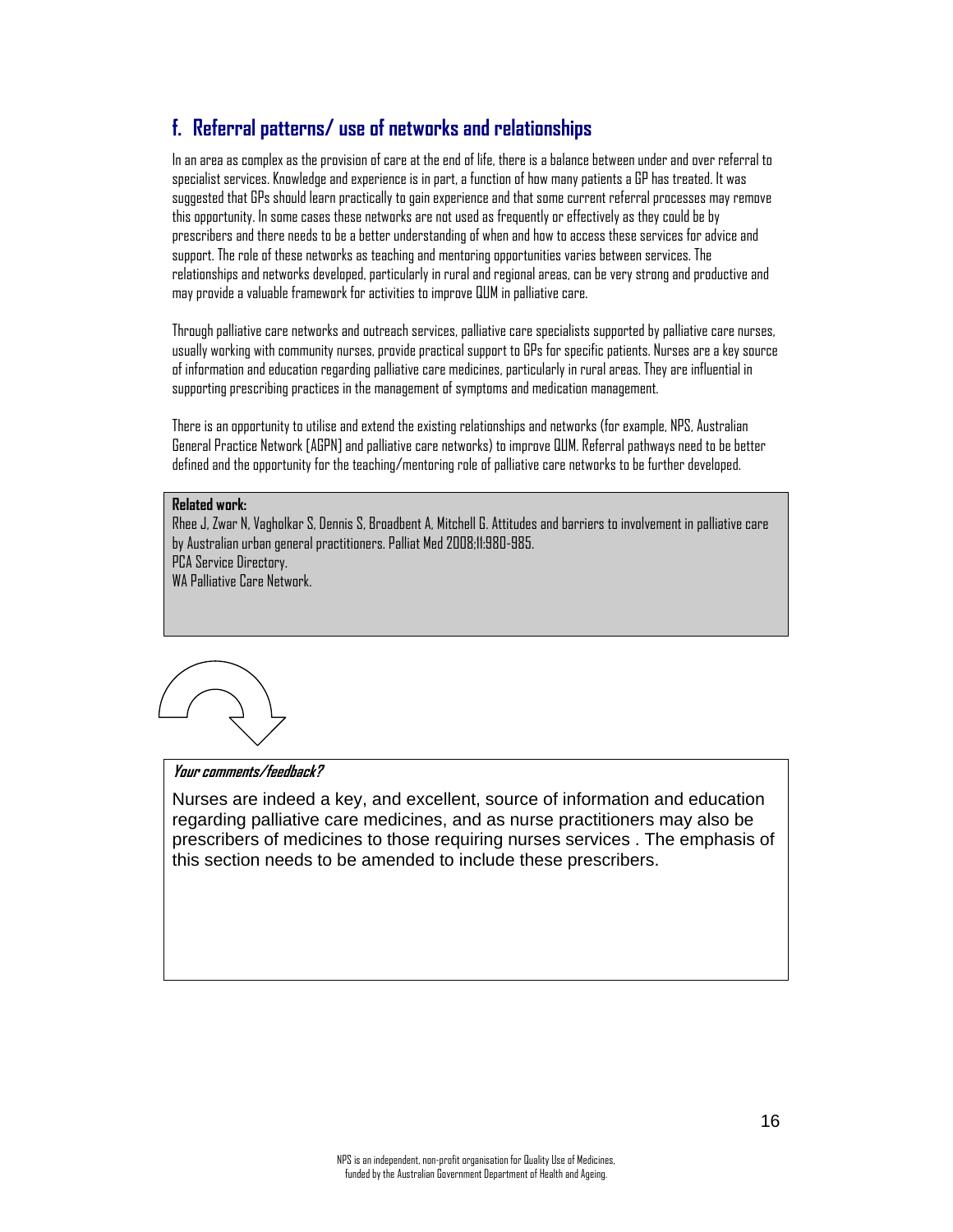# **2. Appropriate choice of medicines, where a medicine is considered necessary**

**Defined as: When medicines are required, selecting the best option from the range available taking into account the individual, the clinical condition, risks, benefits, dosage, length of treatment, co-morbidities, other therapies and monitoring considerations. Appropriate selection also requires a consideration of costs, both human and economic. These costs should be considered for the individual, the community and the health system as a whole.** 

There are knowledge gaps in using a palliative approach particularly for complex patients. Remuneration structure may not adequately reflect the time and complexity in managing some palliative patients and the demands for home visits and after hours care are not met by the current workforce.

Communication between multiple providers and prescribers across multiple settings is complex. The diversity of workforce knowledge, skills and attitudes can influence the achievement of QUM.

 **Issues summary** 

There are perceived knowledge gaps in the use of some palliative medicines that can impact the QUM and adequate management of patients' symptoms, particularly opioids and pain management.

Access to up-to-date, concise and accurate information in a timely manner is important. Access and utilisation of Therapeutic Guidelines – Palliative Care and CareSearch does not appear to be high among primary care prescribers.

Awareness and utilisation of the Palliative Care schedule of the PBS is low. Access to non-PBS medicines is often complicated and time consuming for prescribers and expensive for patients. There are equity of access issues that compromise QUM and patient care.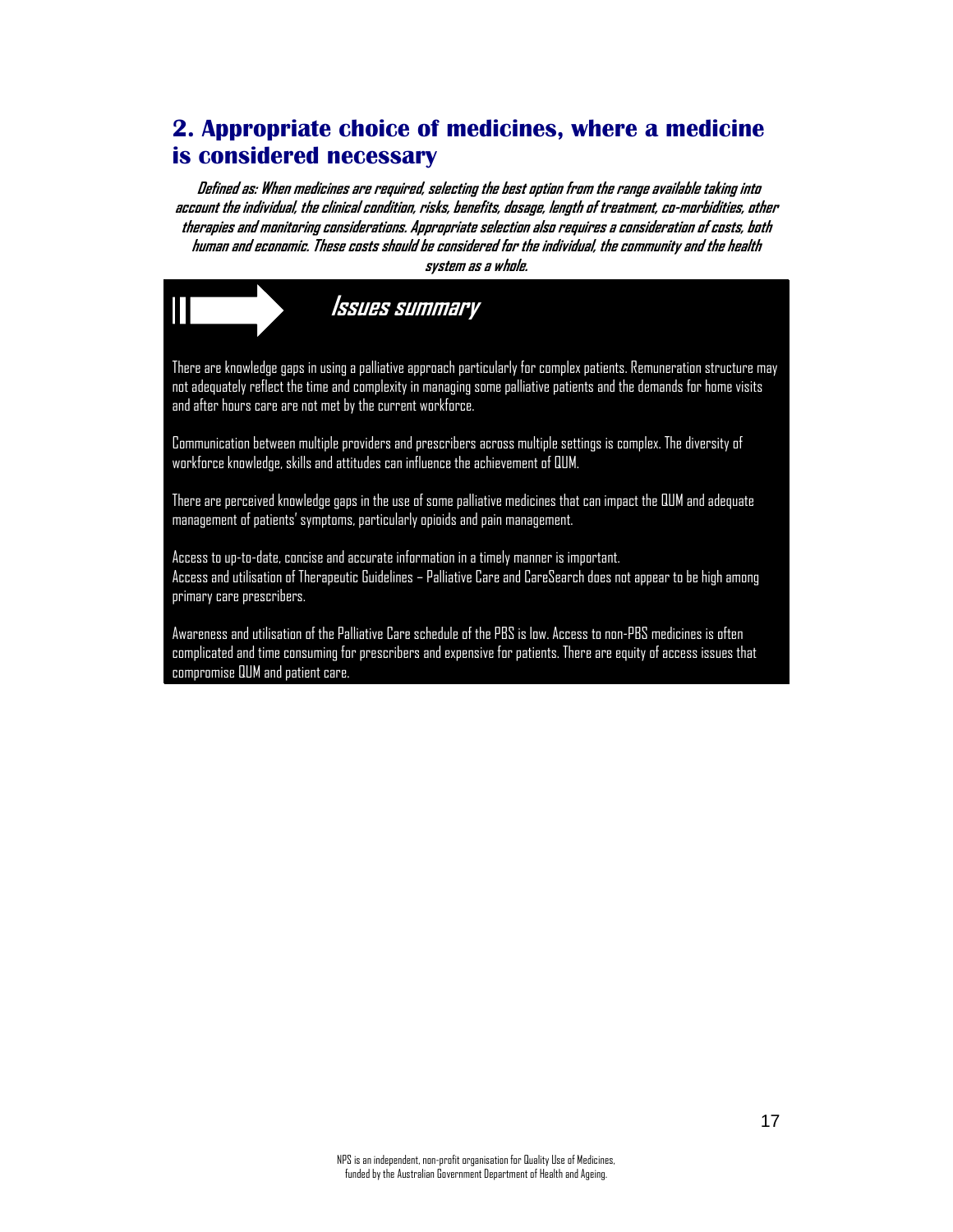#### **a. Prescribing for complex patients using a palliative approach.**

There is some concern that not all patients receive the same level of rigorous assessment of symptoms at the end of life as non-palliative patients and that treatment of the underlying cause of the symptoms is not always considered as relevant. The management of some palliative patients can become complex and by necessity often time consuming. Managing a range of symptoms where the endpoint is not cure is challenging. The complexity, or fear of complexity, could make primary care prescribers wary of this area of practice. Comments from specialists indicated that inexperienced prescribers tend to either over prescribe or under prescribe – both suboptimal for the patient. Some specialists interviewed observed that rigorous patient assessment, a careful stepwise approach to treatment and regular review should be adequate to manage most palliative patients in the community but they commented that this does not happen frequently enough.

# **Related work:**  Nil identified

**Your comments/feedback?** 

In the absence of the majority of palliative care nurses being able to prescribe in this, their field of expertise, it is essential that medical practitioners who are not familiar with medicines regimes in palliative care practice respect the professional views of these nurses in decision making on appropriate medicines to be prescribed. NPS can assist in facilitating this collaboration.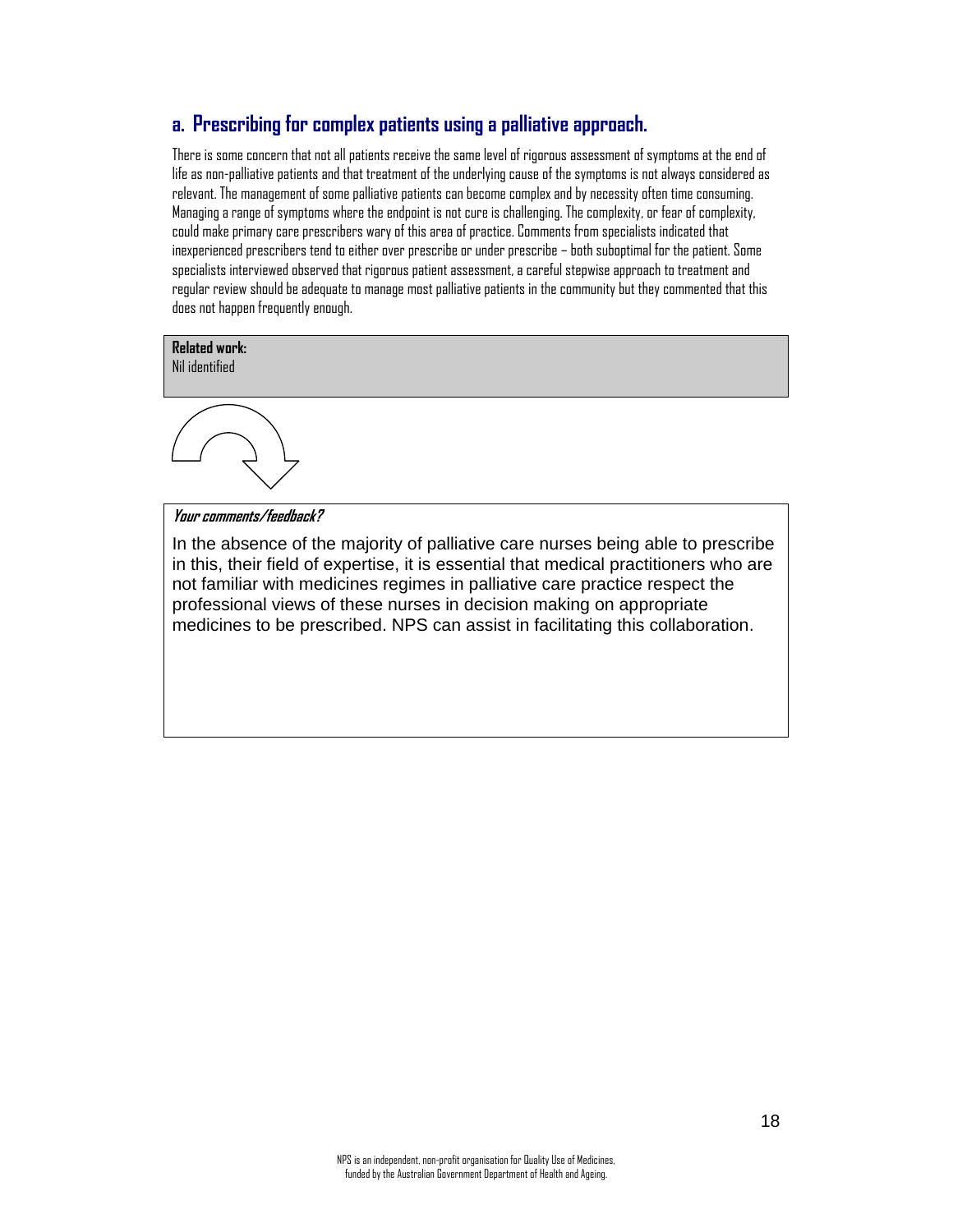#### **b. Time consuming nature of palliative care.**

There is often additional paperwork required in palliative care, for example, to access some medications. The current remuneration structure does not accommodate the complexity and time required to manage some palliative patients. Complex patients may require many consultations or interventions, and effective communication with patients and their carers or other providers requires time and skill. After hours consultation and home visits are often integral to providing quality care at the end of life and the current remuneration system does not provide sufficient incentives for GPs to provide these services. Due to personal circumstances and commitments many prescribers are not in a position to provide these services.

#### **Related work:**

Rhee J, Zwar N, Vagholkar S, Dennis S, Broadbent A, Mitchell G. Attitudes and barriers to involvement in palliative care by Australian urban general practitioners. Palliat Med 2008;11:980-985.



#### **Your comments/feedback?**

This very real issue would be better dealt with by allowing appropriately qualified experienced palliative care nurses to prescribe medicines as part of their practice (as per pg 21).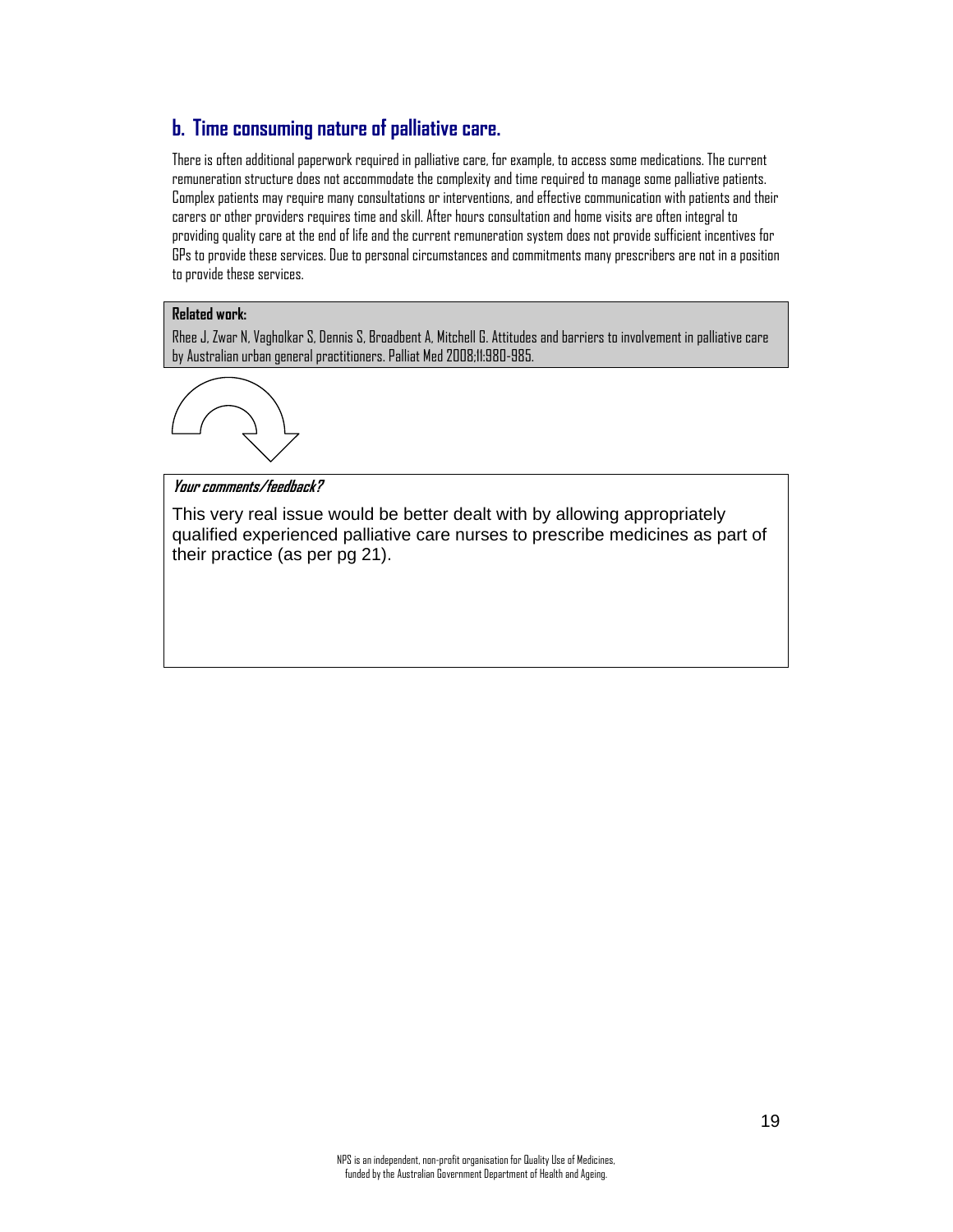## **c. Multiple providers and prescribers across multiple sites (communication)**

Achieving QUM in palliative care is challenged by the fact there are multiple providers and prescribers (for example, GPs, palliative care specialists, oncologists, nurse practitioners) across multiple settings and patients often move between these settings. Communication of progress, plans and action with respect to symptom and medication management is essential to ensure each of the health professionals understands what is happening. Communication between settings is essential as patients often move between home and hospital, hospice or Residential Aged Care Facilities (RACF). Feedback suggests that communication and documentation varies and could be improved.

#### **Related work:**

National E-Health Transition Authority (NeHTA).

Australian Pharmaceutical Advisory Council's (APAC) Guiding principles to achieve. continuity in medication management.

Area Health Services' local projects.

Patient held record initiatives e.g. The Red Book, Yellow Envelope.

MediLists.

**Your comments/feedback?** 

This is an area where electronic messaging facilities would be ideal. There is a need for NPS to assist in expediting the introduction of e-health technology to improve the continuity of care for people moving between facilities - this being a particular feature of people engaging in palliative care.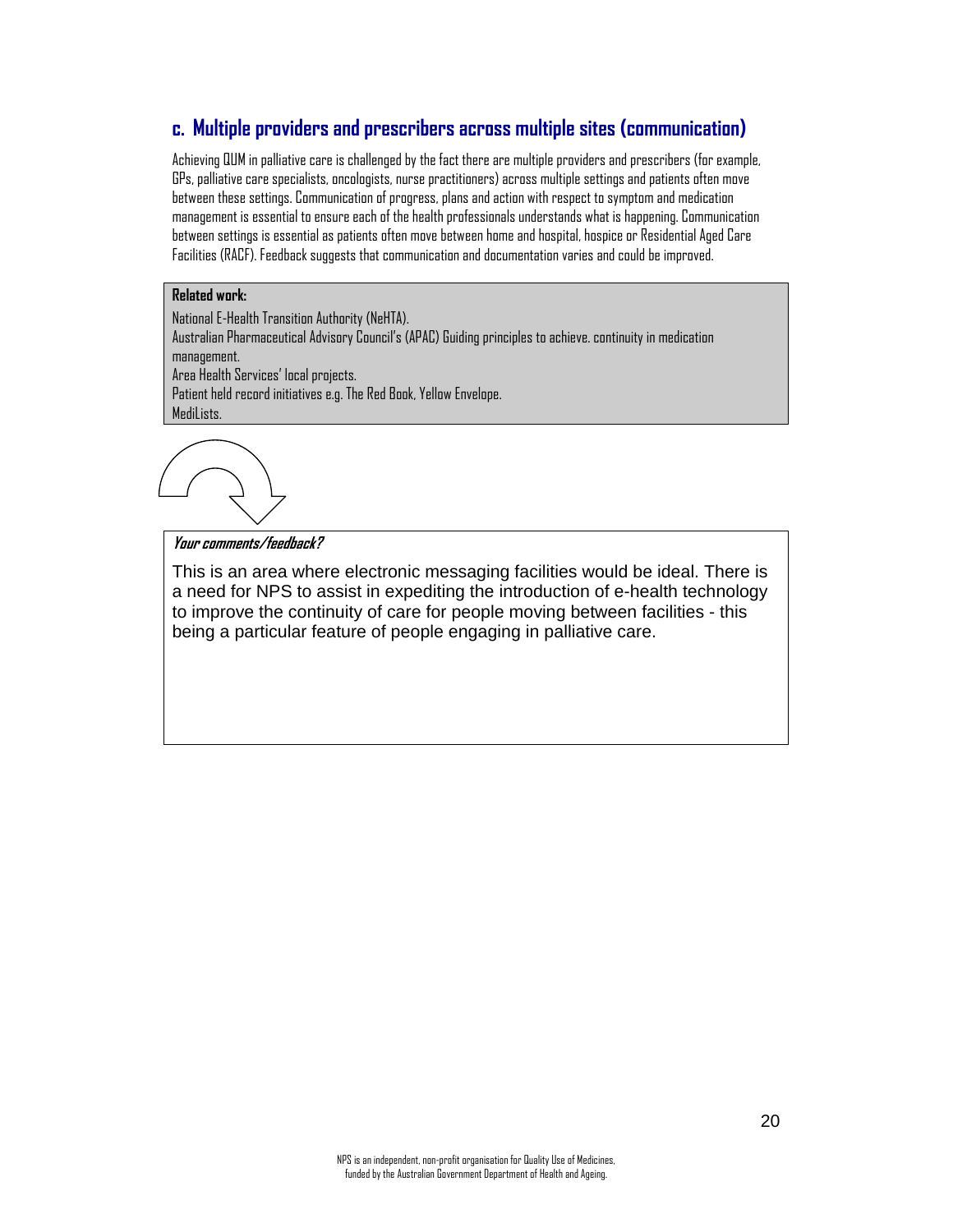## **d. Diversity of workforce knowledge skills and attitudes**

The specialist palliative care workforce is varied, so ensuring the right messages are reaching the target audience is important. As with many areas of health, there is a high proportion of part-time staff. As choices for consumers improve, and as Advanced Care Directives become better understood there will be an increased demand for end of life care to be provided in the community and workforce knowledge and skills will be an issue. Each care setting has unique issues that can affect QUM including the ability to access appropriate medicines, availability of health professionals to provide care, and access to health professionals who have the appropriate knowledge, skills, attitudes and access to appropriate resources. There are also differences in the levels of knowledge and information required by the various providers in each setting, in the current level of education and training available, and the awareness and utilisation of these. As previously mentioned, despite the availability of a number of quality information resources and recently developed guidelines, utilisation and implementation is low.



Nurses have consistently demonstrated a preparedness to keep themselves abreast of professional practice issues. The issues raised in this section are a further incentive for equipping appropriately qualified nurses (as well as nurse practitioners) with the ability to prescribe to increase the number of health professionals able to prescribe and give greater flexibility to a qualified competent workforce able to deliver quality use of medicines.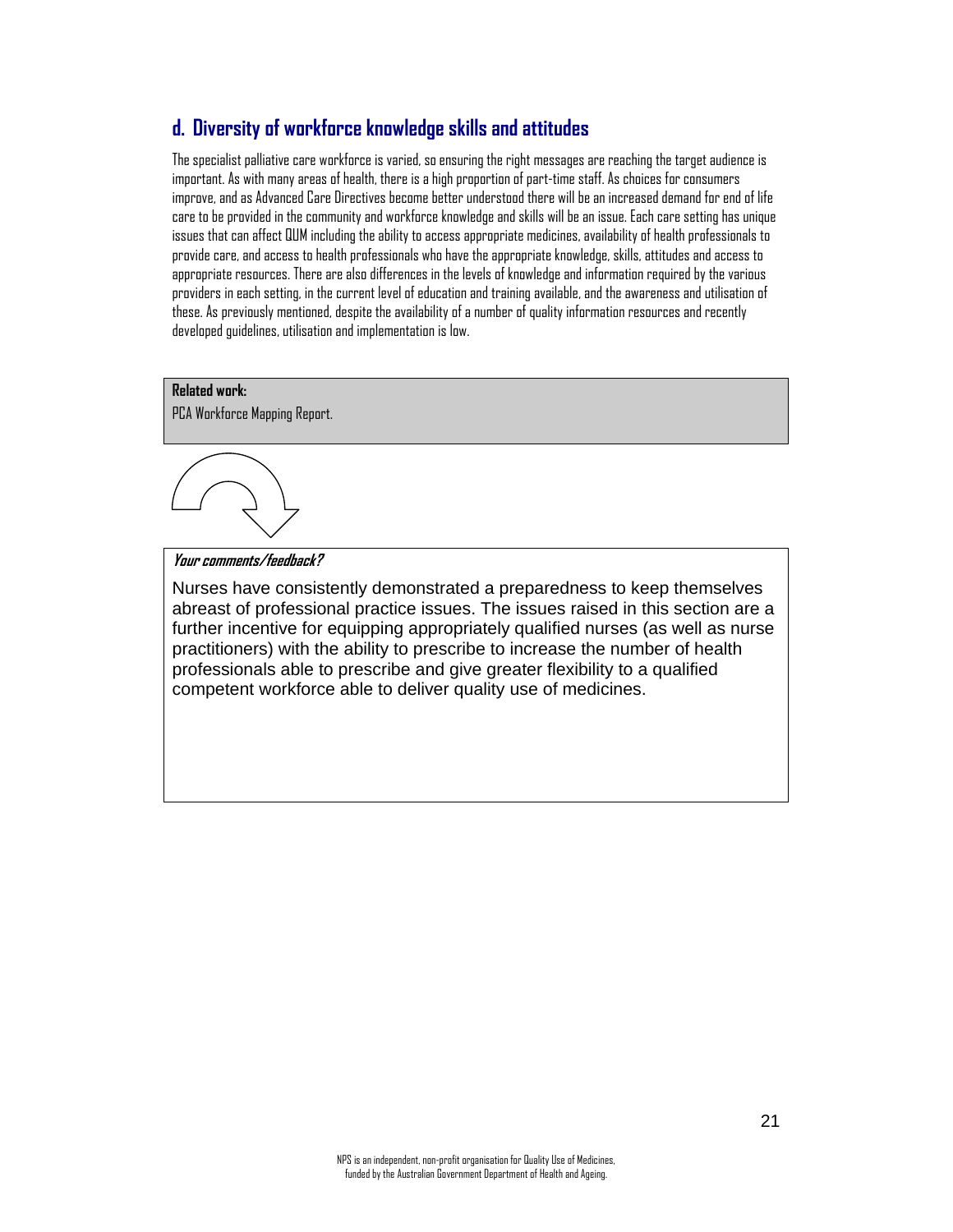#### **e. Knowledge gaps regarding palliative medicines/ information resources**

The NPS consultation suggested that there are perceived knowledge gaps within the specialist profession, particularly around the pharmacology and pharmacokinetics of newer drugs and the suggestion that there was a tendency to become "novices of many drugs and experts of few". It was noted that palliative care is an area where evidence is emerging for many treatment approaches, drugs are being used in very different ways and a thorough understanding of how these drugs work is essential, particularly for specialists.

Primary care prescribers should understand their level of knowledge regarding medicines used at the end of life, and know where to find information, when to seek advice and who to turn to when they need help and support. Most palliative care specialists interviewed in the NPS consultation felt that prescribers should have a basic knowledge of the pharmacology and pharmacokinetics of the commonly used groups of drugs such as opioids, anti-emetics and benzodiazepines, in order to understand which drug to choose under which circumstances. They felt that this level of understanding was lacking and this can lead to inappropriate treatment choices and inadequate symptom management. GPs indicated they wanted easy to access, simple, stepwise treatment options for symptoms i.e. 1st, 2nd and 3rd line treatment options and advice about what works and what doesn't.

It would appear that in general, there is a large amount of information available about most medicines used in palliative care and at the end of life. It seems that the issue is accessing the right information in a timely manner and ensuring the information is current and concise. Ensuring the latest information and guidance is available for areas where the evidence is sparse or still emerging is an issue. Accessibility is an issue especially in rural areas. Feedback from the NPS consultation suggests that utilisation of Therapeutic Guidelines – Palliative Care is low despite high awareness and respect for the publication, and most non-specialist health professionals are unaware of CareSearch.

#### **Related work:**

CareSearch Knowledge Network Project – list of resources and PubMed search templates.



**Your comments/feedback?** 

Nurses working in palliative care are knowedgeable about the medicines regimes specific to that care. This resource should be used more and acknowledged by GPs who may have limited exposure to people undergoing palliative care.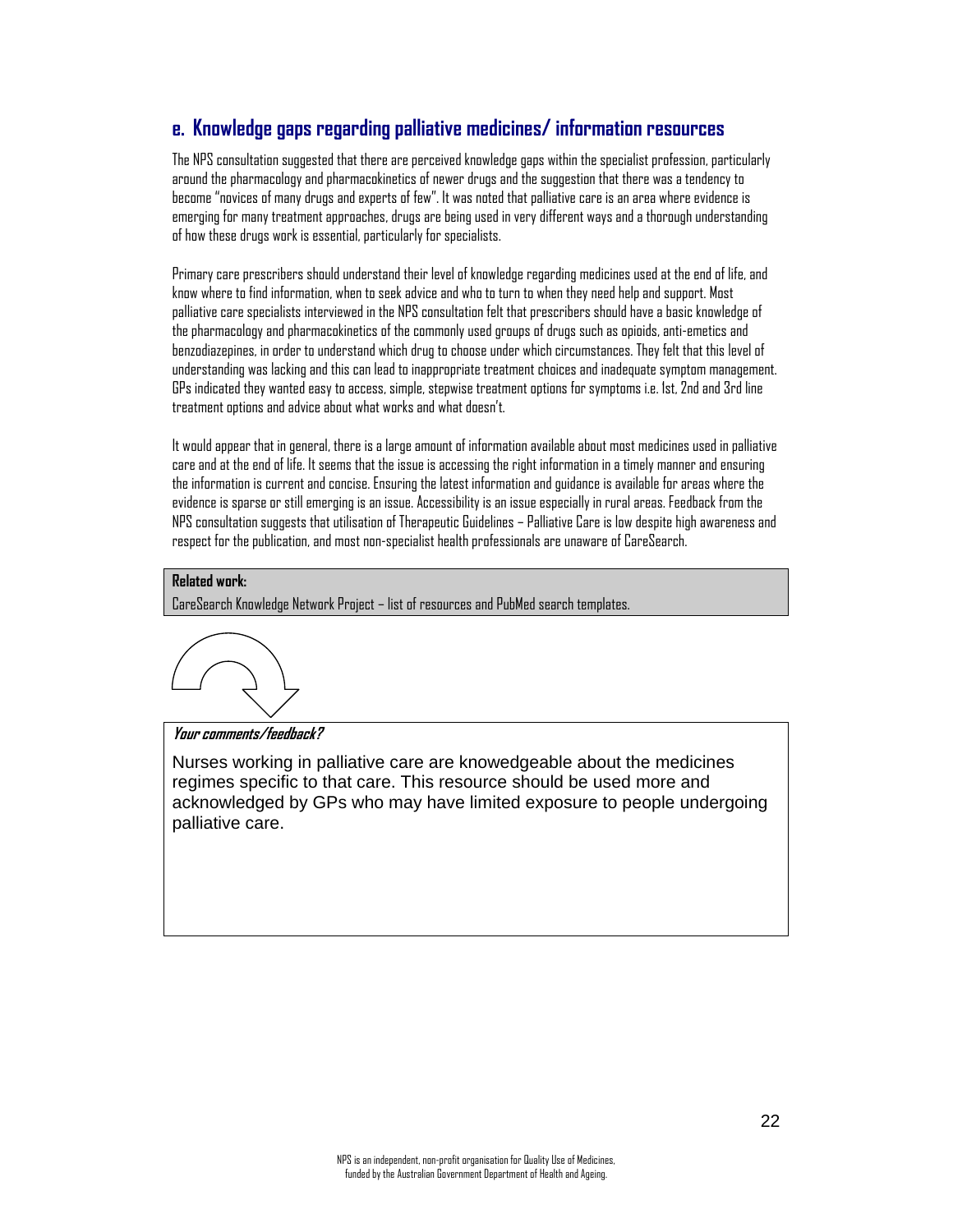## **f. Access issues affecting QUM in palliative care**

Despite changes to improve access to some medications via the palliative care section of the PBS, access to some important medicines remains an issue and this can affect QUM and patient care. While it is recognised that in time, the PaCCSC trials will help provide evidence for or against the use of a number of important medicines, access to many non-PBS medicines remains an important issue particularly for specialist prescribers. Some medicines such as gabapentin used for neuropathic pain or cyclizine and levomepromazine used for nausea may never become widely available in Australia.

Equity of access issues exist between hospitals in many states where individual hospital drug committees determine the availability of certain medicines for inpatients and outpatients. Non-PBS listed drugs, usually those used for offlicense indications, for example, gabapentin and midazolam must be fully funded by patients if ongoing supply is not provided by a public hospital outpatient clinic. In hardship cases, particularly in rural areas, this means these drugs are often not used or less effective drugs are substituted. In some circumstances lack of access to non-PBS drugs in the community can result in hospitalisation in order to access certain medications.

Special Access Scheme (SAS) drugs, for example, cyclizine, levomepromazine and non-PBS drugs commenced in hospital, are only subsidised via outpatient clinics of some public hospitals – often making access difficult for rural patients returning home. SAS paperwork is time consuming and complicated if prescribers are not doing it regularly. Many GPs are unaware of the SAS/S100 scheme or that some non-PBS drugs can be provided from hospitals. Access to less commonly prescribed drugs (usually end-stage) or S8 drugs in adequate quantities via community pharmacies can sometimes be an issue, especially after hours or on weekends. This can, for the most part, be managed by pre-emptive prescribing and good communication, but sometimes can be problematic. The co-ordination of this is time consuming and usually dependant upon the nurses involved.

With the exception of specialist palliative care health professionals, it would appear that there is a low awareness of the PBS Palliative Care Schedule and generally low utilisation. The paperwork associated with the PBS Authority system can be significant for specialist prescribers.

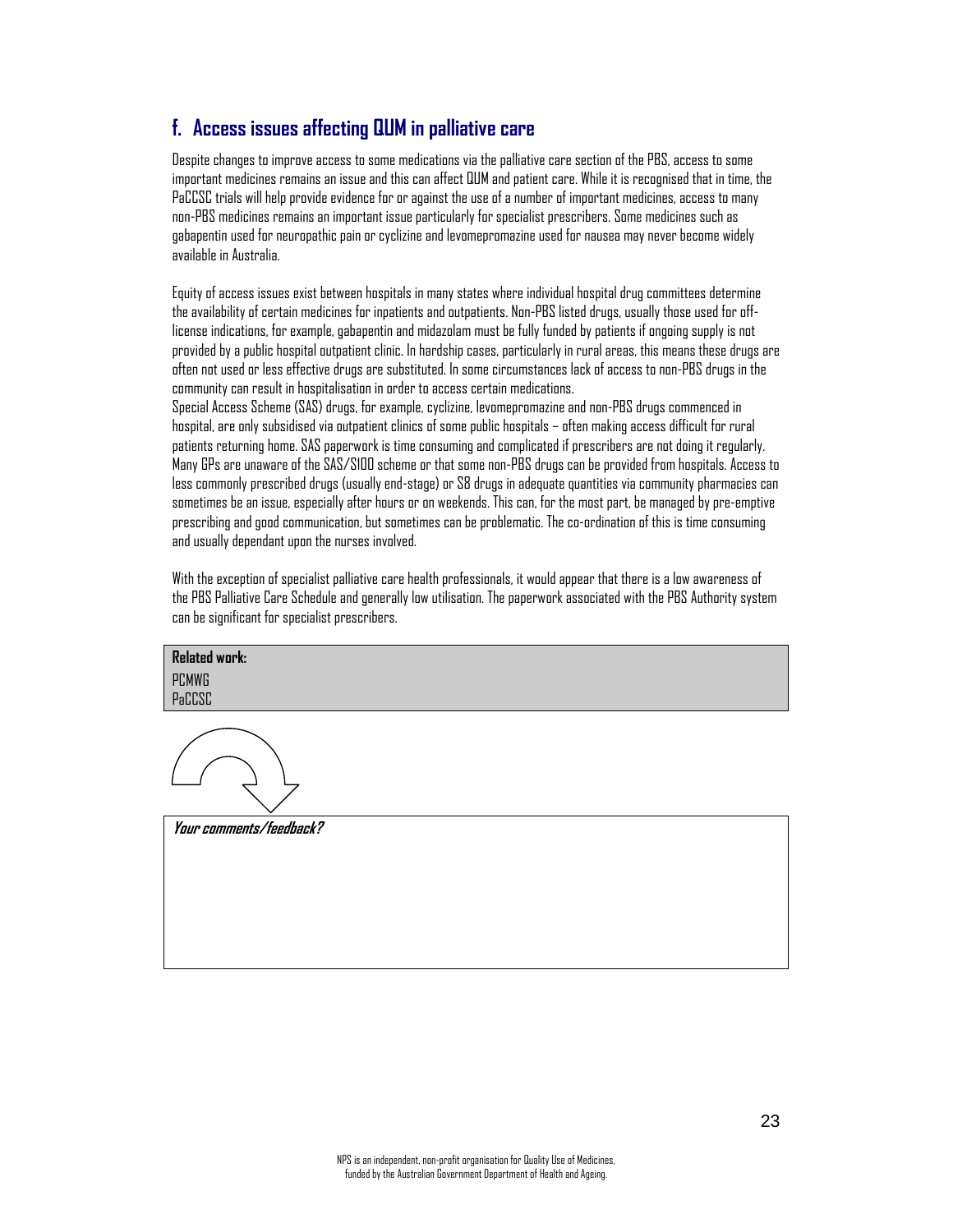# **3. Safe and effective use**

**Defined as: Ensuring best possible outcomes of therapy by monitoring outcomes, minimising misuse, overuse and underuse, as well as improving the ability of all individuals to take appropriate actions to solve medicationrelated problems, for example, adverse effects and managing multiple medications.** 

| Issues summary                                                                                                                                                                                                                                                 |  |
|----------------------------------------------------------------------------------------------------------------------------------------------------------------------------------------------------------------------------------------------------------------|--|
| There is a lack of guidance around the safe disposal of medications, particularly opioids.<br>There is significant wastage and excess costs associated with the supply of PBS pharmaceuticals in palliative care.                                              |  |
| There is a lack of protocols to quide consumers and carers in the safe administration of potent medications in the<br>home. There is inadequate written information about medicines for non-licensed indications in palliative care.                           |  |
| Polypharmacy from both prescribed and self administered medicines and products increases the risk of adverse<br>events in patients. There is no system to measure or monitor medication related adverse events in the community or<br>palliative care setting. |  |
| a. Disposal of unused medicines, especially opioids, and equipment                                                                                                                                                                                             |  |

Feedback suggests there is a lack of guidance for consumers and carers around the safe disposal of medicines, particularly opioids, after the death of a patient or when treatment regimes change. The Return of Unwanted Medicines (RUM) program does not currently adequately address this.

**Related work:**  • RUM program. • RACP Prescription Opioid Policy.



#### **Your comments/feedback?**

This comment relates to the whole of Section 3.

Nurses are the health professional most seen by an individual and his/her family in a palliative care continuum. Nurses are well able to inform families about issues such as, disposal of unopened medicines, use of syringe drivers/pumps, how to interpret Consumer Medicines Information, review of medicines including complementary medicines, adverse medicines events, and monitoring for effectiveness of medicines.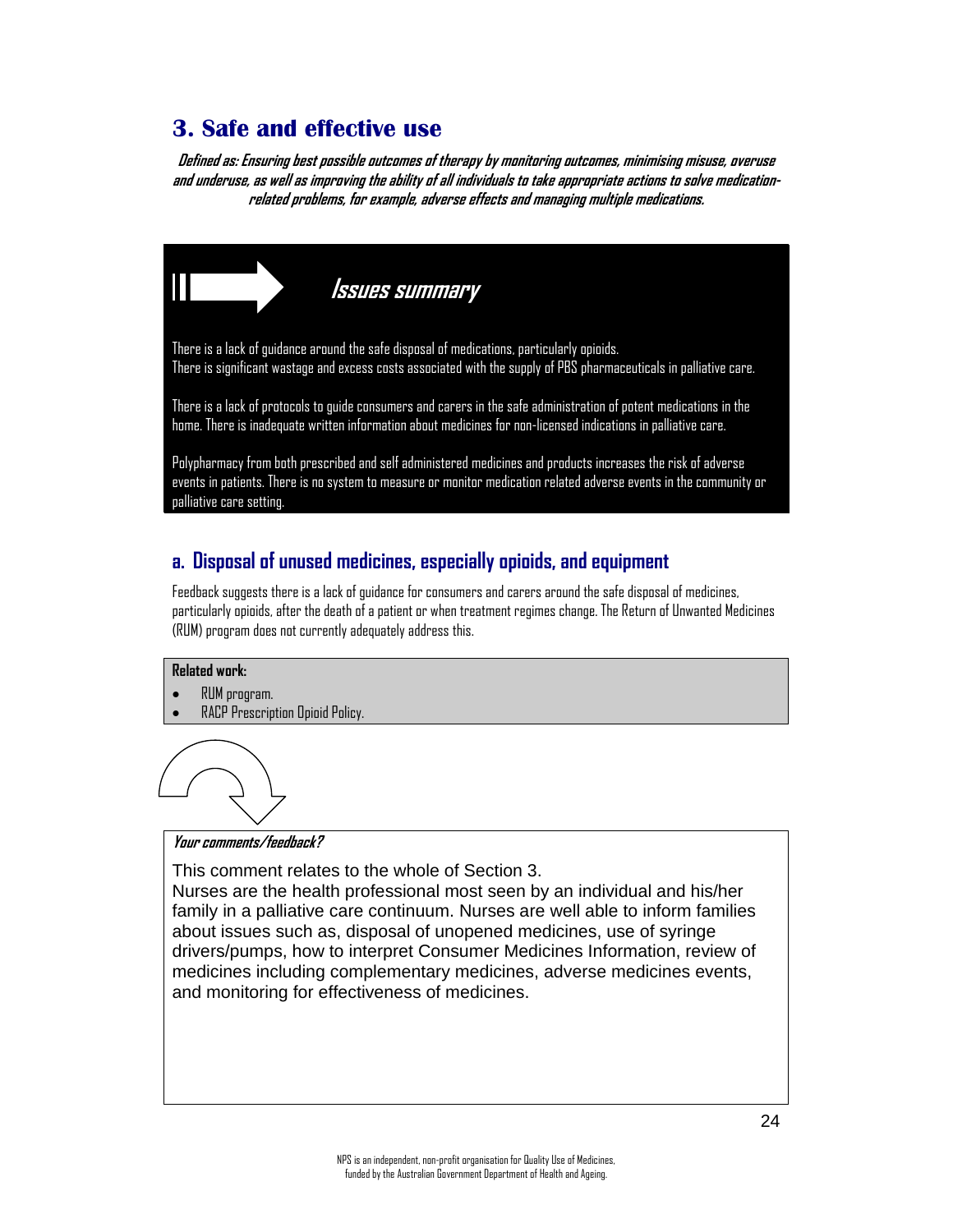## **b. Wastage of pharmaceuticals (and costs to consumers)**

The current PBS system does not enable flexible supply of medicines to accommodate strength or formulation changes, dose escalation or reductions. Symptom management in complex patients often involves the trial of a number of medications in differing strengths and quantities some of which may not prove to be effective. Often large quantities of unopened medications remain after a patient dies.

#### **Related work:**

Current consultation via the Fourth Community Pharmacy Agreement – Review of Existing Supply Arrangements of PBS Medicines in Residential Aged Care Facilities and Private Hospitals.



**Your comments/feedback?**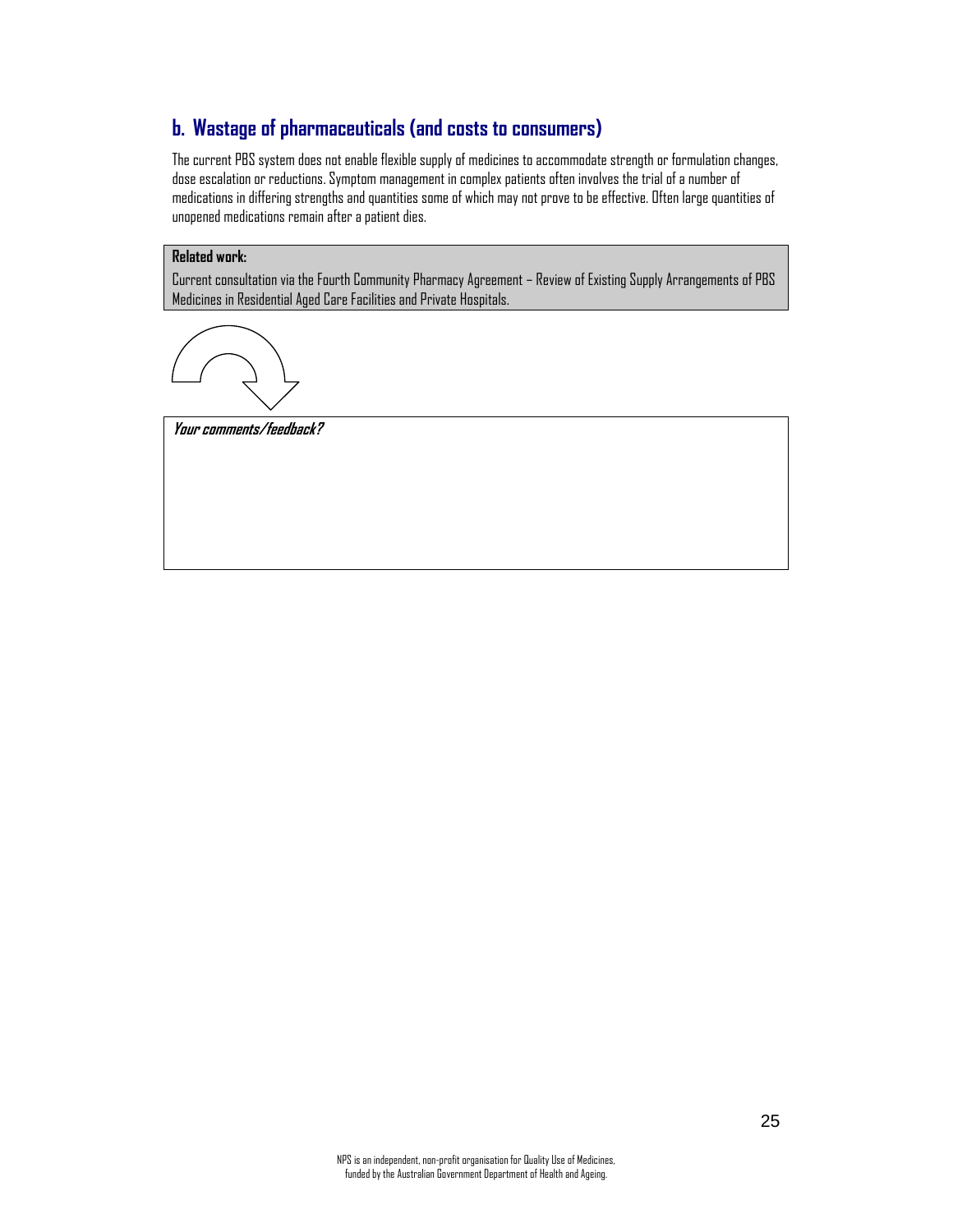#### **c. Lack of protocols for consumers or carers for medicines administered at home**

Feedback suggests that there is little guidance or formally documented protocols to assist patients or carers to administer often potent medicines at home. There is often little training in the use or maintenance of syringe drivers or pumps. Documentation and communication around the administration of breakthrough doses, dose escalation, and anticipatory medication supply appears to vary. Consumers and carers are often in a stressed and emotional state making communication challenging. These issues have real safety implications for those involved.

#### **Related work:**

Locally developed guidelines within palliative care services. APAC Guiding Principles for Medication Management in the Community.

**Your comments/feedback?**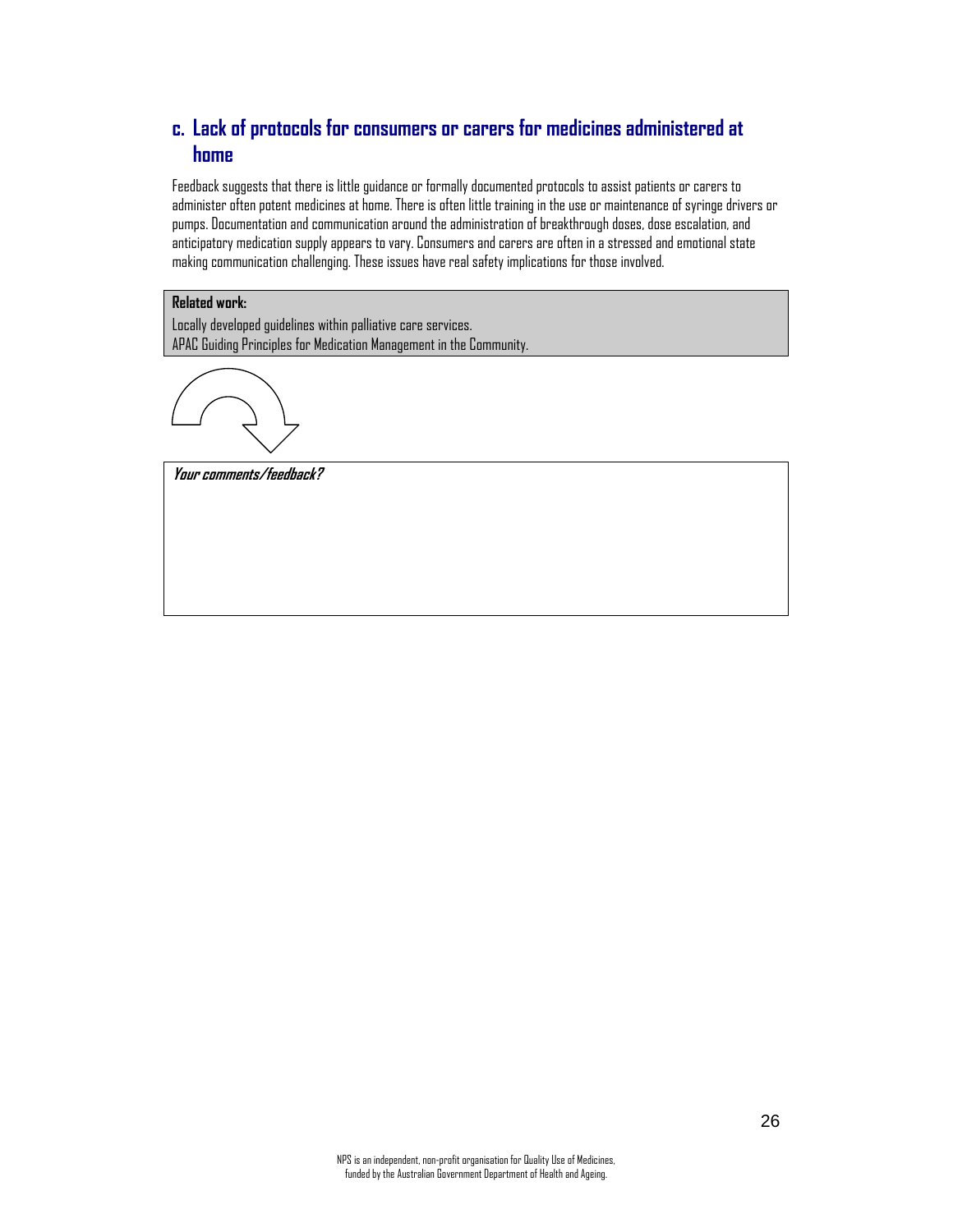## **d. Inadequate written information for many medicines used in palliative care**

The Consumer Medicines Information (CMI) leaflets for many medicines used in palliative care do not include indications for off-licence use. Patients depend on verbal communication from their health professionals. In the absence of the correct and timely information, it is possible that consumers could be inappropriately alarmed or confused, thus impacting on QUM.

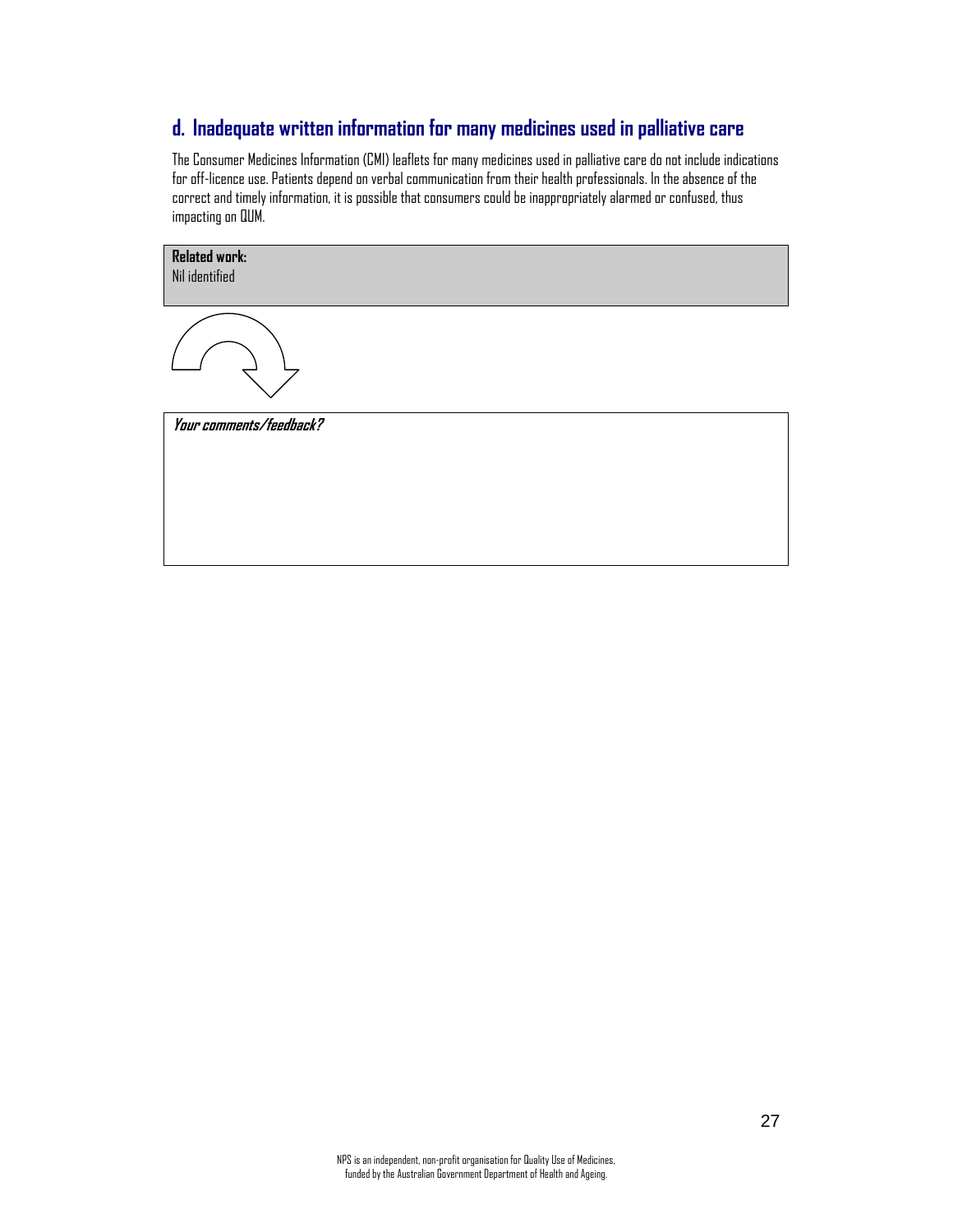## **e. Polypharmacy is a real risk for palliative patients**

Multiple medications, often prescribed by more than one prescriber for the treatment of multiple symptoms, together with medications for other chronic diseases significantly increases the risk of an adverse event occurring. The addition of non-prescribed medications such as CMs and medicines purchased over the counter further complicates the situation. Regular review of medications and excellent communication skills are essential.

#### **Related work:**

Home Medicines Review (HMR) and Residential Medication Management Review (RMMR). The Role of the Community Pharmacist in Palliative Care Project (Curtin University)

**Your comments/feedback?**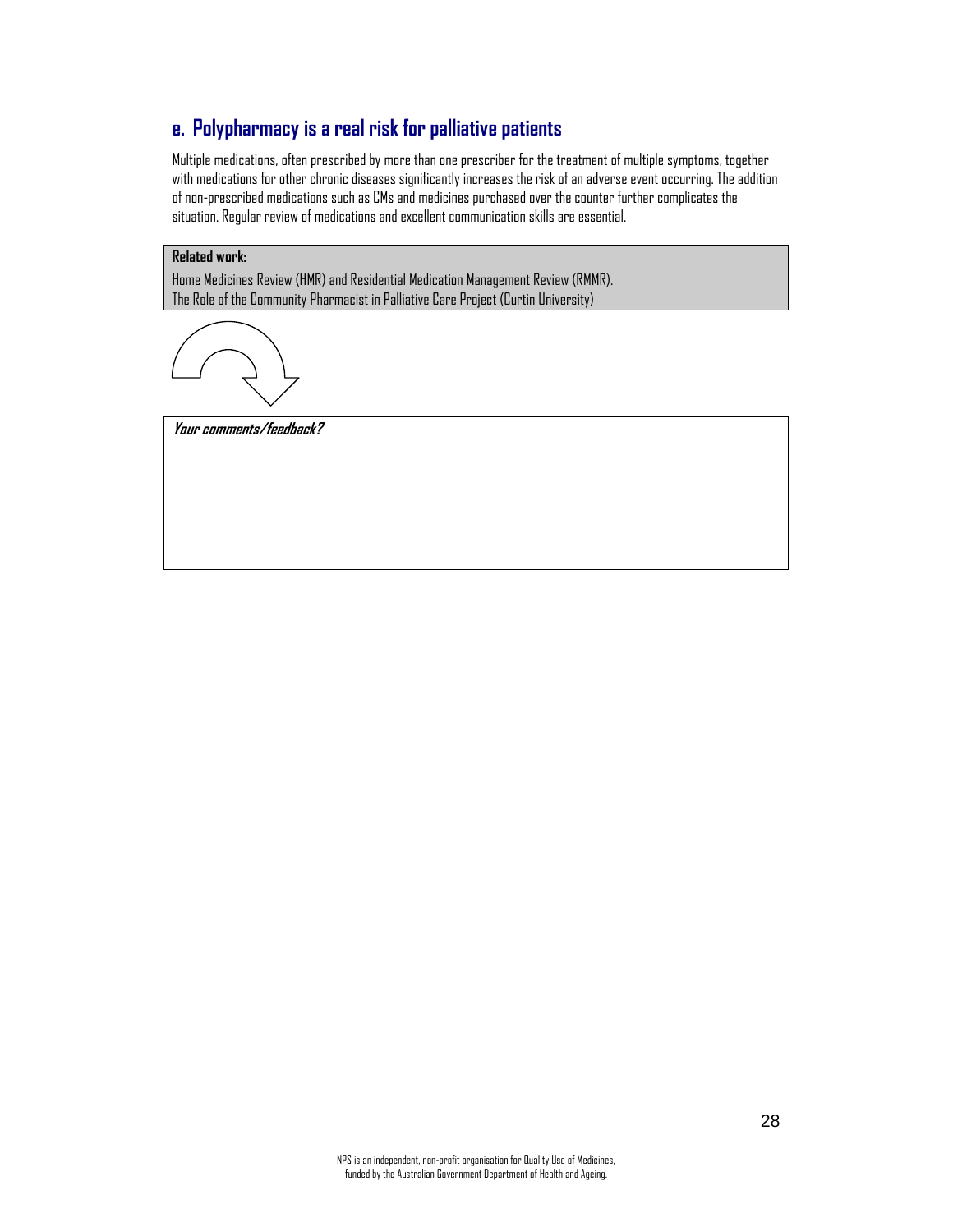#### **f. Adverse event monitoring**

There is little information about adverse medication events occurring in the community or in the palliative care setting. There is no formal adverse event monitoring system to determine the incidence or to develop strategies to minimise risks. We are not aware of formal linkages with Coronial Offices to identify systems where medication misadventure has been implicated in the death of a palliative patient.

#### **Related work:**

Adverse Drug Reactions Advisory Committee (ADRAC). Australian Commission of Safety and Quality in Health Care. Adverse Medicine Events (AME) line.

**Your comments/feedback?**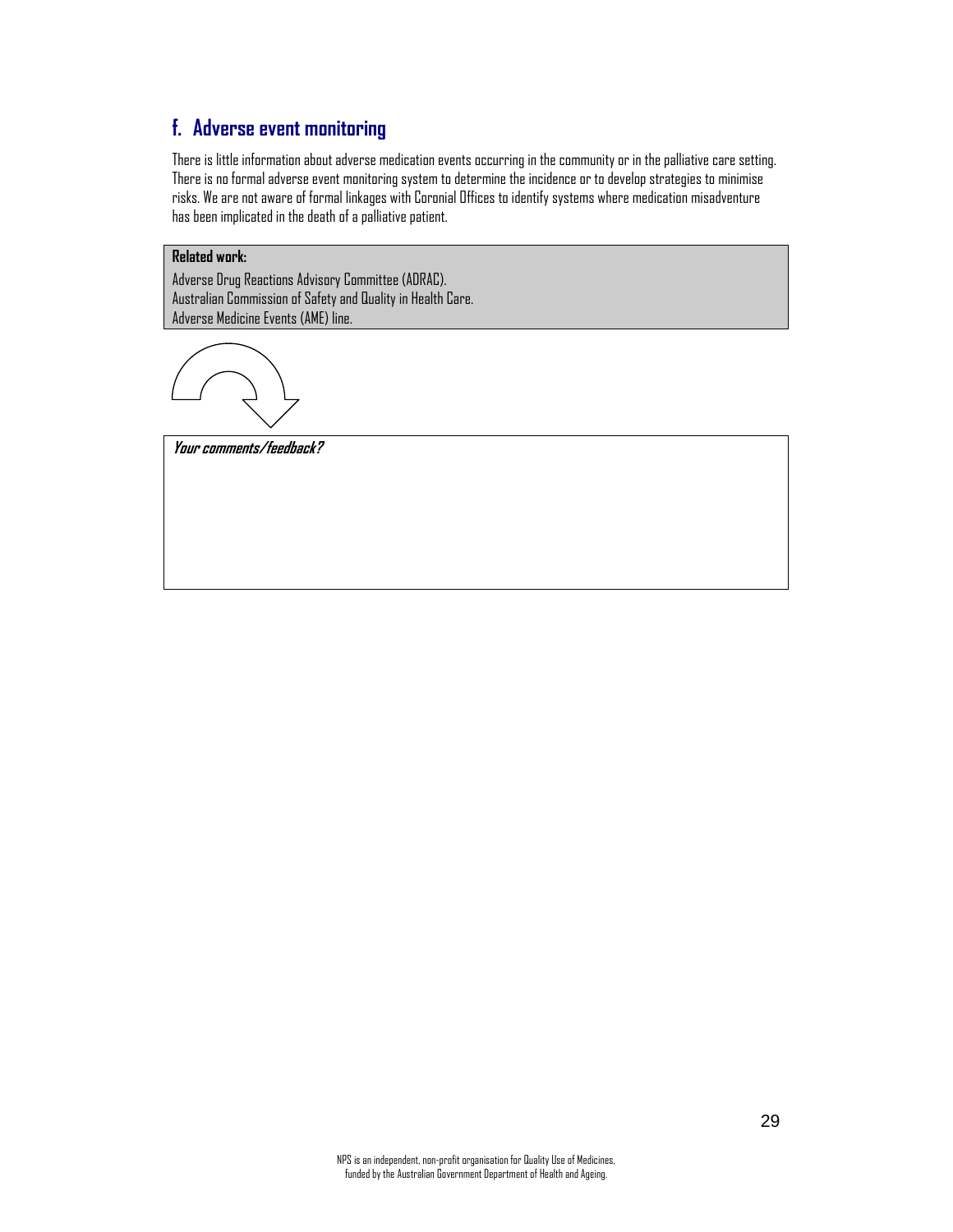## **g. Monitoring effectiveness/outcomes**

Monitoring effectiveness and outcomes in many areas of health care is challenging, but palliative care has its own unique issues. In terms of QUM there has been limited work.

#### **Related work:**

Palliative Care Outcomes Collaboration (PCOC) – data collection re symptom assessment scores but no specific information re medicines use.

Palliative Care Needs Assessment Framework.



**Your comments/feedback?**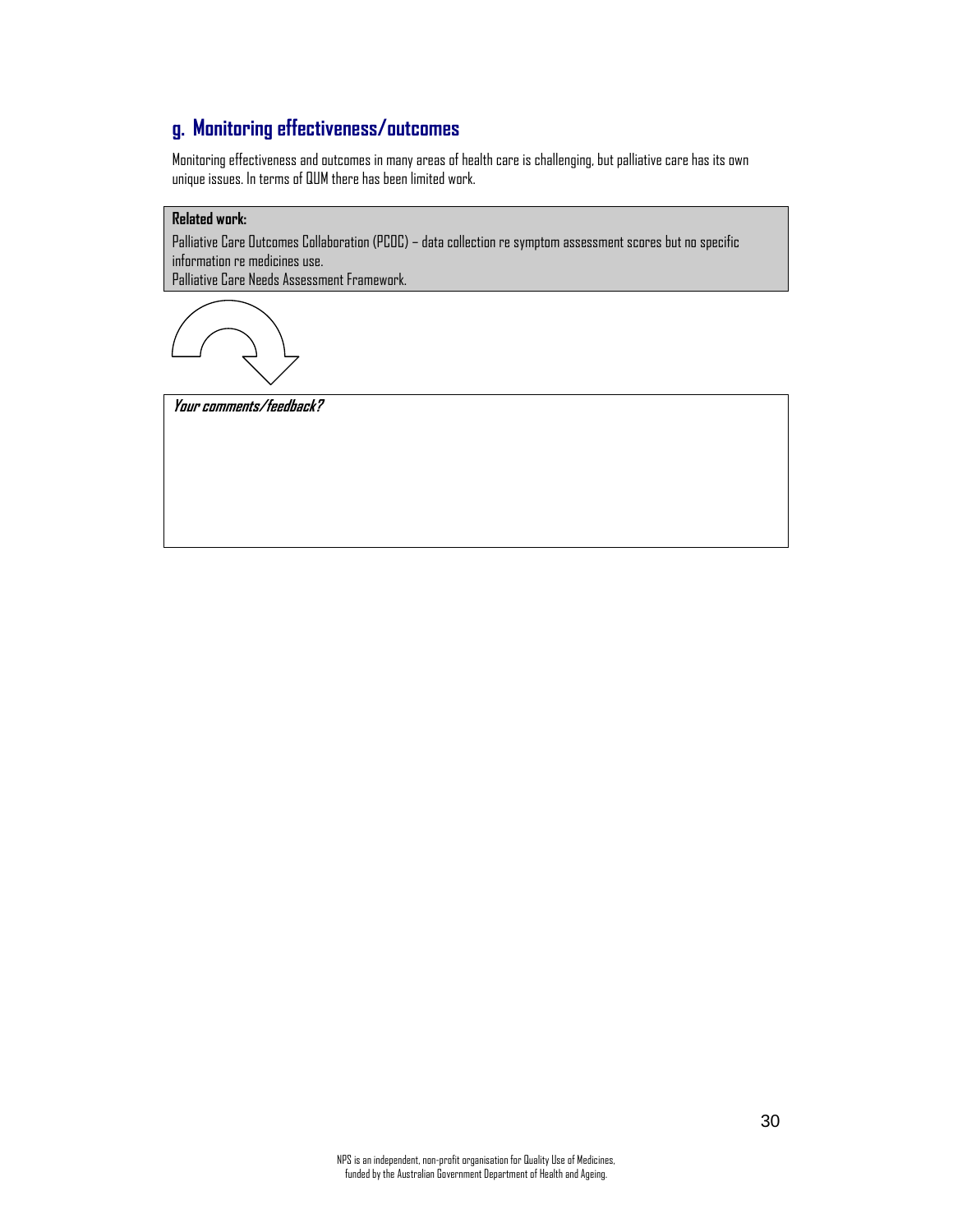# **4. Other factors and issues that influence QUM in palliative care**

# **Issues summary**

Many prescribers "don't know what they don't know" about palliative care medicines and are a primary target for programs to improve knowledge and provide support.

There is a need for an educative framework around the medicines used in palliative care practice for all the health professional groups, including palliative care specialists, across multiple settings with consistent, streamlined, targeted messages.

There is limited information available describing the QUM issues for consumers and carers in palliative care.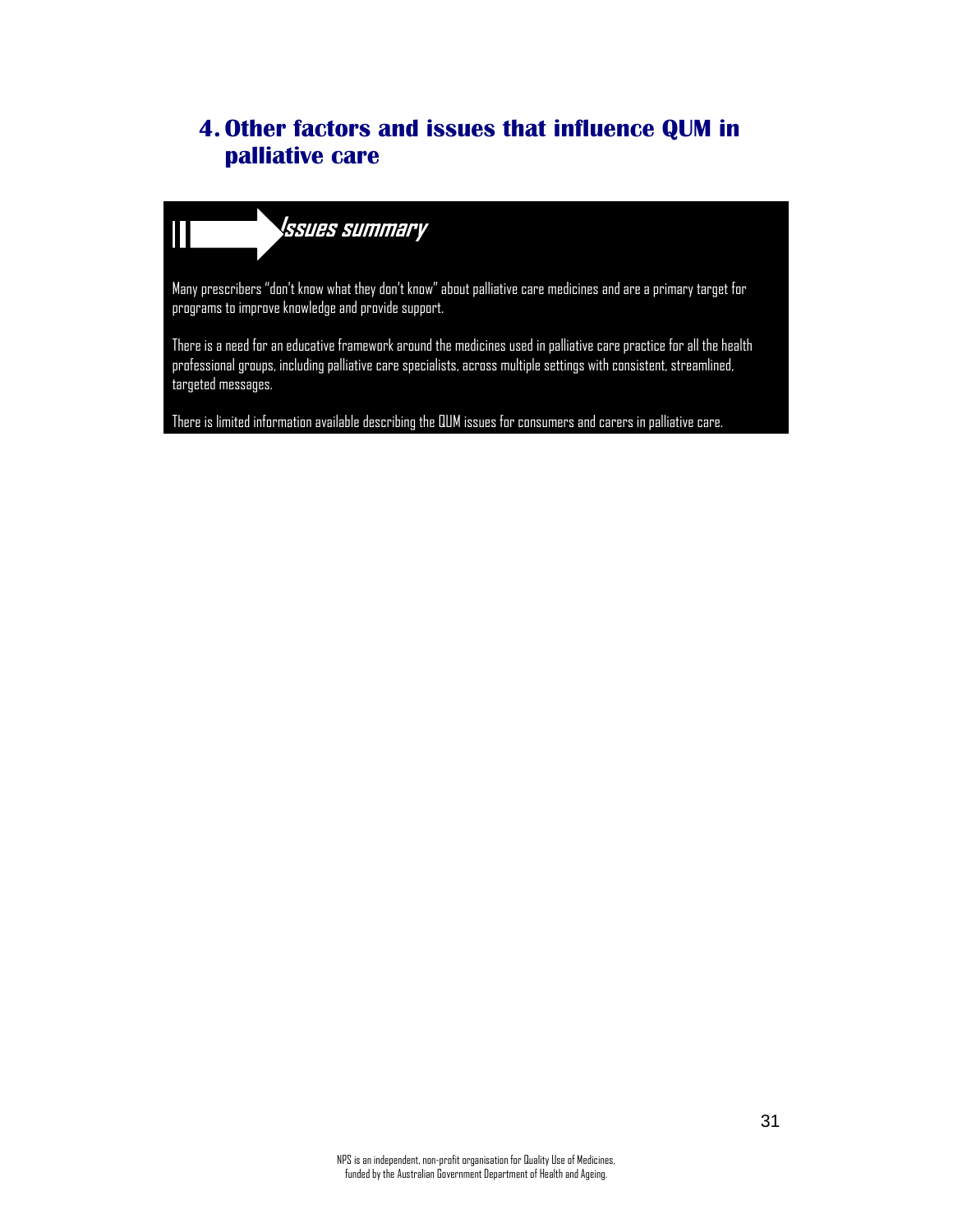## **a. Targeting the prescribers who "don't know what they don't know"**

Feedback from the NPS consultation suggested that the group of prescribers of most concern is those who "don't know what they don't know". Specialists indicated that there was a small core of GPs with a special interest in palliative care who seek education and training and attend Continuing Professional Development (CPD). They felt however, that the majority of GPs had pressures to keep up to date in so many more mainstream areas of medicine, that CPD in palliative care would always be a low priority. It is therefore difficult to reach, communicate and update most GPs on aspects of end of life care when it is not their primary patient casemix.

#### **Related work:**

Rhee J, Zwar N, Vagholkar S, Dennis S, Broadbent A, Mitchell G. Attitudes and barriers to involvement in palliative care by Australian urban general practitioners. Palliat Med 2008;11:980-985.

ANZSPM will be holding a series of educational forums for medical practitioners in cities around Australia in April/May 2009. The forums will include a presentation on "Confusion and consciousness at the end of life "and case based discussions on pain and symptom management.



**Your comments/feedback?** 

Again, the target of the paper seems to be medical practitioners with scant reference to the fact that nurse practitioners and nurses expert in palliative care are frequently the most signifcant health professionals involved in the care of people accessing palliative care services. This needs to be reflected in the document to give a comprehensive picture of health professionals involved. The knowledge and advice of these nurses needs to be respected by their health professional colleagues within the palliative care team.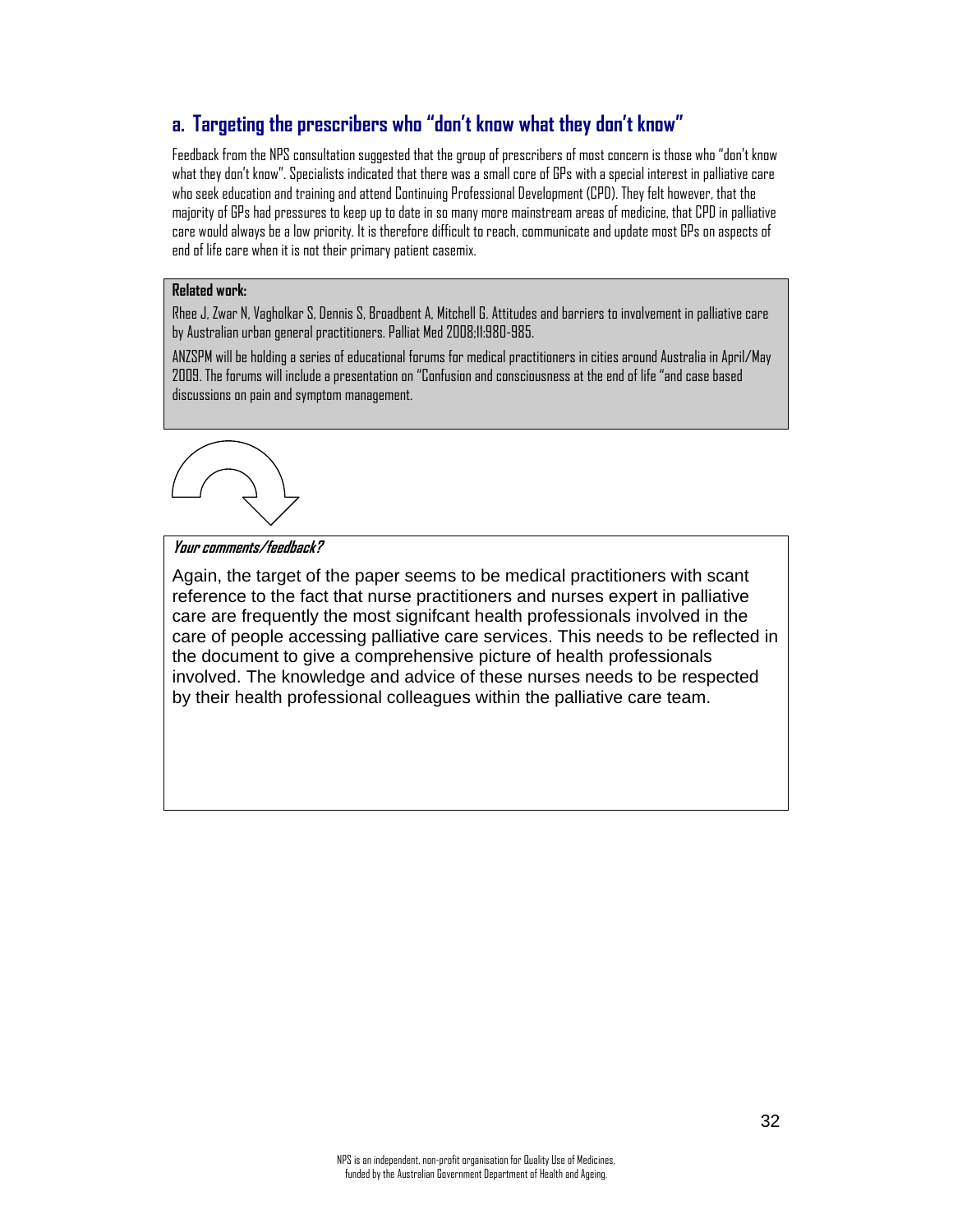## **b. Education, information and knowledge**

Feedback suggests there is likely to be a balance of needs between education, information and knowledge required by the various health professionals and stakeholders in developing strategies to improve the QUM in palliative care. In this context knowledge refers to an understanding of death and dying, the system and the palliative approach, first principles of pharmacology and pharmacokinetics and the ability to apply this knowledge in the clinical setting. Information refers to the factual information and resources required to make a specific clinical decision. There is a need for an educative framework around the medicines used at the end of life for all the health professional groups, including palliative care specialists, across multiple settings with consistent, streamlined, targeted messages.

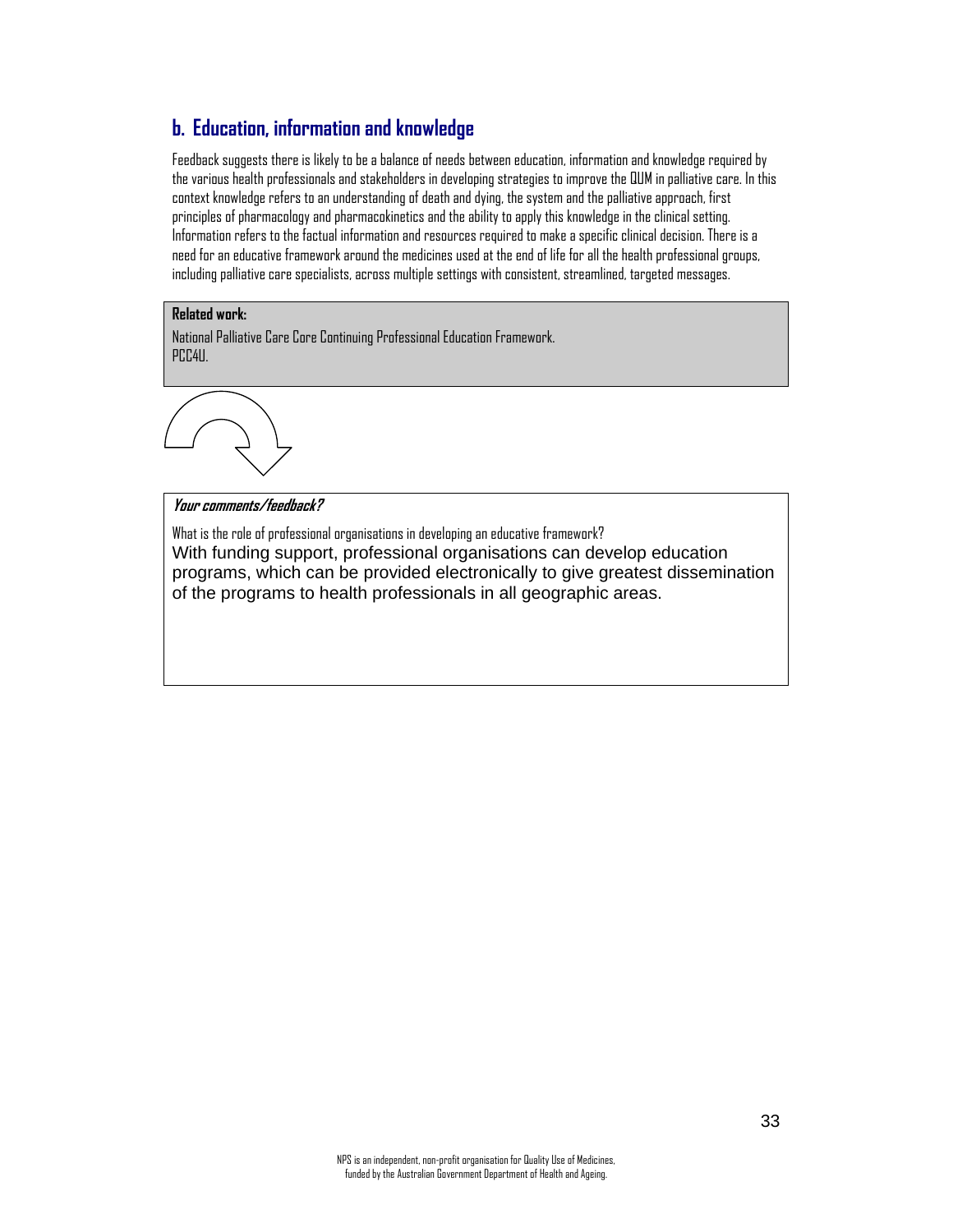## **c. Patient and carer expectations and perceptions re QUM in palliative care**

#### **Related work:**

PCMWG Communications Sub-group.

A/Prof G. Mitchell current research: Can the needs of caregivers of patients with advanced cancer be met using a General Practitioner Caregiver Toolkit?

Prof Afaf Girgis current research: Evaluation of the Palliative Care Needs Assessment intervention.

Prof. M. O'Connor current research: "What happens after dark". Improving 'after hours' palliative care planning in urban and rural Victoria.



**Your comments/feedback?** 

Nurses, as the most trusted of health professionals and those providing most of the care to those requring palliative care, are well placed to provide education and support to patients and carers. In reality, this is happening . NPS should acknowledge and support the role of nurses in this area.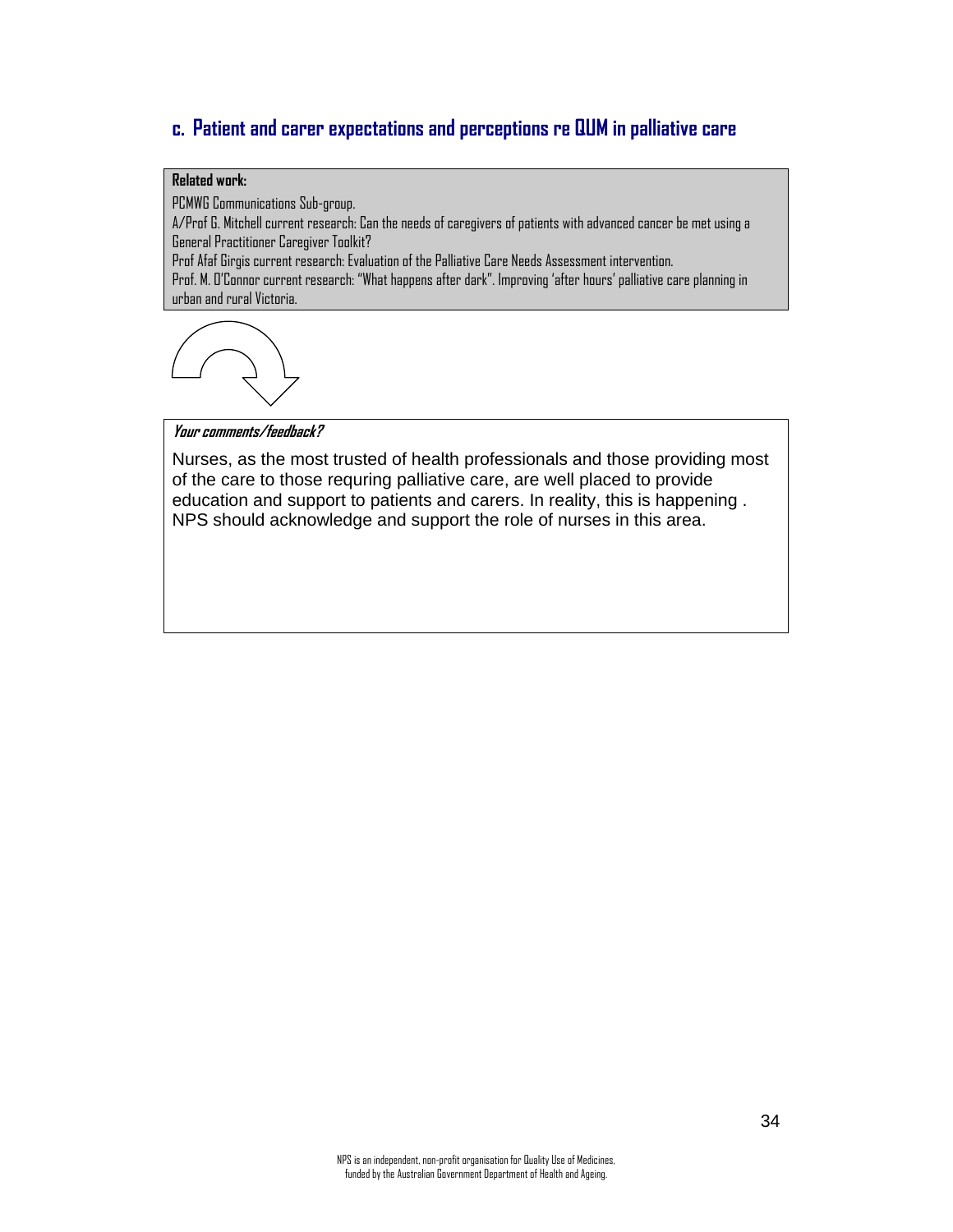# **What are the opportunities to improve QUM in palliative care?**

This section outlines proposed options to address the issues and factors influencing QUM in palliative care and identifies the action required and areas where further work is needed. It has been framed using QUM building blocks:

- 1. policy development and implementation
- 2. facilitation and co-ordination of QUM activities
- 3. provision of objective information and assurance of ethical promotion of medicines
- 4. education and training
- 5. provision of services and appropriate interventions
- 6. strategic research, evaluation and routine data collection

#### **1. Policy development and implementation**

(e.g. National Health Policy, National Medicines Policy, National Medicines Disposal Policy, IT policy in health, Federal/State/Territory policies/strategies on QUM and policies/strategies at institutional/organisational/professional level.)

As previously discussed, there has been significant development in policy and implementation via the National Palliative Care Program. A number of the following options come from direct feedback through the NPS stakeholder consultation.

#### **Option 1a: Recommendations for PCMWG to consider regarding palliative care medicines and the PBS.**

PBS-online: practical issues including better search capacity, cross-referencing between general and palliative care sections, increasing the general awareness of the section, promotion of WIFM for prescribers and their patients, the need for a hard copy Yellow Book particularly for rural and outreach practitioners, and GP home visits.

PBS Authority status: consider Specialist Authority/Authorised Prescriber status where suitably accredited (mechanism TBC) palliative care specialists may not need to go through all the paperwork for current Authority medicines. Consider a competency-based GP Authority Status where "competent and appropriately qualified GPs" (mechanism TBC) could prescribe ongoing maintenance prescriptions originally authorised by a specialist – similar to some drugs covered by the S100 scheme being managed by a GP but overseen/reviewed periodically by a specialist. This may provide incentives for GPs to consider palliative care training/education and could involve ongoing monitoring via NPS audits or Drug Utilisation Sub-Committee (DUSC) data.

PBS quantities: consider more flexible supply arrangements such as part dispensing of Authority quantities of some palliative care drugs where drug doses are changing as symptoms fluctuate, or where death is imminent, . (i.e. week by week supply, but without financial penalty to either patient or dispensing pharmacist) to avoid significant wastage/costs/safety risks to consumers and carers.

#### **Option 1b: Investigate options for incentives for GPs to provide palliative care services.**

These incentives may not necessarily be financial but, for example, could be administrative in the form of less paperwork with streamlined authority applications for GPs who have undertaken formal postgraduate or approved educational activities. Consideration could be given for Practice Incentive Payments for palliative care patient load.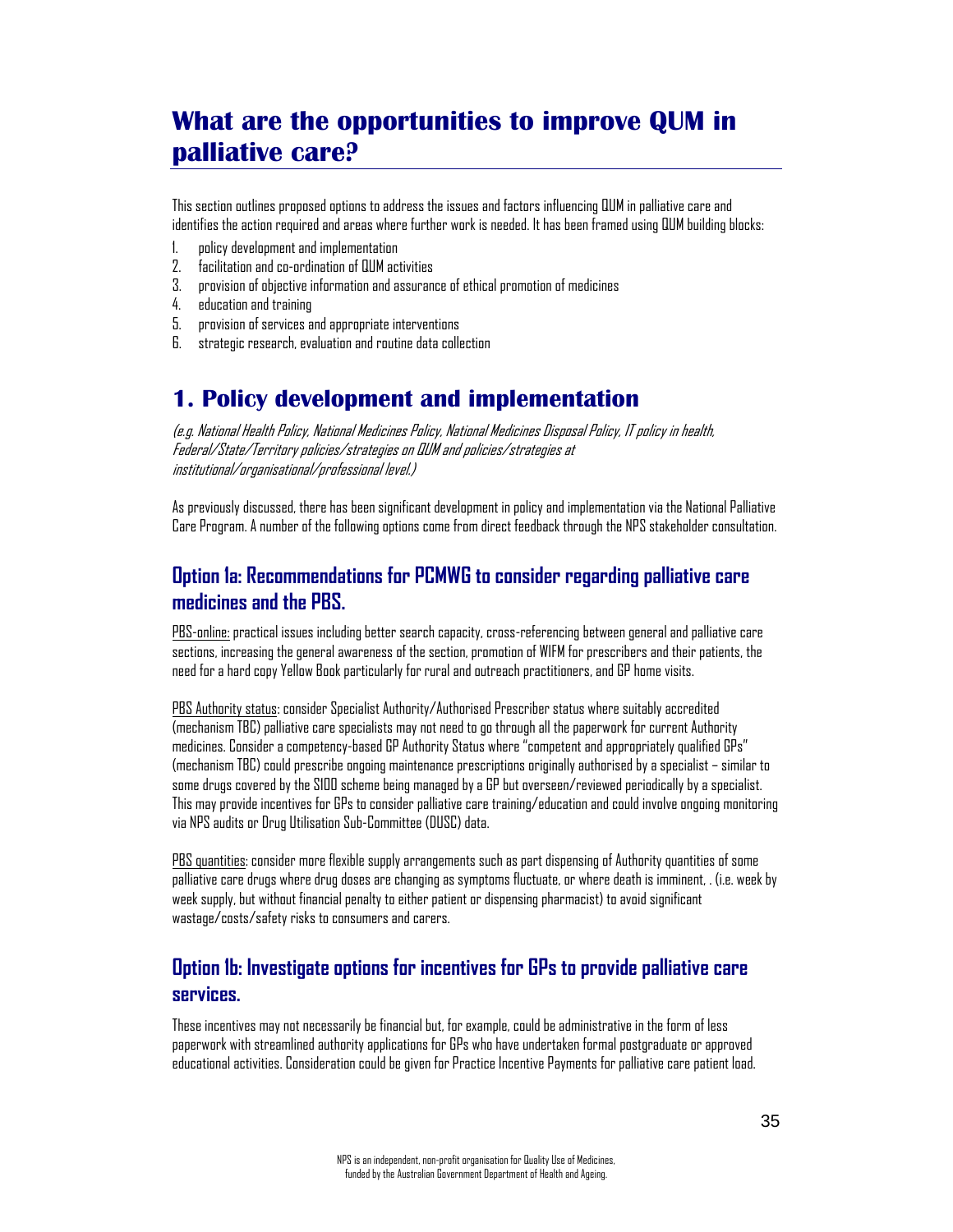## **Option 1c: Explore opportunities to link QUM with Advanced Care Directives (working with DoHA).**

To ensure the choices and medication management plan are understood and where relevant, included as part of the Advanced Care Directive.

## **Options 1d: Recommend PCMWG discuss with pharmaceutical industry/ Therapeutic Goods Administration end-of-life use in product applications.**

Approach regulators to determine if observational data collected from multiple sites can be considered to register/list products for palliative indications. Consider industry incentives such as patent extensions and other incentives to conduct trials in palliative care.

## **Option 1e: Alternate/interim funding options for non-PBS medications.**

PCMWG to consider options for access to high cost non-PBS medications, for example, Compassionate Access Scheme, co-funding/cost sharing models with industry. As above, benchmarking/surveillance mechanisms could be put in place to monitor their use and outcomes.

**Your comments/feedback?**  Refer to comment at end of Section 6 of Options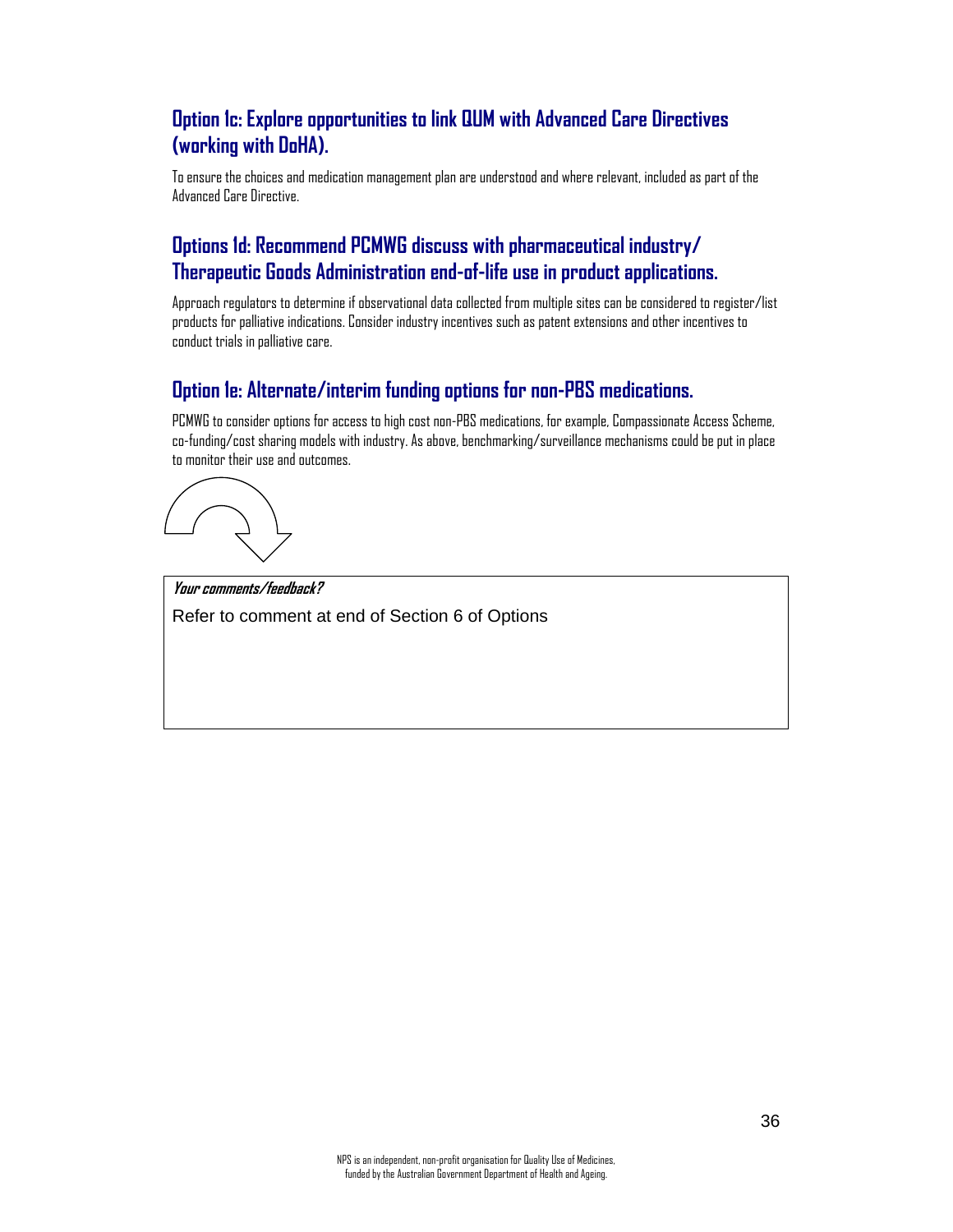# **2. Facilitation and co-ordination of QUM activities**

(e.g. national mechanism for facilitation, co-ordination and promotion of QUM, endorsement of QUM by all partners, processes of funding and evaluation of QUM, mechanisms for dialogue and collaboration amongst partners, and mechanisms to foster and facilitate research into QUM.)

While there are a number of key initiatives in place working towards improving medicines used at the end of life, there is a need for a national approach to facilitate and co-ordinate QUM activities in the area. Key partners include NPS and professional organisations. Existing quality information resources include Australian Medicines Handbook (AMH), Therapeutic Guidelines and CareSearch Palliative Care Knowledge Network.

## **Option 2a: Enhance QUM focus within CareSearch**

Recommend that CareSearch:

- maintain a routine and ongoing national stock-take of available resources to support QUM in palliative care
- consider hosting an Australian version of www.palliativedrugs.com with real time, chat, local issues and information share.

#### **Option 2b: Develop/enhance NPS programs to include a palliative care focus.**

Following is a summary from the NPS consultation of the suggestions for how NPS could improve QUM in palliative care: Develop an NPS Palliative Care program/stream including NPS News, PPR and Audit facilitator visits with the following components:

- Demystify palliative care reinforce to GPs that end of life care is part of their role and responsibility and describe the support networks available. Raise the profile of specialist palliative care
- Promote principles of rigorous assessment of symptoms and causes as the first step to QUM
- Symptom management (pain, nausea, dyspnoea, fatigue, constipation, insomnia, delirium, depression, anxiety) based on consensus where evidence is lacking and updated as evidence emerges over time. Promote a broader symptom approach to include chronic diseases e.g. for dyspnoea treatment principles will have applicability to management of other disease states such as Heart failure (HF) or Chronic Obstructive Pulmonary Disease (COPD). Promote best evidence for pharmacological and non-pharmacological interventions and discussion of options for which there is little or no evidence. The Gold Standards Framework could be used to include organ failure and frailty/dementia.
- Keep the information short, succinct and stepwise for generalists with options to upgrade for those with a special interest in palliative care.

Integrate palliative care education/focus horizontally into other NPS programs. Link palliative care education to other disease states/symptom management where relevant e.g. management of dyspnoea in palliative care and relevance to COPD and heart failure.

Develop a communication piece (column/ article/ regular section) in one of the NPS communication vehicles regarding myths, attitudes and beliefs (could be broader than just palliative care) e.g. opioid-phobia, "life long drug therapy" and issues of ceasing medications at the end-of-life, polypharmacy etc.

Dismiss myths and misconceptions around opioids and improve understanding of pain management at the end of life for prescribers, consumers and carers. Issues include: choice of drug, opioid conversion, formulation differences, the role of patches, side-effects, opioid phobia and updates on new drugs to balance pharmaceutical promotion – especially patches, gabapentin etc.

Utilise existing networks and relationships. Consider using palliative care services/units and palliative care RNs to reinforce NPS information and educational materials to GPs particularly in rural/remote areas.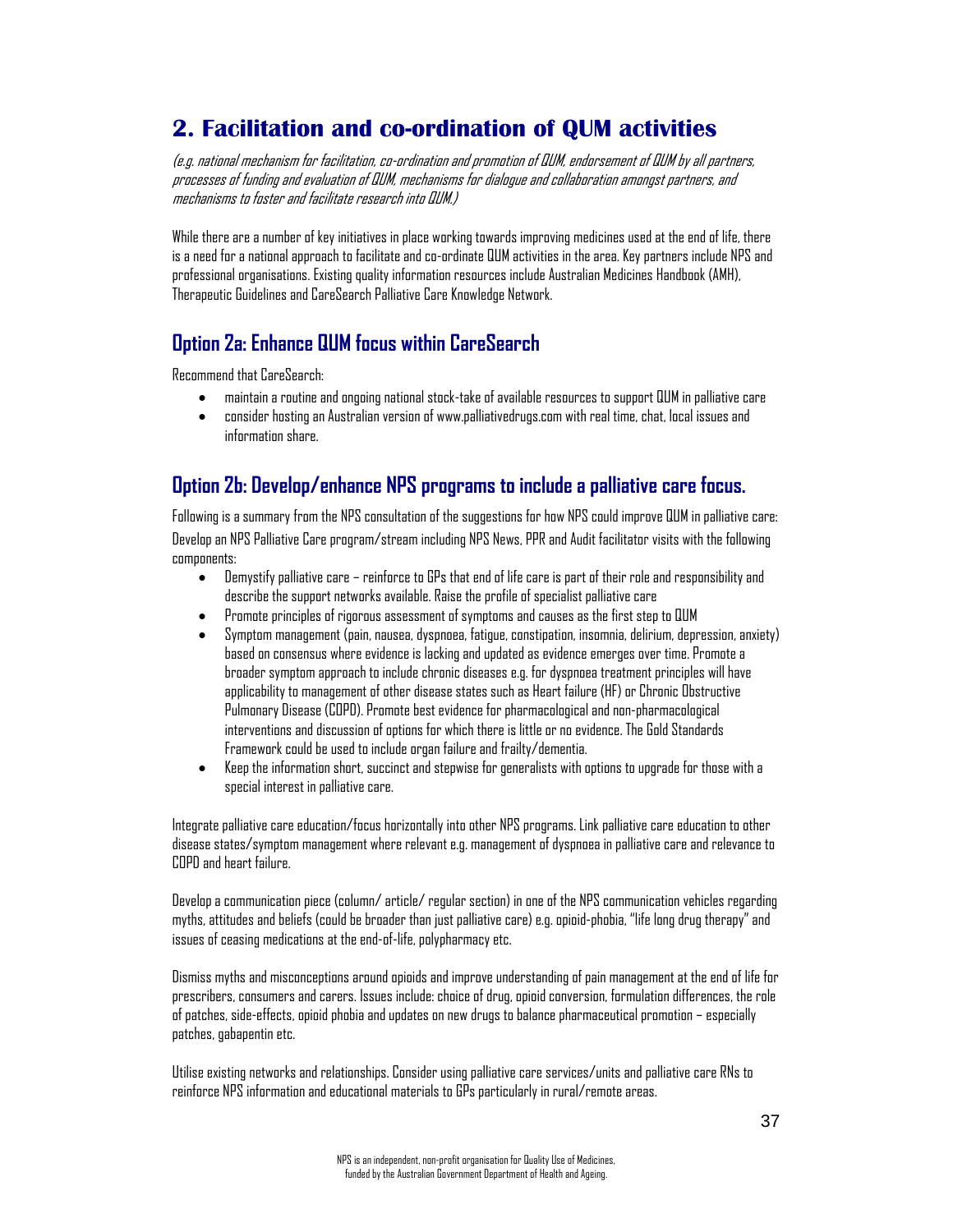Develop NPS website with resources for palliative care featuring evidence updates, new drugs, educational material, useful links, existing resources, promotion of CareSearch, Therapeutic Guidelines, AMH, PCA resources, state-based contact details for local resources and support networks, and perhaps a moderated "bulletin board".

NPS sponsored events such as workshops and education forums including education by specialists (medical, nursing, pharmacy) and consider a multidisciplinary audience via Divisions of General Practice – promoting local networks, resources, links etc particularly for regional/rural areas.

NPS to increase awareness of programs and courses available to health professionals to address information needs and knowledge gaps.

NPS to consider practical promotion of CareSearch search strategy and key features.

#### **Option 2c: Enhance palliative care focus within AMH.**

Recommend that AMH consider cross-referencing to resources such as Therapeutic Guidelines and CareSearch for medicines used at the end of life where the evidence is still emerging. Where appropriate include consensus advice and flag medicines listed in the PBS palliative care section.

#### **Option 2d: Increase awareness and utilisation of CareSearch.**

Recommend that all palliative care agencies and organisations actively promote CareSearch. NPS promote CareSearch through its educational activities.

#### **Option 2e: Develop and adopt a modified working definition of QUM for palliative care**

The definition needs to recognise the inevitable evolution of evidence regarding the use of some medicines, the reality that for some medicines strong evidence may never be available and that consensus may be appropriate, but that the key principles of QUM should be acknowledged and practiced whilst being cognisant of the end-of-life considerations. The notion of experimentation or compromise should not be acceptable.

## **Option 2f: NPS and state-based Therapeutic Assessment Groups to co-ordinate the development of local/state/national benchmarks for drug use in palliative care using specific clinical indicators.**

Develop drug use evaluation (DUE) activities to compare/benchmark targeted prescribing practices at the end of life between palliative care services/units/hospices/primary care services. Consider the methodology used in the National Standards Assessment Program (NSAP).

Plan strategic research and data collection where data is not available from existing data or reports.

#### **Option 2g: Extension of 24 hour support telephone lines.**

Recommend the extension of the state-based help lines (currently available in WA and QLD) for prescribers and health practitioners to access support and information after hours.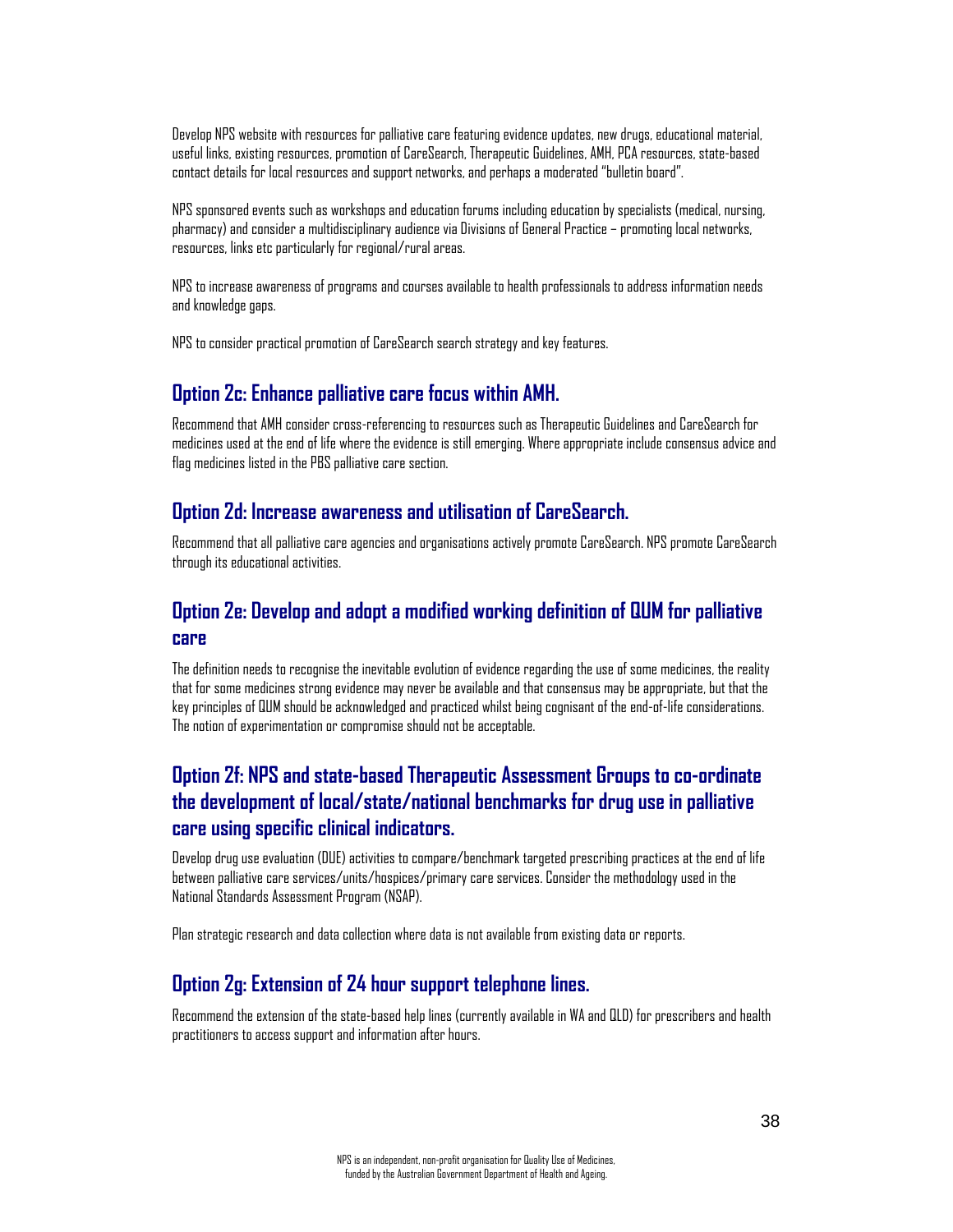#### **Option 2h: Develop guidance around deprescribing.**

Recommend that NPS develop guidance and define principles and practice points around how and when to withdraw medications at the end of life. Consider work such as ACOVE-3 quality indicators for patients with poor prognosis and advanced dementia.

#### **Option 2i: Develop clear referral pathways with symptom/medication triggers to ensure appropriate referral.**

Develop an assessment driven algorithm to assist appropriate referral. Develop strategies, risk factors, treatment objectives and expected outcomes around pain management and therefore determine at what trigger points referral to specialist services is required.

#### **Option 2j: Develop local palliative care registers**

Local palliative care registers would allow for priority flow of patients and information across all settings dictated by patient needs.

#### **Option 2k: Mentoring role of specialist networks and services.**

Encourage specialist palliative care services to have a proactive teaching and mentoring role with GPs and nurses, working directly with them and their patients in a true shared care model to develop skills, expertise and confidence to practise in the community.

Identify successful models, refine and describe models of service that enable true shared care arrangements, identify resource requirements, standards of service, training and competencies of staff and funding requirements etc.

Promote awareness and utilisation of Medicare Benefits Scheme (MBS) items that support this i.e. General Practitioners Management Plan (GPMP) and Team Care Arrangements (TCA).

**Your comments/feedback?**  Refer to comment at end of Section 6 of Options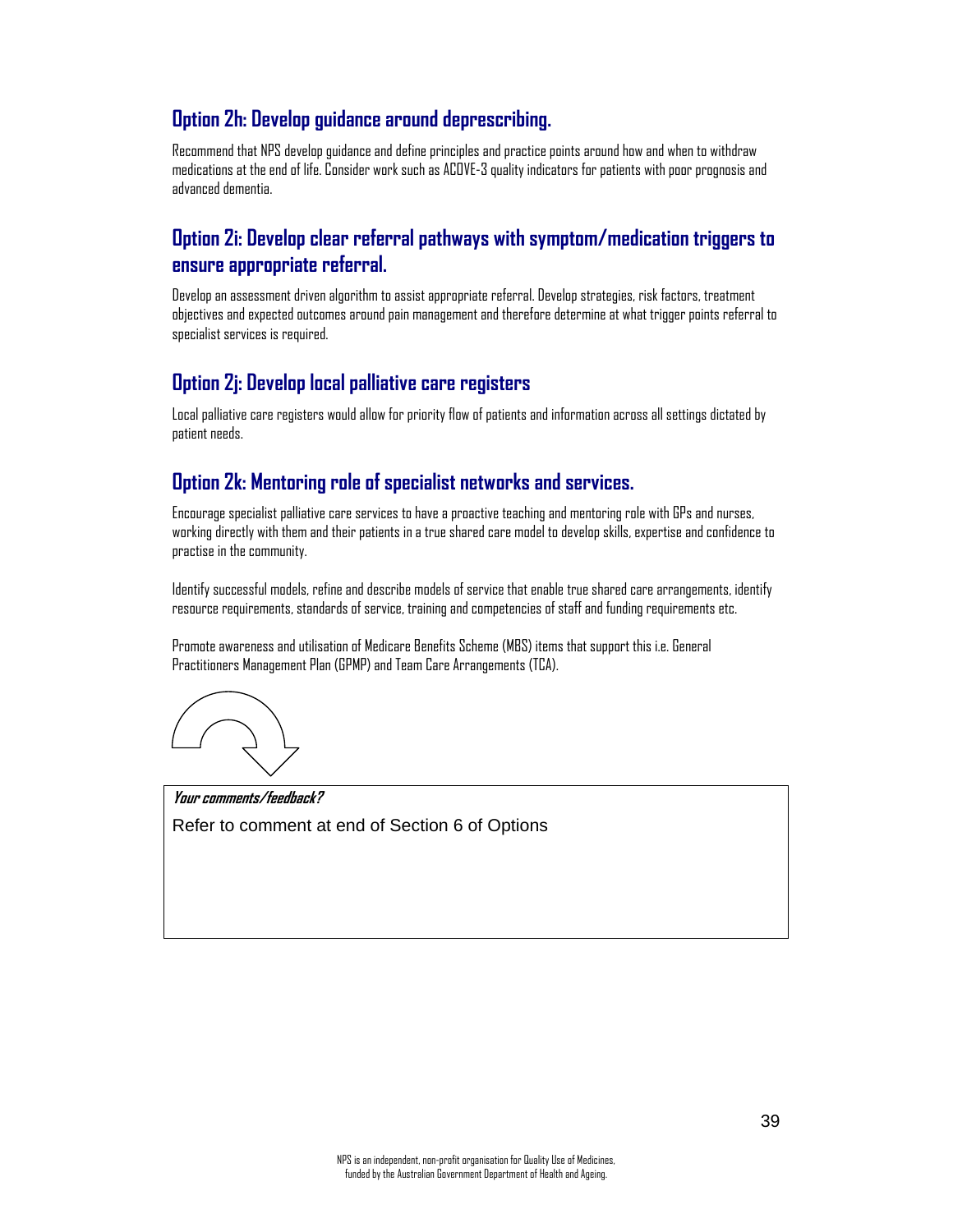# **3. Provision of objective information and assurance of ethical promotion of medicine.**

(e.g. national formulary, national therapeutic guidelines, national therapeutic bulletins, ethical promotion, medicines information for consumers, including CMI and objective information integrated with IT developments.)

It is generally accepted that there is adequate information available for most prescribing situations in palliative care. The challenge is knowing when and how to access the relevant information in a timely manner and when and how to refer for additional support. In addition, for those prescribers without a specialist interest or practical experience in palliative care, the issue is identifying what they don't know. It is important that new evidence is communicated and translated into practice change.

## **Option 3a: NPS to work with palliative care specialists to develop an NPS package/program to engage/communicate with palliative care specialists about emerging evidence, drug updates, trends etc.**

Work with ANZSPM to develop and implement strategies to ensure that specialist prescribers have access to the best available evidence and QUM resources.

## **Option 3b: Develop an "End-of-Life Resource Kit" to support prescribers and health care providers in cases of crisis/ after hours.**

Similar to the After Hours Kit developed by North West Melbourne Division of General Practice, this could include a list of resources such as symptom assessment tools, practice points, anticipatory prescribing guidelines, checklists, contact lists etc.

#### **Option 3c: Develop material for existing publications to support quality use of medicines at the end of life**

Update publications such as the Queensland Health's Chronic Disease Guidelines used in rural and remote health clinics, CARPA (Central Australian Rural Practitioners Association) Guidelines and the RACGP's Silver Book which do not specifically address end-of-life prescribing and issues related to medicines used at the end of life.

#### **Option 3d: Work with pharmaceutical industry to ensure ethical promotion of opioids and medicines in end-of-life use.**

NPS to work with the pharmaceutical industry to develop palliative care versions of relevant CMIs.

Recommend that PCMWG work with the industry to develop relevant educational material and programs for representatives and ensure end-of-life issues are better understood.

## **Option 3e: Recommend to PCMWG to discuss the availability of the 'Yellow Book' for prescribers and health professionals where access to online versions is limited or unavailable.**

Feedback suggests that this is a limiting practical step in the provision of care for rural and remote practitioners, providers of home visits and after hours care.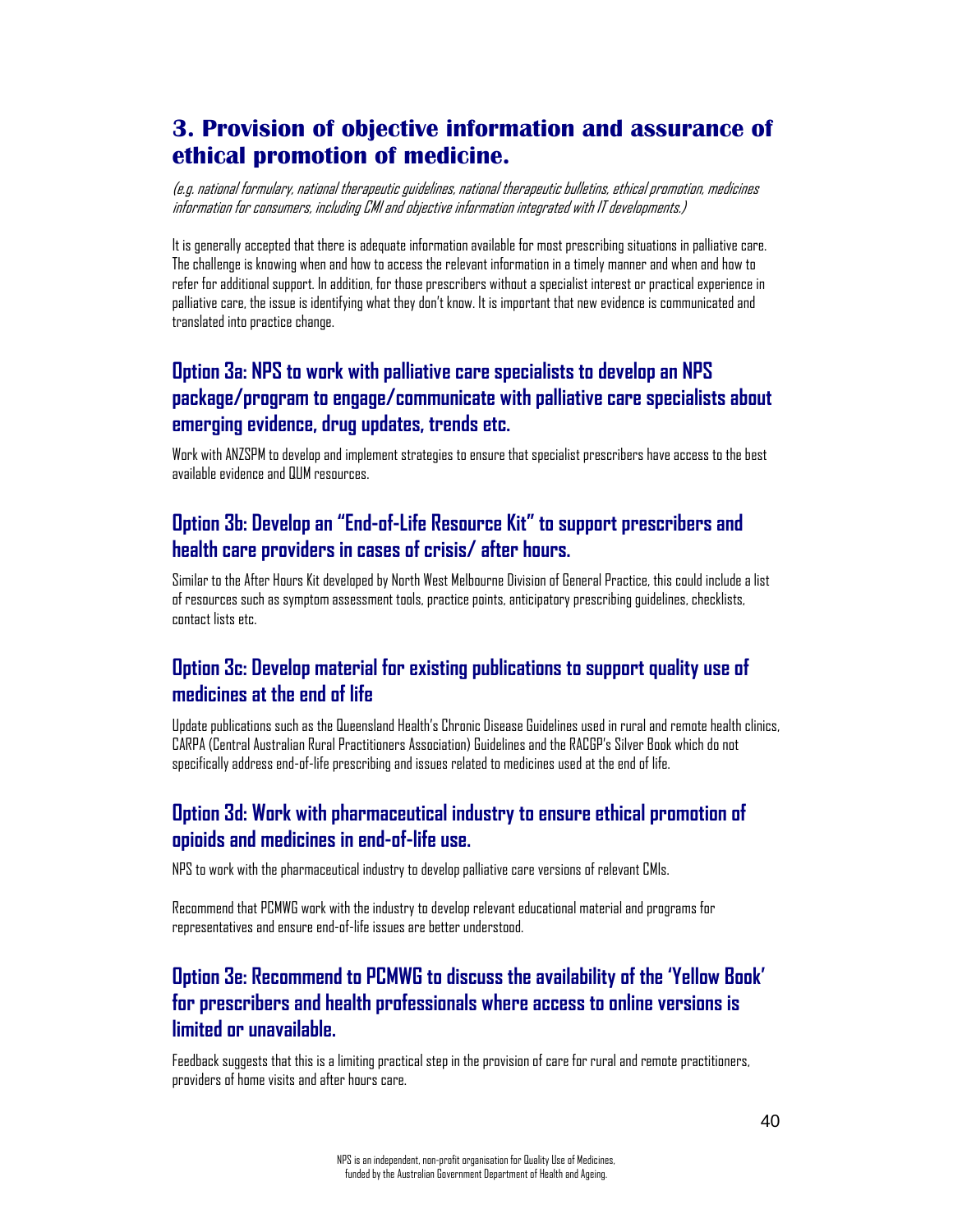## **Option 3f: Increase awareness of CM issues with consumers and health professionals.**

Raise the awareness of the risks and safety of CMs at the end of life, i.e. the importance of discussion and documentation to ensure that all possible precautions can be considered via NPS, CareSearch etc.



**Your comments/feedback?**  Refer to comment at end of Section 6 of Options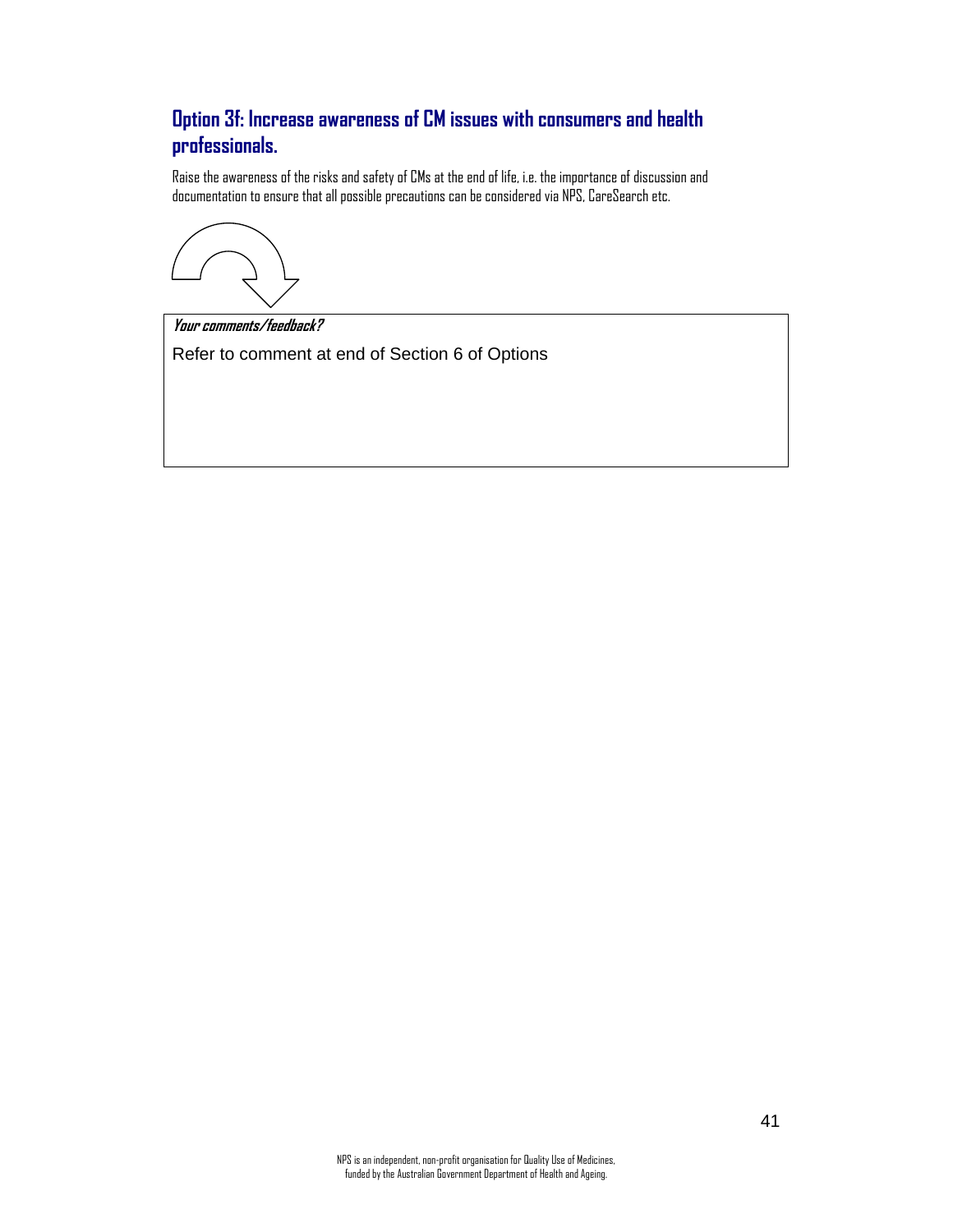# **4. Education and training**

(e.g. community education, community programs, education resources/education kits, school curriculum, teachers and childcare workers, QUM curricula for health professionals – undergraduate and post graduate – and QUM principles and resources linked to accreditation processes.)

It is acknowledged that there are significant education and training opportunities available across the country. Increasing the awareness of these and encouraging utilisation is the important step. Most health professional groups are catered for, although there are still some gaps. There needs to be much greater awareness of the needs of patients and families at the end of life and the palliative approach among all health professionals but particularly GPs and specialists in other disciplines.

Activities need to be developed for both consumers and health professionals. These activities should be planned and coordinated at the national level to ensure consistency of messages. CME and Continuing Professional Development (CPD) need a different approach to identify and reach those health professionals who are not actively working in palliative care and those who "don't know what they don't know".

## **Option 4a: Recommend that CareSearch maintain a routine and ongoing national stock-take of available education and training to support QUM and a national mapping of Australian courses and resources available in this area.**

This could be referred to the National Palliative Care Core Continuing Professional Education Framework (PCA).

#### **Option 4b: Broaden the palliative approach to incorporate end of life care for patients with chronic diseases.**

Demystify palliative care by encouraging a broader approach and application of palliative principles to chronic disease management. Knowledge and experience gained in symptom control and medicines used in the end of life would have applicability in managing patients with other chronic and complex diseases. For example, the assessment and management of a patient with dyspnoea at the end of life has applicability to the treatment of breathlessness in patients with heart failure. Organisations such as National Heart Foundation (NHF) and other chronic disease groups should be encouraged to address end-of-life issues in their guidelines and resources.

#### **Option 4c: Work with consumer health organisations and PCA to horizontally theme end-of-life messages with other messages.**

Consumer based chronic disease organisations, as well as groups such as Carers Australia, Consumers Health Forum (CHF), and Council on The Ageing (COTA) should be encouraged to consider issues relating to end-of-life and medicines use. For example, greater discussion of early signs and symptoms of the condition and what to tell the doctor, management strategies including self-care, expected outcomes of different treatments and where to find quality information about treatment options, promotion of consumer information e.g. CareSearch, Cancer Australia, Carers Australia and PCA.

## **Option 4d: Develop a community education resource kit around medicines commonly used at the end of life in the home for consumers and carers.**

Target consumers and carers – including information about self-care: explain the role of anticipatory prescribing and supply, what to expect, safety issues re storage and disposal of medications and equipment, administration guidelines re pumps/subcutaneous infusions etc, information resources, where to seek help or advice regarding medications etc.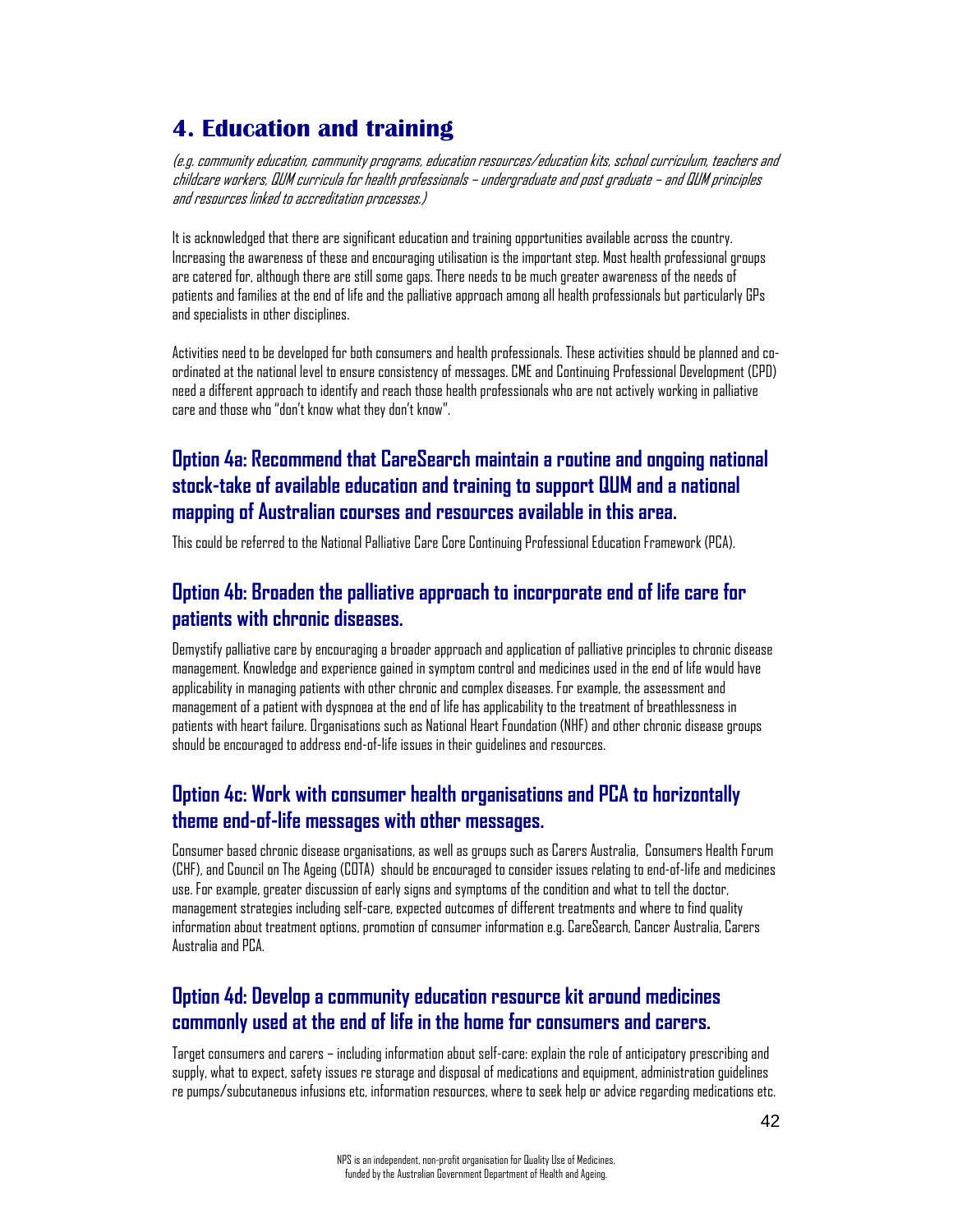## **Option 4e: Define the competencies required for health professionals to deliver high quality end of life care.**

This is relevant for GPs, nurses (hospital, community and RACF) and pharmacists (community and hospital)

Work with the relevant professional organisations and training/educational bodies to develop these for palliative care e.g. work with ANZSPM and General Practice Education and Training/RACGP/RACP/ACRRM to define competencies for prescribers in the assessment and management of palliative care patients and treatment of common symptoms.

#### **Option 4f: Identify gaps in education and knowledge and provide support for accredited pharmacists.**

Work with SHPA and Australian Association of Consultant Pharmacy to ensure up skilling and support for accredited pharmacists.

## **Option 4g: Better co-ordination of resources and implementation of training for all RACF workers in the provision of high quality care at the end of life.**

Work with PCA and relevant RACF groups on Encouraging Best Practice in Residential Aged Care projects. Link education and training of staff in medication management to quality accreditation of facilities and to national standards assessment..

#### **Option 4h: Curriculum for undergraduate and postgraduate training of healthcare workers.**

Undergraduate and postgraduate training should address principles of team care and maintaining functionality of teams, and acknowledgement of the consumers' experiences, knowledge, expertise and skills in managing their care at the end of life.

Undergraduate training for medical, nursing and pharmacy should include core components of pharmacology and pharmacokinetics of medicines commonly used at the end of life and should promote the palliative approach.

Postgraduate training courses in palliative care should include advanced pharmacology, pharmacokinetics and pharmacodynamics of medicines used in palliative care and should promote the palliative approach.

Discuss recommendations with PCC4U.

#### **Option 4i: Consider alternative approaches to CPD in palliative care.**

Feedback to RACGP/ACCRM concerns regarding the lack of incentives to diversify general practitioner CPD learning e.g. current face-to-face CPD activities around palliative care appear to only attract those who already have a special interest in palliative care. Shift the focus from 'additional' palliative care knowledge to integrated end of life care as a core component of the GPs role.

Consider a broader collaborative approach for pharmacy CPD, bringing together the community and hospital pharmacists (e.g. via Pharmaceutical Society of Australia and SHPA together with NPS) to focus on end of life care and the palliative approach and help to break down perceived professional barriers.

Facilitate multidisciplinary CPD events particularly in rural areas, via Divisions of General Practice raising awareness of specialist resources and local networks (medical, nursing and pharmacy resources).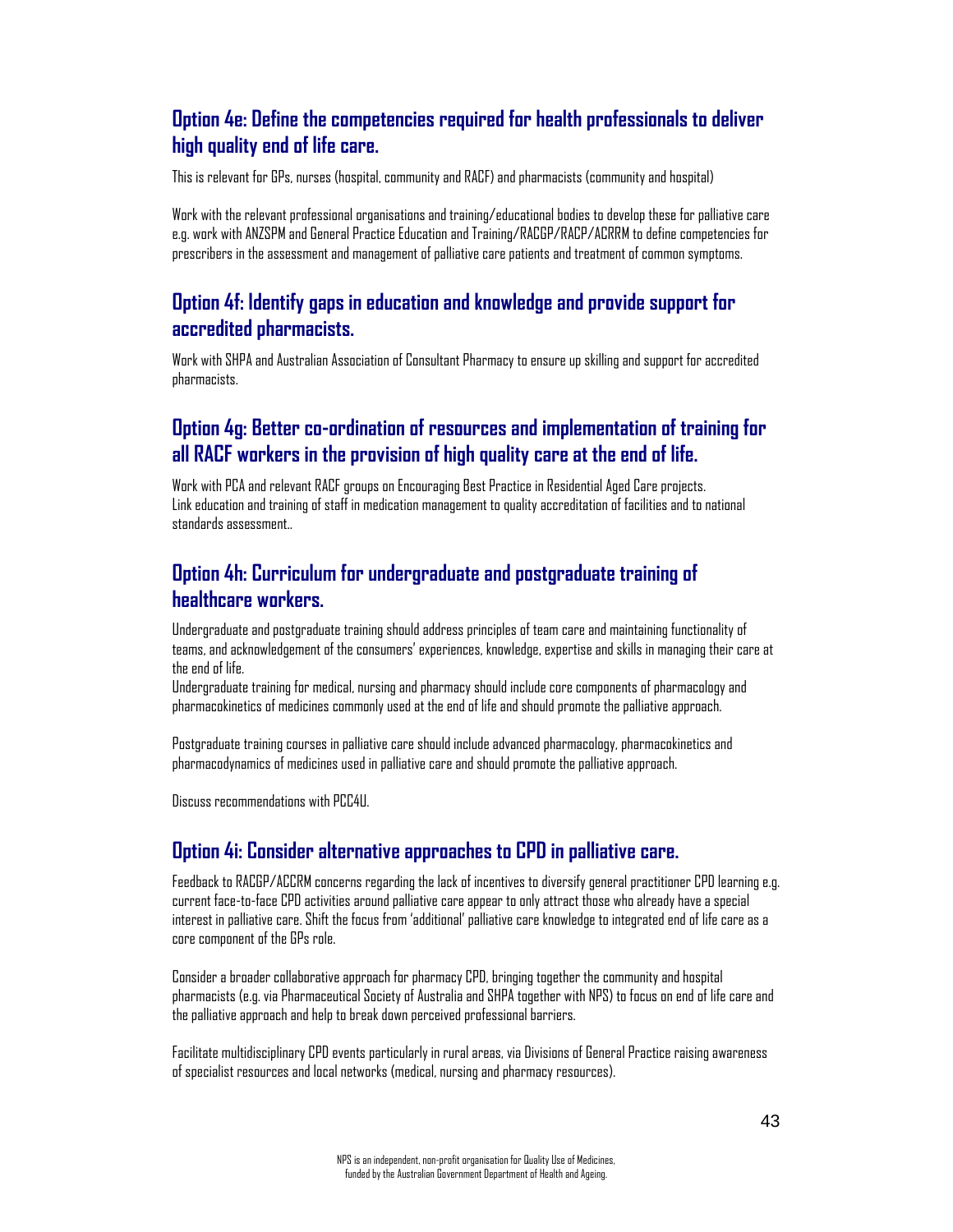Develop a CPD program for rural and remote health care workers (medical, nursing and support staff). Work with ACRRM and other relevant organisations.

## **Option 4j: Identify gaps in education and training for postgraduate groups not formally covered by specialist organisations, for example, community nurses providing end of life care.**

Identify gaps in education for community nurses not formally trained or working in a palliative care services. Work with PCNA and other relevant nursing groups such as Blue Cross and Silver Chain, to determine needs and competencies.

#### **Option 4k: Encourage recognition and reward within the healthcare system for postgraduate work undertaken in palliative care.**

As palliative care is a comparatively new discipline, there is limited recognition of postgraduate qualifications within the health system and a lack of career structure within many professions, therefore providing little incentive for health professionals to pursue such formal postgraduate training. Implement credentialing for palliative care specialists.

**Your comments/feedback?**  Refer to comment at end of Section 6 of Options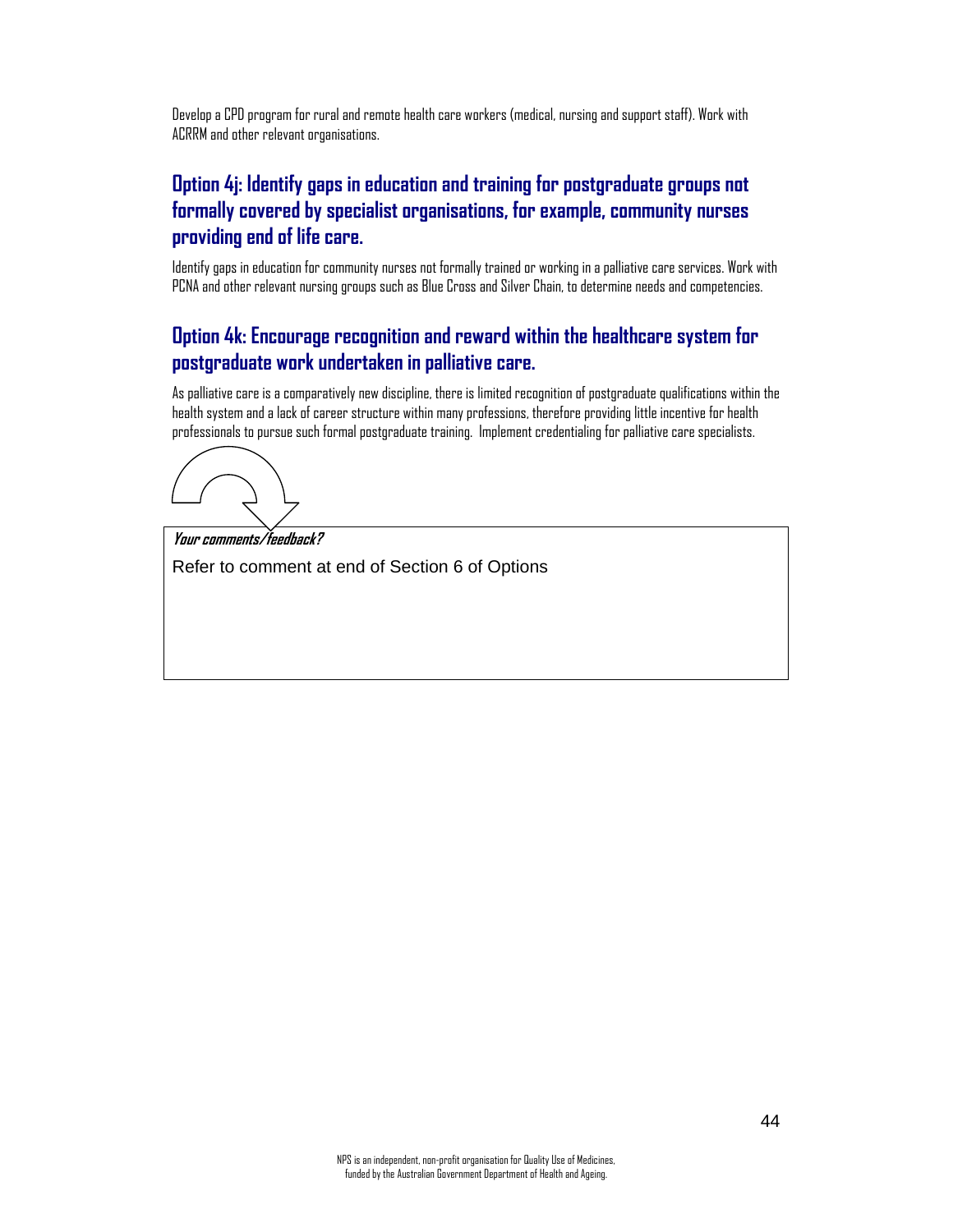# **5. Provision of services and appropriate interventions.**

(e.g. mechanism for consumer led initiatives, mechanism for health professional led initiatives, Adverse Drug Reaction services, education and feedback, medication error reduction programs, medication management aids, national continuum of care standards, medication review services, medication disposal services, drug utilisation feedback, QUM campaigns, national media liaison strategy, guidelines for monitoring drug use, independent medicines information services for health professionals and consumers, self-audit activities.)

There are a number of services and interventions currently funded and available to assist in the provision of complex care such as required for patients at the end of their life, which appear to be underutilised. The reasons for this may be varied, but work should focus on increasing awareness and utilisation of these where they are appropriate and identifying inadequacies or gaps to develop services that better meet the needs of the health professionals providing the care and ultimately the quality of care consumers receive.

## **Option 5a: Increase general awareness and utilisation of relevant MBS items by GPs and palliative care services.**

It would appear that the utilisation of existing MBS items (for example, case conferences, HMR, RMMR, TCA and GPMP) that could support prescribers in the delivery of care and enhance the care of palliative patients is currently low. Administrative barriers may be a factor in this, but work should include raising awareness, developing processes and procedures, and relevant training to streamline the utilisation of these services for palliative patients when appropriate to maximise patient care. The relevance and potential impact of this is significant for rural and regional areas where access to specialist palliative care services is limited or impractical.

#### **Option 5b: Improve IT decision support to enhance prescribing for patients at the end of life in general practice.**

Discuss with software vendors the possibility of linking medicines commonly used at the end of life with on-line specialist resources or relevant information, consider "flags" with additional support/information when opioids are prescribed, highlight links to the palliative section of the PBS, potential drop down decision support tools related to referral pathways etc.

#### **Option 5c: Consider IT solutions to improve co-ordination, communication and continuity of care.**

In particular the poor co-ordination and continuity of care between specialists and GPs and between hospital staff and community-based health professionals. Multiple sites, multiple providers issue. Consider technology-based solutions to address the access to services, for example, video conferencing, electronic medical records, smart cards and standardise documentation. Refer to NeHTA and the Australian Commission on Safety and Quality in Health Care.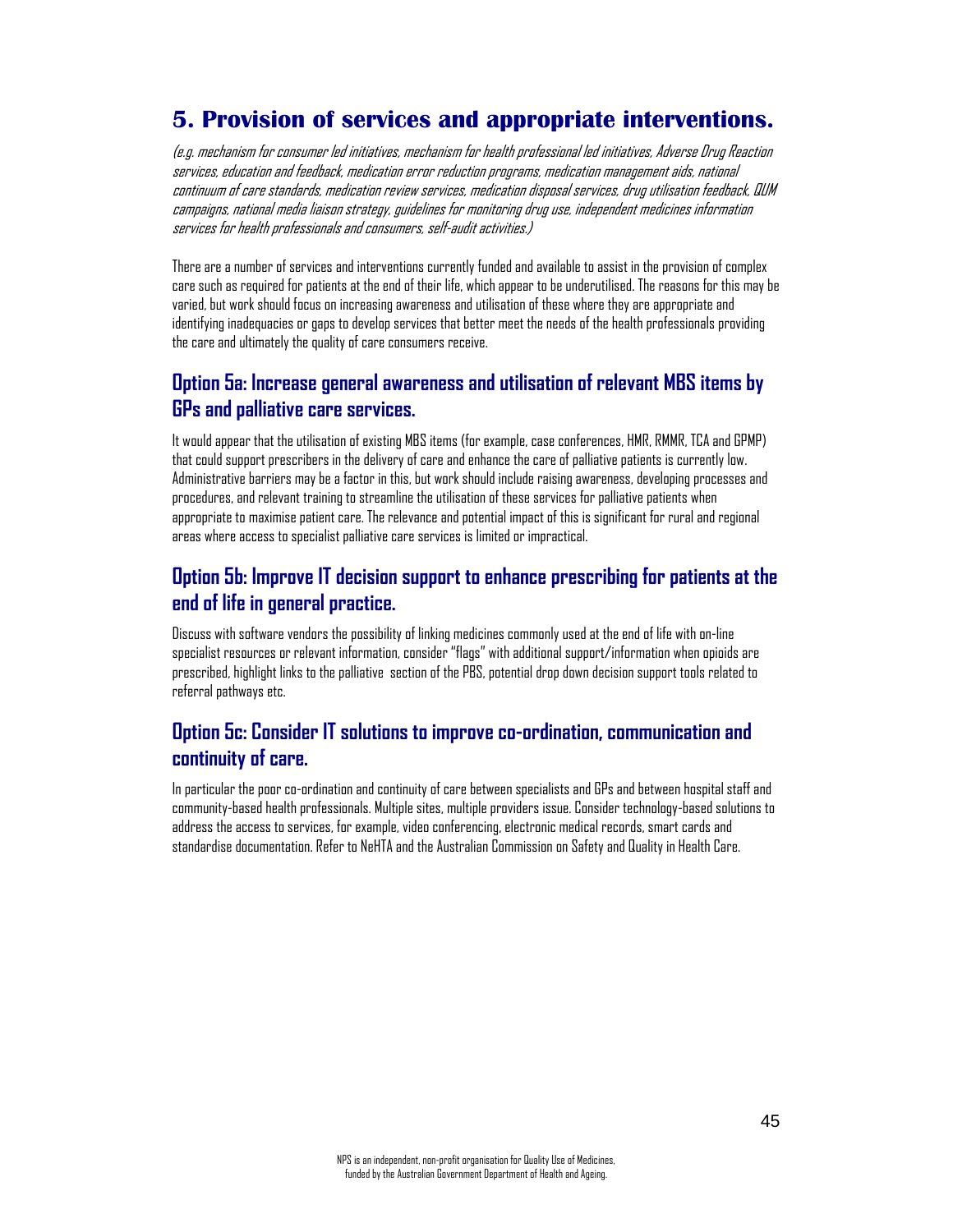## **Option 5d: Consider MBS/PBS access for palliative care nurse practitioners or appropriate training for other health professionals (such as pharmacists) where access to medical prescribers is an issue.**

For example, for RACFs, or where access to medical staff is difficult, and there is an unmet need for after hours or home visits – protocol prescribing in consultation with a GP or palliative care specialist for a defined number of medications. Some alternative models of prescription and supply of medicines commonly used at the end of life for patients such as those under discussion in the current review of PBS supply arrangements to RACF and Private Hospitals could be further pursued.

## **Option 5e: QUM in indigenous and CALD groups.**

There are concerns about access to services by culturally and linguistically diverse (CALD) groups and socially isolated individuals. There is a need for culturally appropriate and language specific materials for health professionals. Refer to Federation of Ethnic Communities' Councils of Australia and National Aboriginal Community Controlled Health Organisation. There may be potential to extend NPS work with S100 pharmacists and Aboriginal Health Workers to include medicines and issues related to end of life care.

## **Option 5f: Develop and communicate to health professionals and consumers procedures regarding the safe disposal of unused medicines, particularly opioids.**

Develop a clear message regarding disposal of unused medicines (particularly opioids) and communicate this through all the relevant health professional and consumer organisations. Work with PGA, PCA, community nurses, palliative care networks and consumer organisations and other relevant groups, for example, RUM.

## **Option 5g: Develop a medication event monitoring system for the medication use in the community.**

Discuss with Commission on Safety and Quality. Explore the role of AME line and ADRAC.

#### **Option 5h: Develop NPS peer educators module for issues related to medicines commonly used at the end of life.**

NPS works in partnership with the COTA organisations to deliver medicines information sessions to seniors groups. Specially trained peer educators run free, interactive medicines information sessions to senior groups using materials developed by NPS. To date the focus has been on "getting to know your medicines".

#### **Option 5i: Promote NPS Medicines Line for consumers and TAIS for prescribers for queries on medicines commonly used at the end of life.**

Capacity and capability/ resource issues would need to be considered.

**Your comments/feedback?**  Refer to comment at end of Section 6 of Options.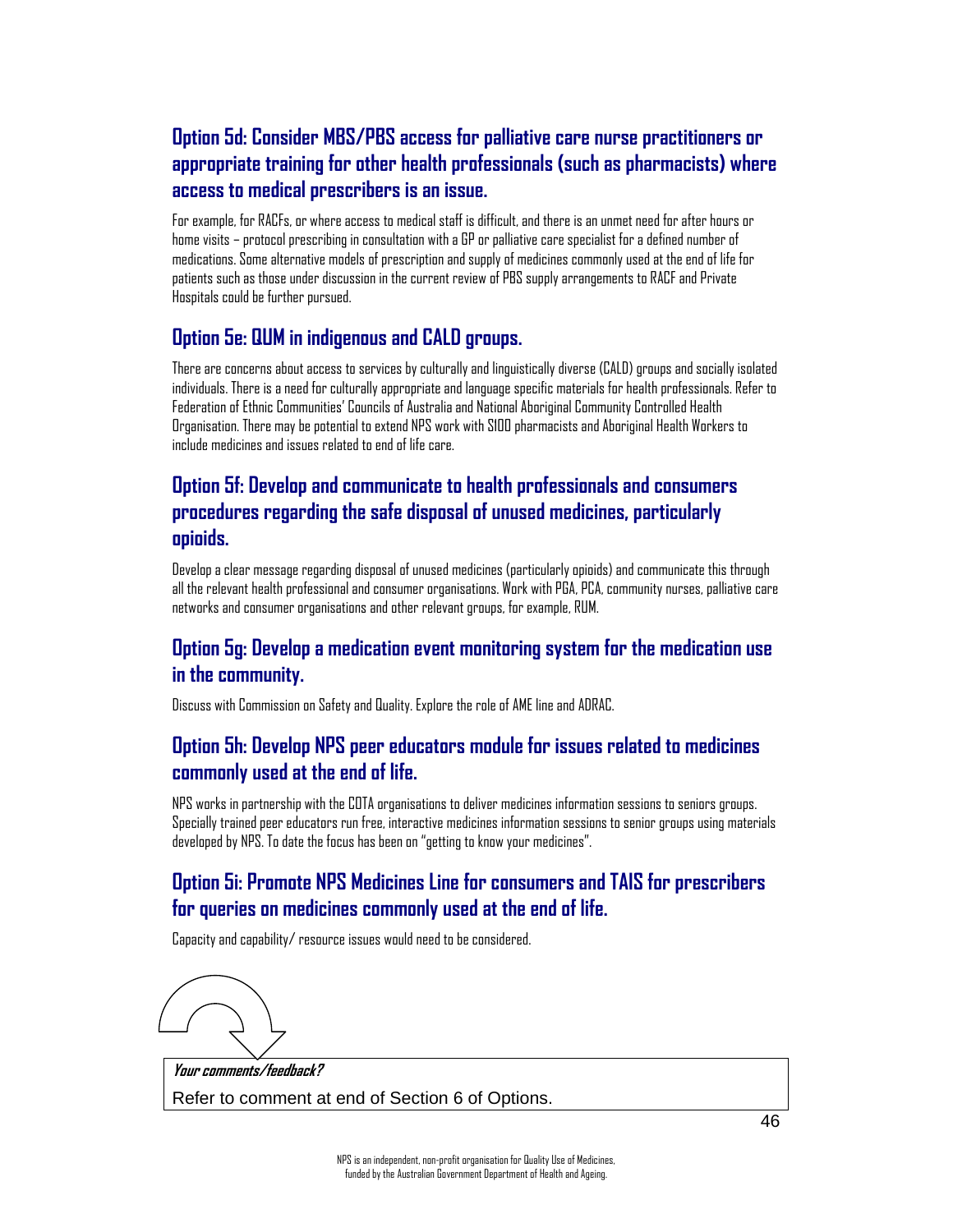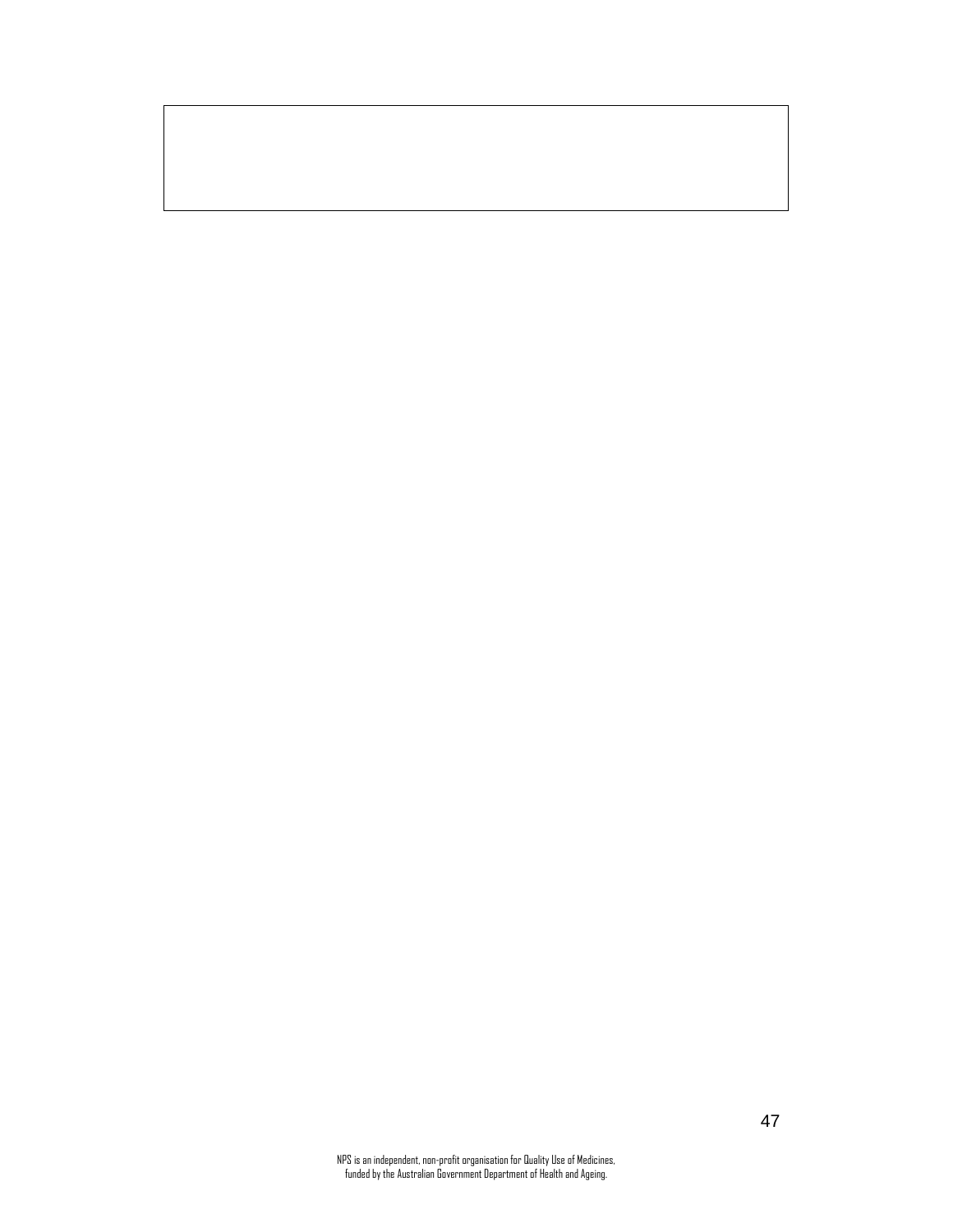# **6. Strategic research, evaluation and routine data collection**

(e.g. national evaluation, routine reports of achievements, routine reports of outcomes of research and a comprehensive national database.)

There is a paucity of data regarding outcomes related to medication use at the end of life. There are limitations in existing national databases such as PBS and MBS for drug utilisation due to inadequate data linkages.

The PCOC has developed a minimum data set which collects a significant amount of information but does not collect detail regarding medication use or link this to symptom assessment measurements. DUSC does analyse some aspects of medication use related to palliative care.

## **Option 6a: CareSearch as the national clearing house/database for all funded and local research regarding QUM and palliative care.**

CareSearch already has a Research Studies Register. This list details various groups including established research groups, recipients of NHMRC and other major grants and academic units with postgraduate students. This option would require the expansion to include more practice-based research and possibly unfunded local studies within networks or services.

#### **Option 6b: Strategic research when data is not available from existing databases.**

Routine collection and analysis of nationally collected administrative data (Medicare Australia, PBS, MBS and DUSC data) where relevant and meaningful.

Extend WA data linkages project (more detail/ref), or using DVA Mates model to improve information about drug use in palliative care.

#### **Option 6c: Benchmark clinical practice in areas where evidence is emerging or unclear.**

Recommend that specialist units be supported to formally gather quality practice-based data for medication use for off-license indications (and not those considered via the PaCCSC trials), to enable information gathering, peer review and discussion of medicines use where evidence is emerging or unclear.

## **Option 6d: Ensure that systems such as morbidity and mortality reviews exist to evaluate death with dignity and ensure reflective self practice and opportunity for improvement.**

Ensure that systems are in place for GPs to be involved in morbidity and mortality review (or equivalent) of their patients and post-death peer support as required. This could be part of the extension of the palliative care network teaching and mentoring role.

#### **Option 6e: Encourage a research culture within palliative care around QUM.**

Conduct workshops on research technique, critical evaluation workshops and provide mentoring systems. Encourage AGPN, National Medicines Symposium (NMS) and other conferences to include a palliative care medicines / QUM stream and encourage practice-based research presentation and culture. NPS to promote practice-based research through its activities.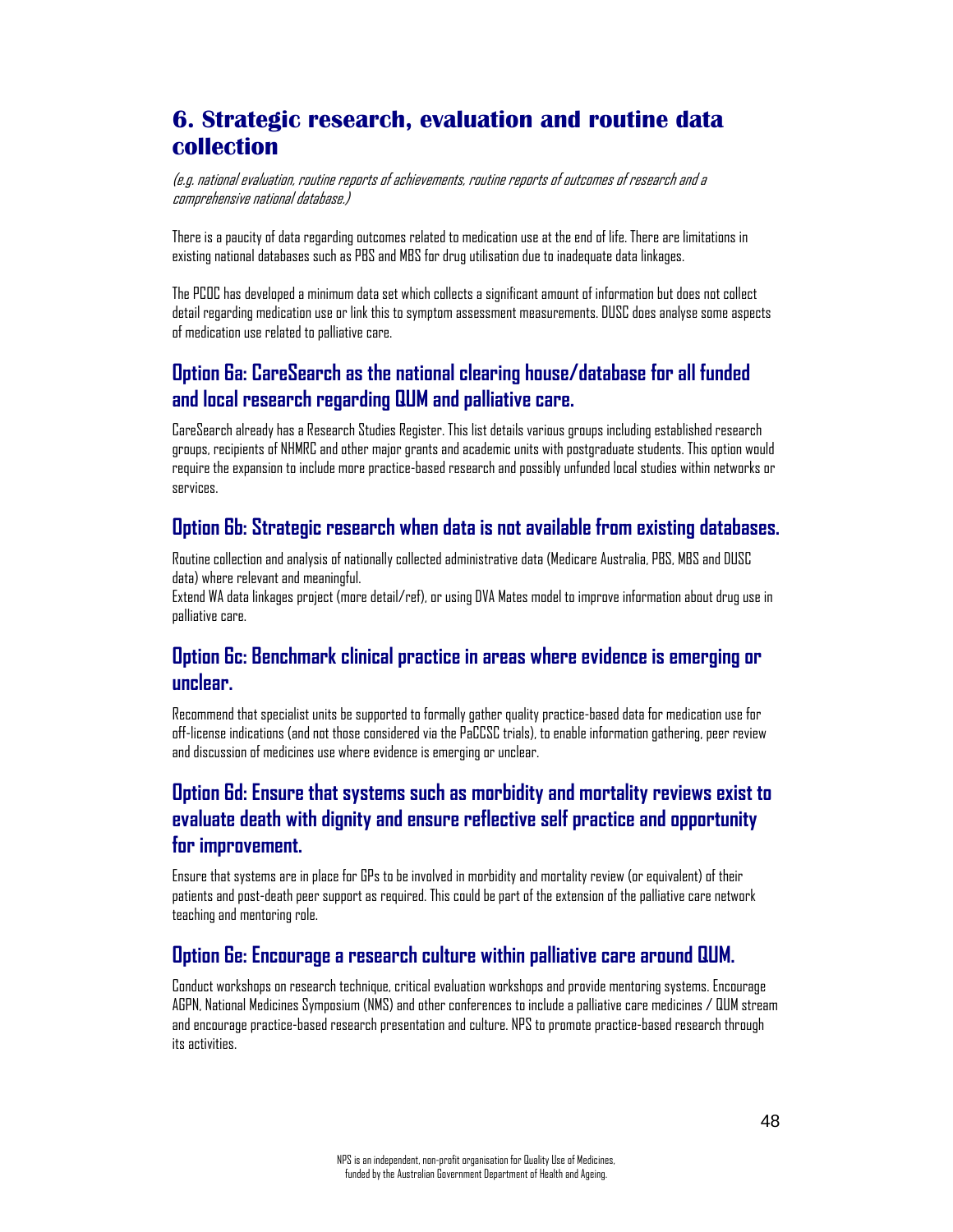## **Option 6f: Conduct research to better understand the information needs and issues of consumers and carers with respect to medicines commonly used at the end of life, including complementary medicines.**

Self-medication practices and CMs and their effectiveness and use together with conventional medicines need to be understood

## **Option 6g: Outcomes of QUM research in palliative care reported.**

Encourage AGPN, NMS and other conferences to include a medicines / QUM stream and encourage practice-based research presentation and culture.

#### **Option 6h: Develop quality indicators to monitor QUM at the end of life across the various health care settings.**

While QUM indicators have been developed for Australian hospitals across a number of key therapeutic areas and care settings, medicines use in palliative care has not been specifically addressed. (Ref TAG/CEC work). The opportunity exists to work with relevant groups/conduct research to develop and test a set of indicators to monitor the QUM of medicines use at the end of life across the various settings including acute care/hospital/hospice settings, RACF and primary care e.g. indicator to measure the percentage of patients prescribed an opioid also prescribed an aperient / indicator to monitor the appropriate use of naloxone in RACF and community / indicator to monitor appropriate pain management by measuring breakthrough pain doses/24 hours



#### **Your comments/feedback?**

Quality use of medicines (QUM) in prescribing is much more than just the act of writing a prescription. Nurses, whether prescribers themselves or not, play a critical role in QUM, and can greatly influence prescribing habits/practices of medical colleagues. Therefore, while the options outlined above all have merit, the National Prescribing Service (NPS) needs to engage with nurses across a broader front than described in these options. In keeping nurses fully informed, NPS will be able to achieve a wider sphere of influence to other health professionals, including but not limited to general practitioners, and to assist, educate and inform people requiring pallicative care or end of life treatment and their families.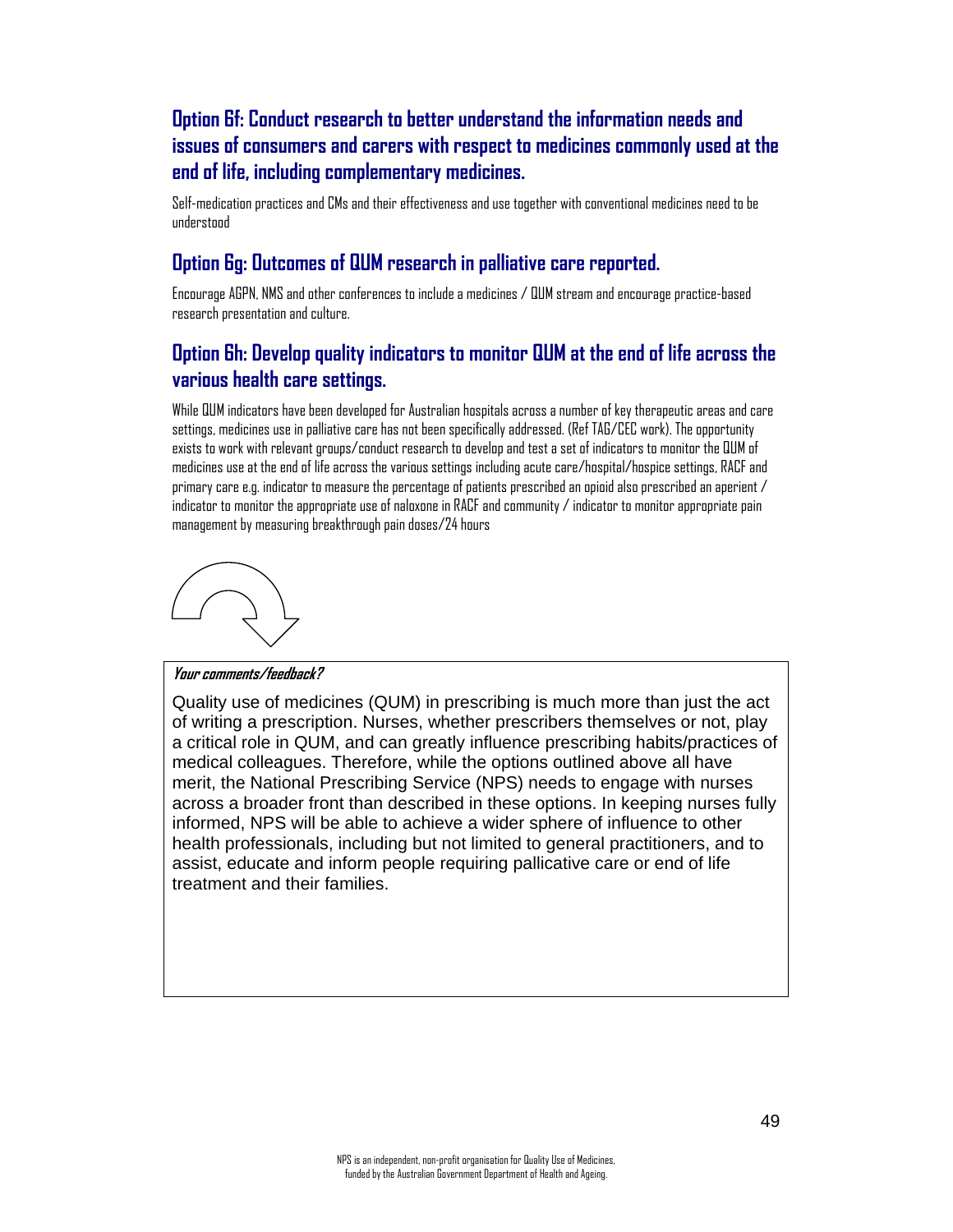# **Appendix 1: Acronyms and abbreviations**

| Acronym    | <b>Meaning</b>                                                |
|------------|---------------------------------------------------------------|
| ACRRM      | Australian College of Remote and Rural Medicine               |
| ADRAC      | Adverse Drug Reactions Advisory Committee                     |
| AGNP       | Australian General Practice Network                           |
| AMH        | Australian Medicines Handbook                                 |
| AME        | Adverse Medicine Events                                       |
| ANZSPM     | Australia and New Zealand Society of Palliative Medicine      |
| APAC       | Australian Pharmaceutical Advisory Council                    |
| APRAC      | Guidelines for a Palliative Approach in Residential Aged Care |
| CM(s)      | Complementary medicine(s)                                     |
| <b>CME</b> | <b>Continuing Medical Education</b>                           |
| CMI        | Consumer medicine information                                 |
| ComPAC     | Guidelines for a Palliative Approach in the Community         |
| COPD       | Chronic Obstructive Pulmonary Disease                         |
| COTA       | Council on The Ageing                                         |
| CPD        | Continuing Professional Development                           |
| DoHA       | Department of Health and Ageing                               |
| DUE        | Drug Use Evaluation                                           |
| DUSC       | Drug Utilisation Sub-Committee                                |
| GP         | General practitioner                                          |
| GPMP       | General Practitioners Management Plan                         |
| Guild      | Pharmacy Guild of Australia                                   |
| <b>HMR</b> | <b>Home Medicines Review</b>                                  |
| MBS        | Medicare Benefits Scheme                                      |
| NSAP       | National Standards Assessment Program                         |
| NeHTA      | National E-Health Transition Authority                        |